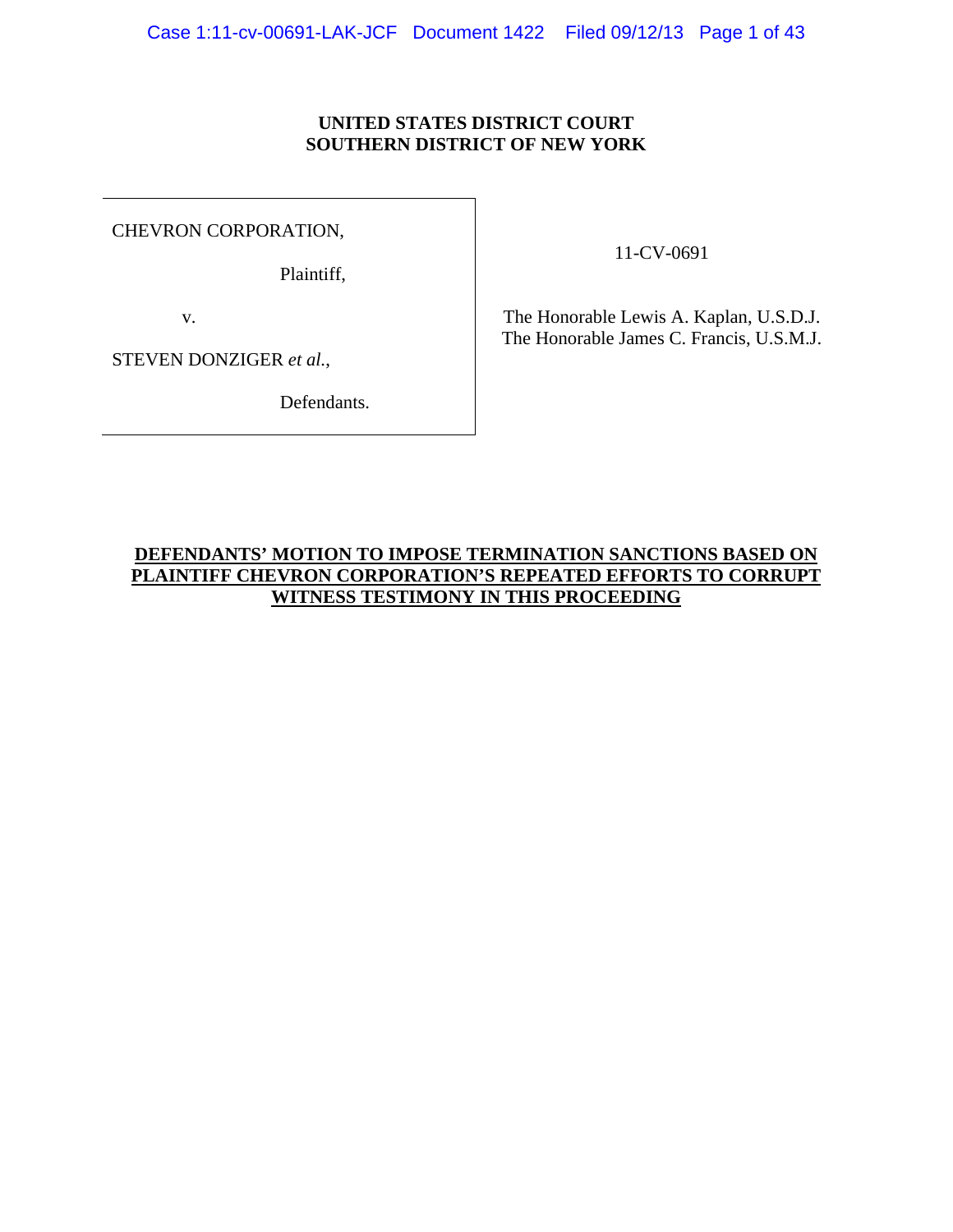# **TABLE OF CONTENTS**

| Ι. |    |                                                                                                                                 |
|----|----|---------------------------------------------------------------------------------------------------------------------------------|
| П. |    |                                                                                                                                 |
|    |    |                                                                                                                                 |
|    |    |                                                                                                                                 |
|    | C. |                                                                                                                                 |
|    |    |                                                                                                                                 |
|    |    |                                                                                                                                 |
|    |    |                                                                                                                                 |
|    |    | A. Chevron's misconduct compels terminating sanctions because Chevron has made it                                               |
|    |    |                                                                                                                                 |
|    |    | 1. Chevron's payments for evidence and information are improper for a testifying                                                |
|    |    | 2. Chevron's ongoing payments under the contract for testimony are                                                              |
|    |    |                                                                                                                                 |
|    |    | a. Chevron's monthly payments are unreasonably high and<br>disproportionate to his time spent in the litigation and amount to a |
|    |    | The payments to live in the United States cannot be justified on the<br>$\mathbf{b}$ .                                          |
|    |    |                                                                                                                                 |
|    |    | D. Chevron's conduct has, and will continue to prejudice the defendants if allowed to                                           |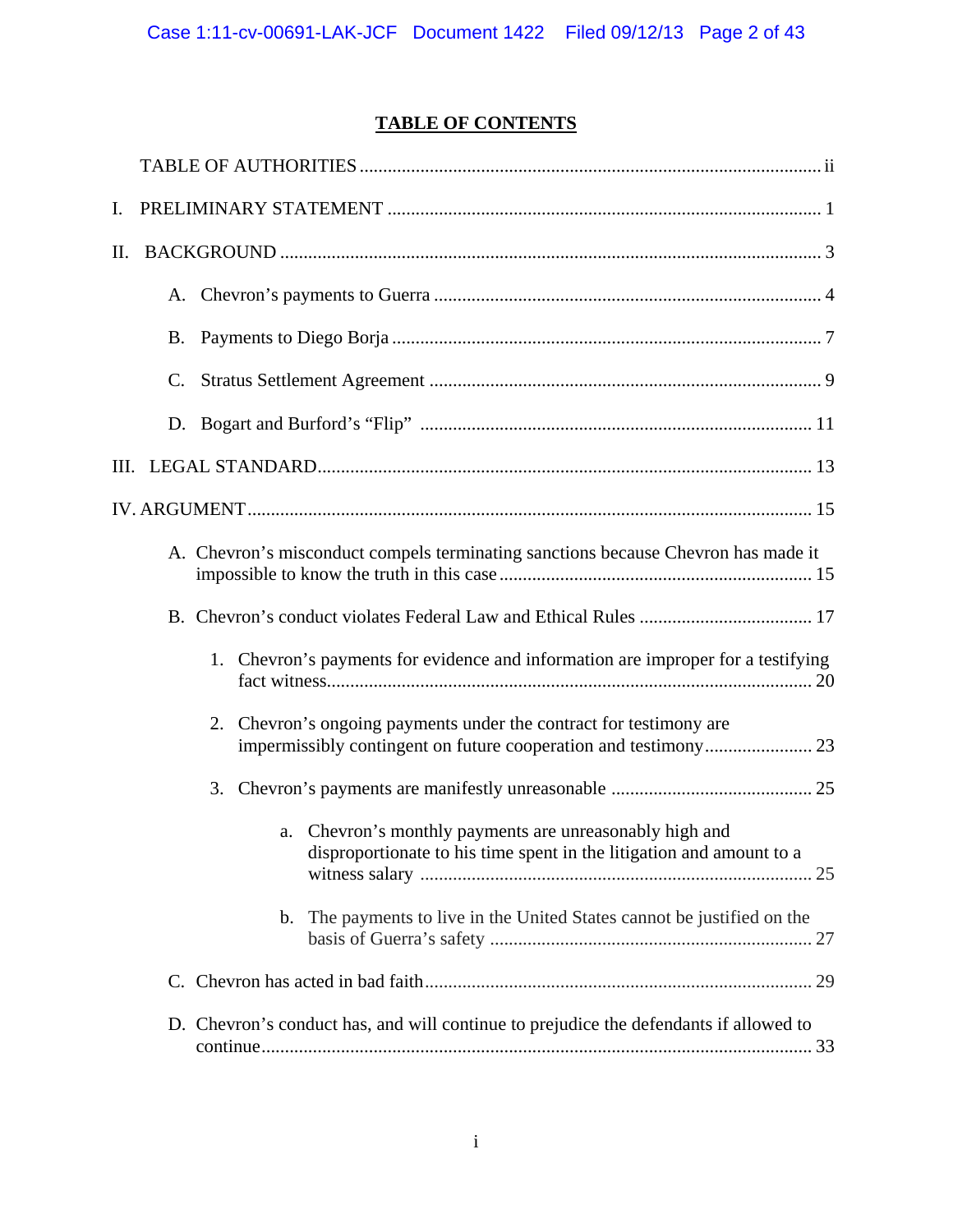| V. REQUEST FOR RELIEF. | $\top$ |
|------------------------|--------|
|                        |        |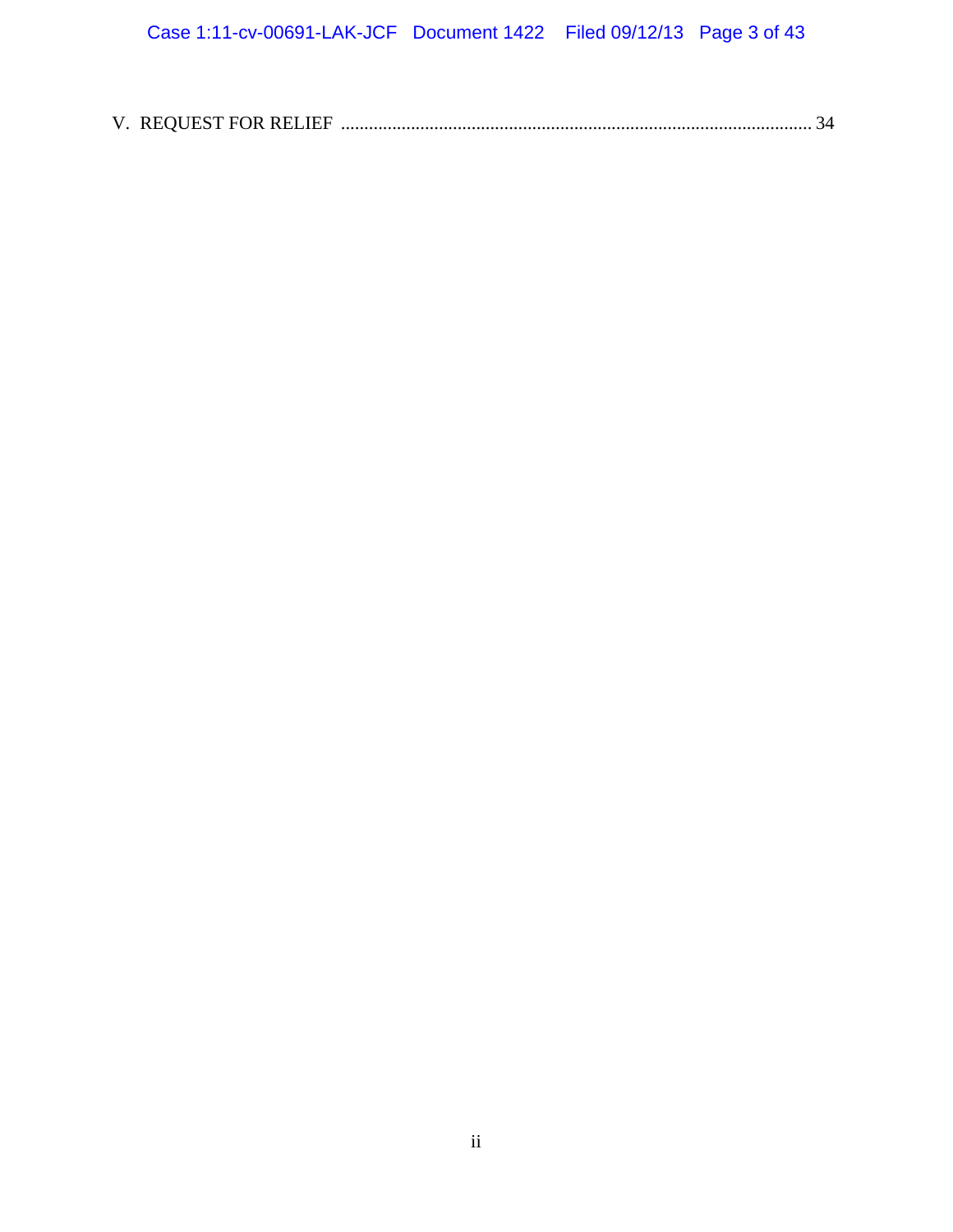# **TABLE OF AUTHORITIES**

# **FEDERAL CASES**

| ABF Freight Sys. v. NLRB,                                                                           |
|-----------------------------------------------------------------------------------------------------|
| American Stock Exch., LLC v. Mopex, Inc.,                                                           |
| Arista Records LLC v. USENET.com,                                                                   |
| Caldwell v Cablevision Sys. Corp.,                                                                  |
| Centennial Mgmt. Servs. v. Axa Re Vie,                                                              |
| Chambers v. Nasco, Inc.,                                                                            |
| Chevron Corp. v. Bonifaz,                                                                           |
| Chevron Corp. v. Camacho Naranjo                                                                    |
| Chevron Corp. v. Donziger,                                                                          |
| Chevron Corp. v. Salazar,                                                                           |
| Chevron Corp. v. Stratus,<br>No. 10-cv-00047-MSK-MEH, D.E. 293 (D. Colo. Nov. 15, 2010)  31 & n. 13 |
| Conn. Gen. Life Ins. Co. v. New Images of Beverly Hills,                                            |
| Daval Steel Prods. v. M/V Fakredine,                                                                |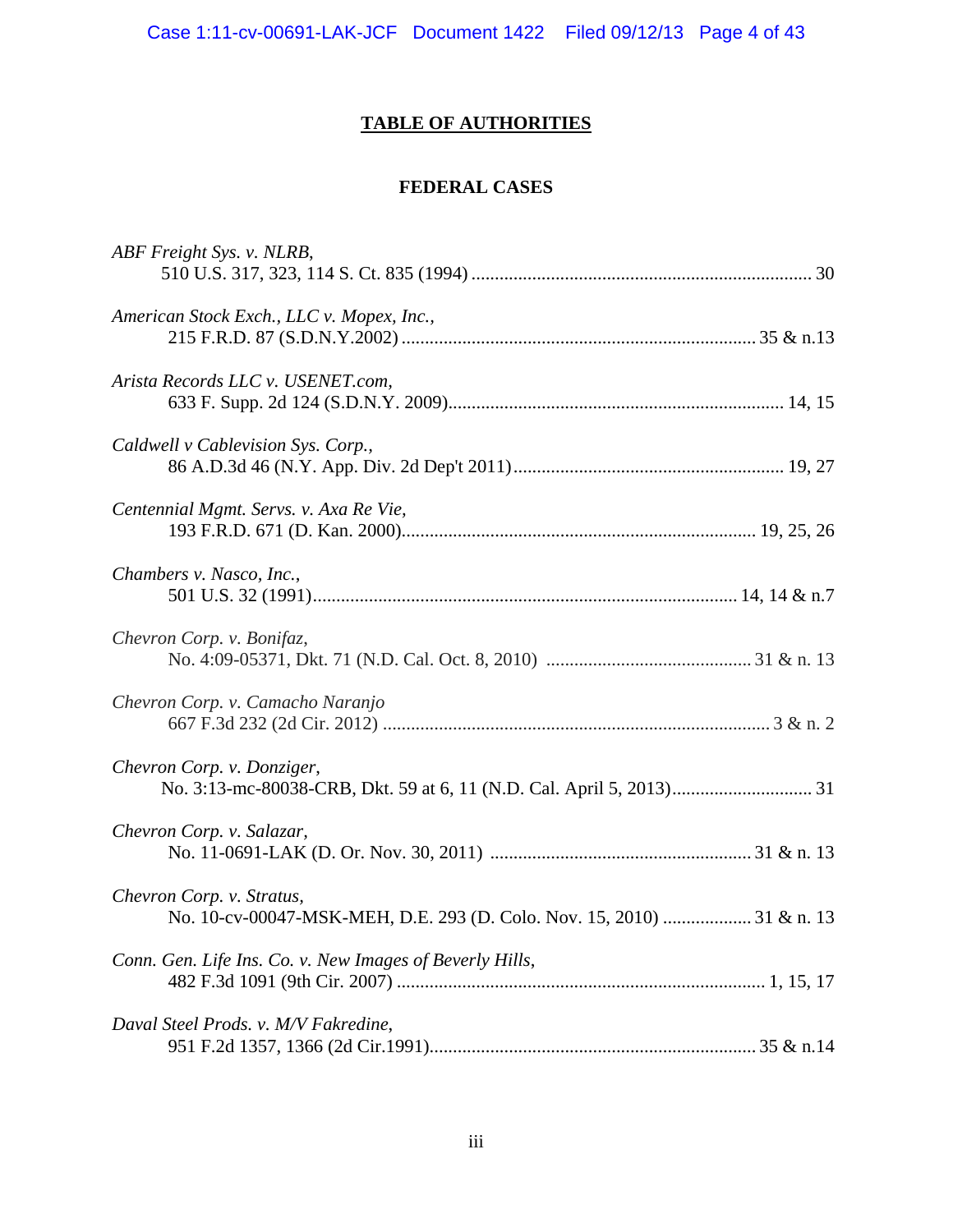| DLC Mgmt. Corp. v. Town of Hyde Park,                                                                            |
|------------------------------------------------------------------------------------------------------------------|
| Hamilton v. General Motors Corp.,                                                                                |
| Golden Door Jewelry Creations v. Lloyds Underwriters Non-Marine Ass'n,                                           |
| Gutman v. Klein,<br>No. 03CV1570, 2008 WL 4682208 (E.D.N.Y. Oct. 15, 2008) report and recommendation             |
| In re Hugo Gerardo Camacho Naranjo and Javier Piaguaje Payaguaje,                                                |
| In re Robinson,                                                                                                  |
| In re Telcar Group, Inc.,                                                                                        |
| Jones v. Niagara Frontier Transp. Auth.,                                                                         |
| Jones v. NFTA,                                                                                                   |
| Konstantopoulos v. Westvaco Corp.,<br>112 F.3d 710 (3d Cir.1997) cert. denied, 522 U.S. 1128 (1998)  35 & n.14   |
| Kravtsov v. Town of Greenburgh,<br>No. 10-CV-3142 CS, 2012 WL 2719663 (S.D.N.Y. July 9, 2012)  14, 35 & n.16     |
| McMunn v. Memorial Sloan-Kettering Cancer Ctr.,                                                                  |
| Nat'l Hockey League v. Metro. Hockey Club, Inc.,                                                                 |
| New York v. Solvent Chemical Co.,                                                                                |
| Passlogix, Inc. v. 2FA Tech., LLC,<br>708 F. Supp. 2d 378, 2010 U.S. Dist. LEXIS 44182 (S.D.N.Y. 2010) 35 & n.15 |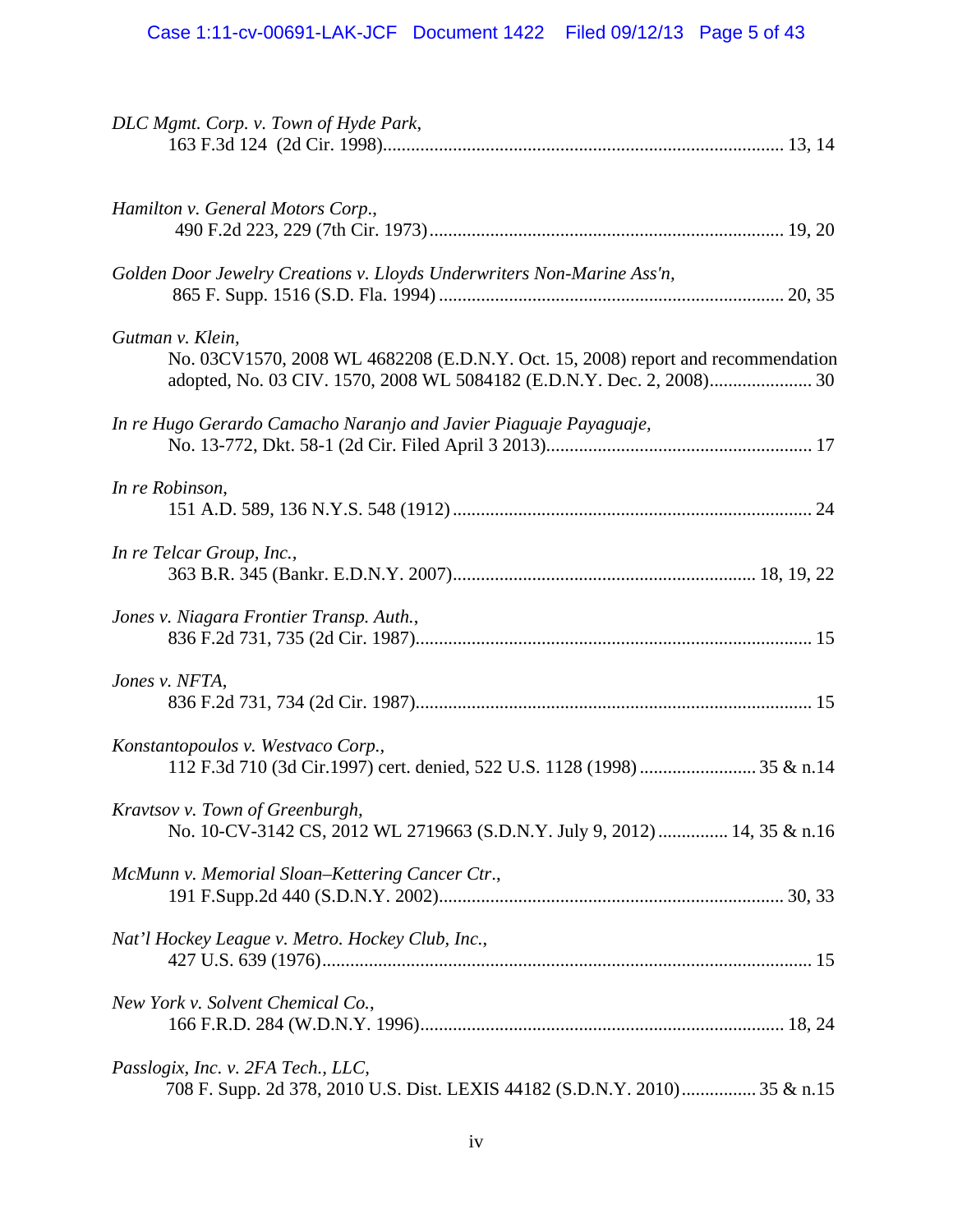| Rocheux Int'l of N.J. v. United States Merchs. Fin. Group, Inc., |
|------------------------------------------------------------------|
|                                                                  |
| State Farm Mut. Auto. Ins. Co. v. Grafman,                       |
|                                                                  |
| United States v. Blaszak,                                        |
|                                                                  |
| United States v. Cinergy Corp.,                                  |
|                                                                  |
| United States v. Norris,                                         |
|                                                                  |
| West v. Goodyear Tire & Rubber Co.,                              |
|                                                                  |
| Wright v. Somers,                                                |
| 20                                                               |
|                                                                  |

### **FEDERAL STATUTES**

18 U.S.C. § 201. ........................................................................................................ 18, 19, 20, 23

# **FOREIGN CASES**

Order, Sole Chamber of the Provincial Court of Justice of Sucumbíos, Nueva Loja, Ecuador, *Maria Aguinda v. Chevron Corp.,* Case No. 2011-0106 (Jan. 3, 2012) ...................................... 31

### **OTHER AUTHORTITIES**

| About Miami-Dade County: HISTORY, MIAMI-DADE COUNTY,<br>http://www.miamidade.gov/info/about_miami-dade_statistics.asp |  |
|-----------------------------------------------------------------------------------------------------------------------|--|

"Chevron Paid \$2.2 Million to Man Who Threatened To Expose Company's Corruption in Ecuador," U.S. Chamber of Commerce Foundation, *available at* http://bclc.uschamber.com/csrnews/chevron-paid-22-million-man-who-threatened-expose-companys-corruption-ecuador.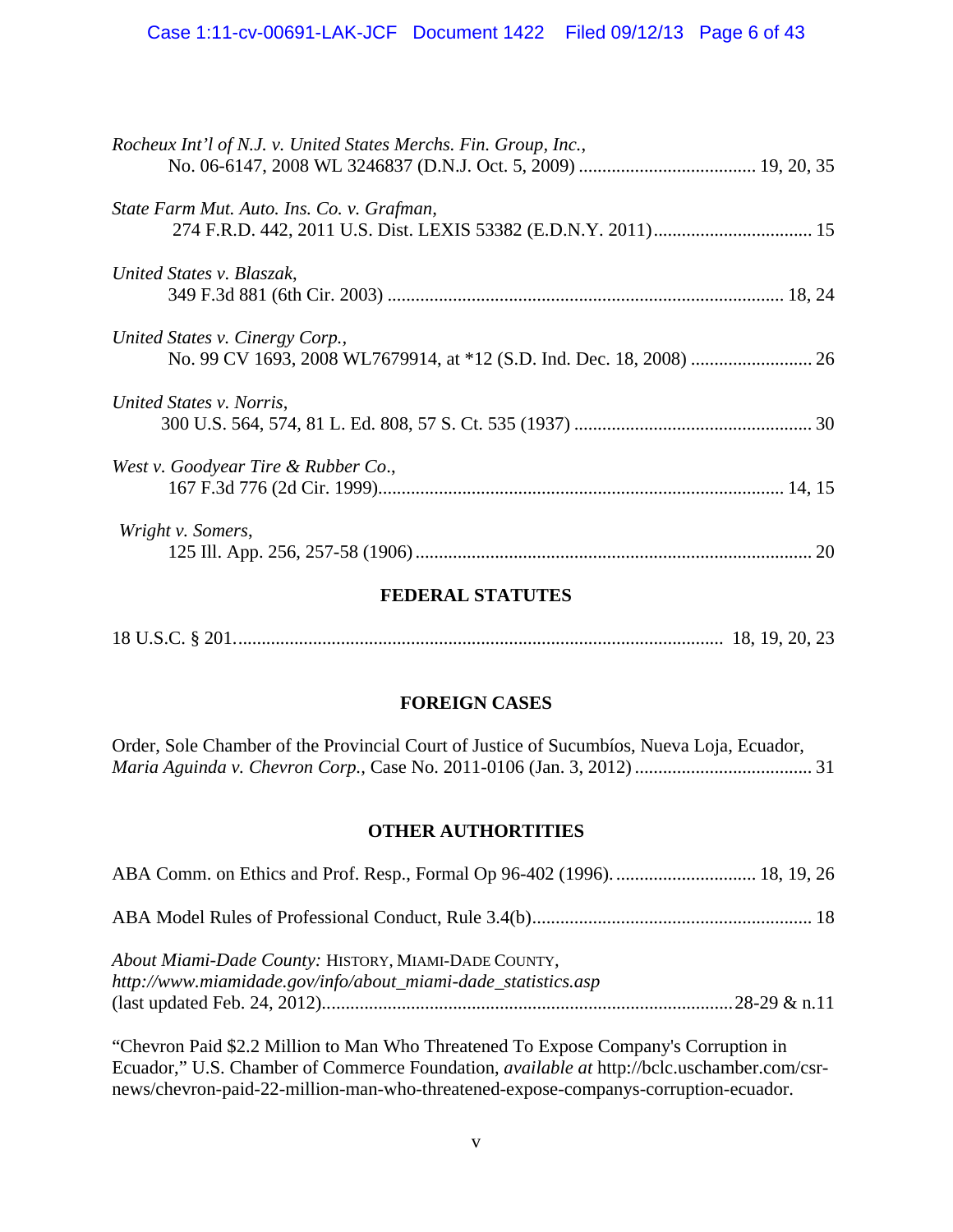# Case 1:11-cv-00691-LAK-JCF Document 1422 Filed 09/12/13 Page 7 of 43

| Dr. Robert D. Cruz & Mr. Robert Hesler,<br>Miami-Dade County Economic & Demographic Profile 2013,<br>MIAMI-DADE COUNTY DEPT. OF REGULATORY & ECONOMIC RESOURCES, 2013 28 & n.11 |  |  |  |  |
|---------------------------------------------------------------------------------------------------------------------------------------------------------------------------------|--|--|--|--|
|                                                                                                                                                                                 |  |  |  |  |
|                                                                                                                                                                                 |  |  |  |  |
|                                                                                                                                                                                 |  |  |  |  |
|                                                                                                                                                                                 |  |  |  |  |
| Salaries of Elected County Constitutional Officers and School District Officials for<br>Fiscal Year $2012-13$ ,                                                                 |  |  |  |  |
| THE FLORIDA LEGISLATURE'S OFFICE OF ECONOMIC AND DEMOGRAPHIC RESEARCH 29 & n.12                                                                                                 |  |  |  |  |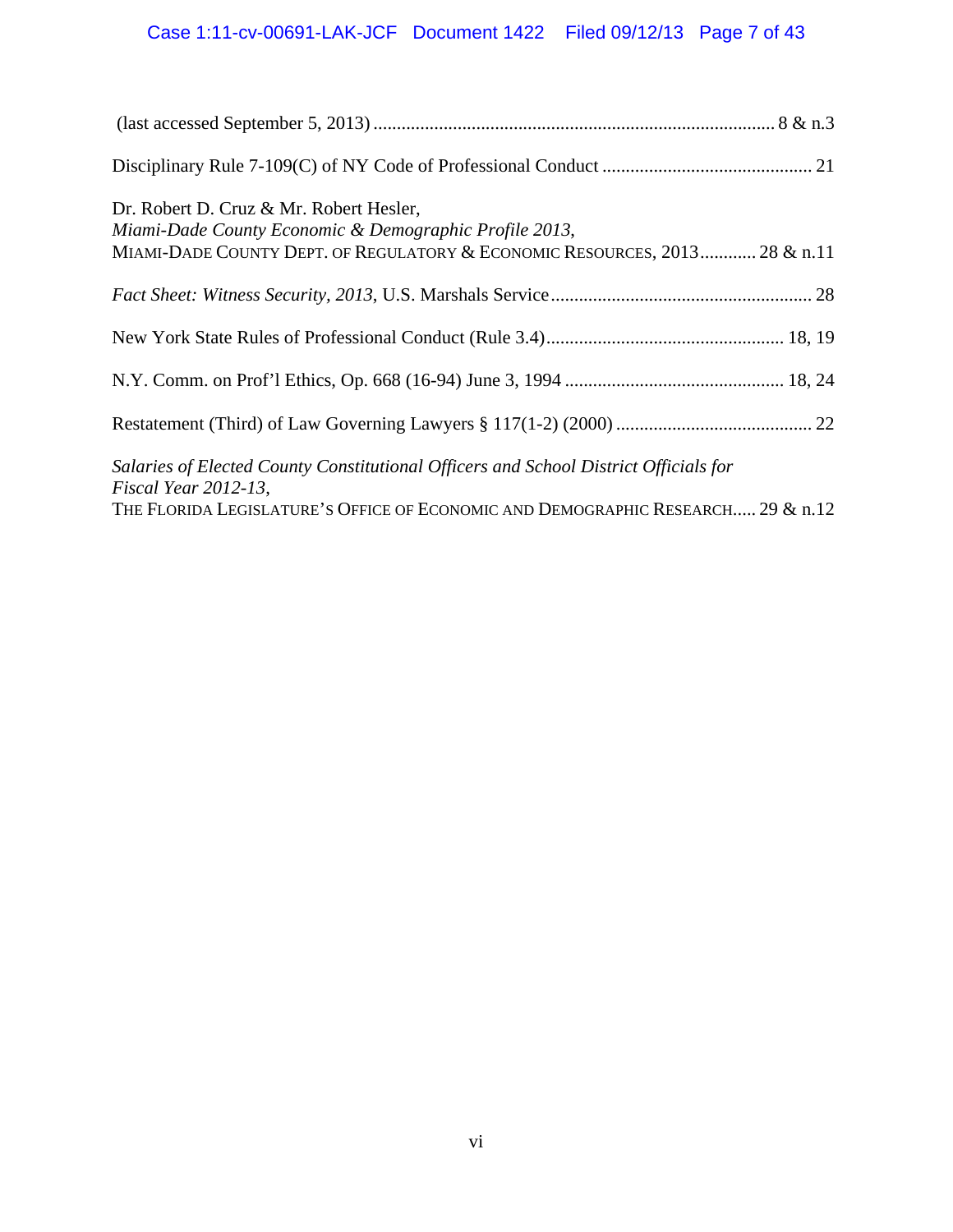#### **I. PRELIMINARY STATEMENT**

Defendants present this joint motion for terminating sanctions and other relief to put an end to Chevron and its counsel Gibson Dunn & Crutcher's intentional and unrelenting pattern of misconduct to corrupt this proceeding with illegal and unethical payments and other inducements to key witnesses to secure favorable testimony. As this memorandum will show, these tactics have so damaged the integrity of the discovery process in this case that there can be no "assurance of proceeding on the true facts." *Conn. Gen. Life Ins. Co. v. New Images of Beverly Hills*, 482 F.3d 1091, 1096–97 (9th Cir. 2007) (citation and internal quotation marks omitted). Such actions also violate federal law and ethical rules and warrant sanctions not only against Chevron, but also against those of its counsel complicit in this misconduct.

First, Chevron has paid and will continue to pay former Ecuadorian judge Alberto Guerra Bastidas ("Guerra"), arguably its most important witness, at least \$326,000 through 2015 as compensation for his favorable testimony and cooperation. This amount – negotiated directly with Guerra in the U.S. by Gibson Dunn & Crutcher ("GDC") lead counsel Randy Mastro – is exorbitant and is at least ten times Guerra's annual salary when he was employed as a judge; the amount simply cannot be justified as legal or ethical under any reasonable interpretation of the case law or ethical rules, as ethics expert Erwin Chemerinsky explains in the attached affidavit. *See* Declaration of Steven R. Donziger dated September 12, 2013 ("Donziger Decl."), Ex. 2 ("Chemerinsky Decl."). Second, and far worse, Chevron tried to use Guerra as a conduit to offer a \$1 million bribe to the sentencing judge in the underlying Ecuador case, Nicolas Zambrano, in exchange for his own false testimony that Chevron planned to use to undermine his own judgment finding the company liable for intentionally discharging billions of gallons of toxic waste water in Ecuador's Amazon region. Third, Chevron has threatened to destroy the careers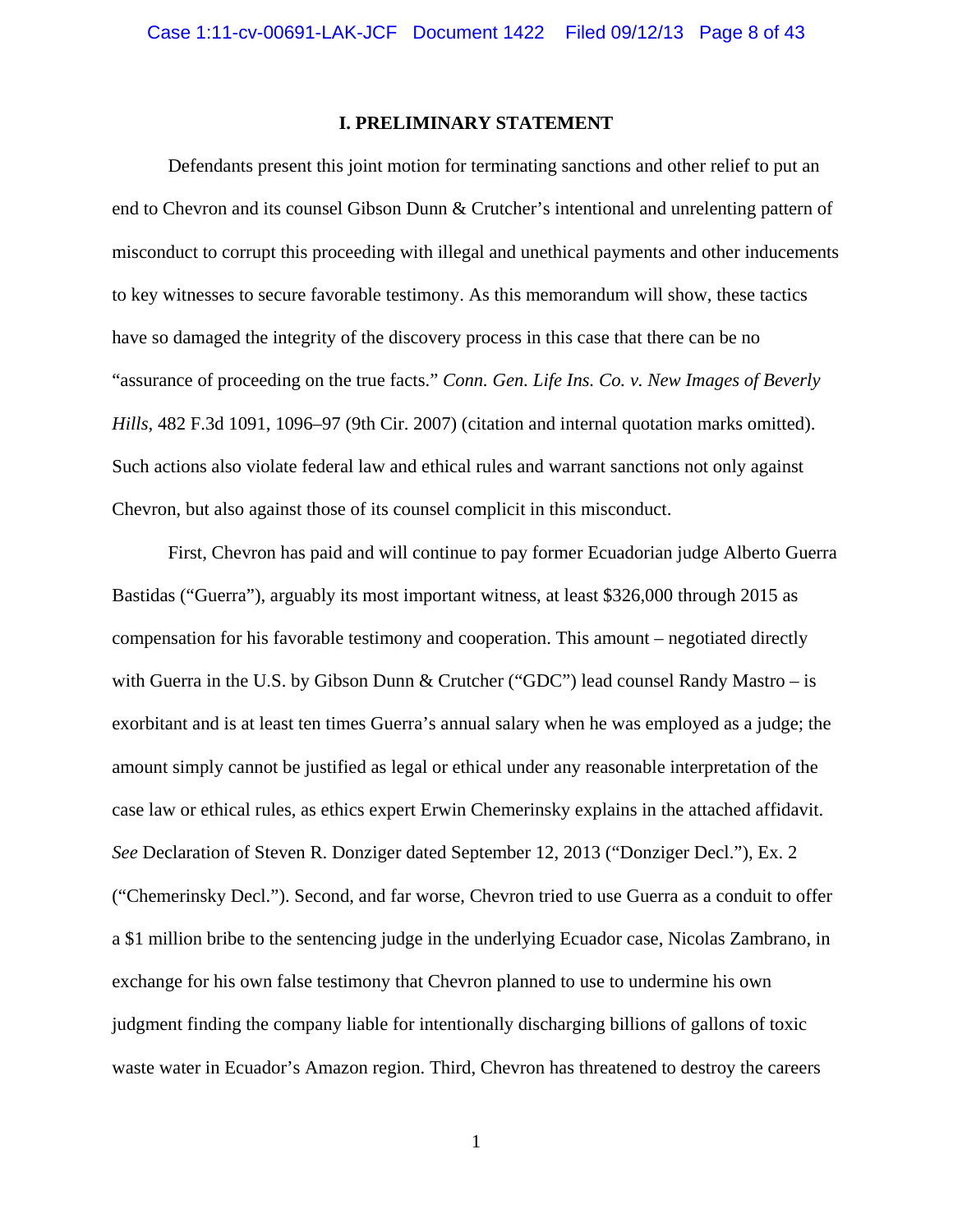#### Case 1:11-cv-00691-LAK-JCF Document 1422 Filed 09/12/13 Page 9 of 43

of reputable scientists at Colorado-based Stratus Consulting – and drive Stratus Consulting into bankruptcy – to coerce them into offering testimony that contradicts earlier sworn statements concluding that Chevron was clearly responsible for causing long-term, extensive and harmful toxic pollution in Ecuador that has decimated the local population. Last, Chevron knowingly submitted a false and misleading affidavit from Christopher Bogart, the CEO of an entity that formerly funded the LAPs. Bogart claims in the affidavit he was misled by the defendants, when Bogart's own emails demonstrate exactly the opposite.

This pattern of illegality and misconduct is so egregious it warrants the termination of Chevron's entire RICO and fraud case as an appropriate sanction. It is simply impossible in light of Chevron's and its counsel's record<sup>1</sup> of misconduct to conduct a proper trial such that the fact finder has a reasonable chance of ascertaining the truth about the events relating to these key witnesses. This case should be decided on the merits, but Chevron's misconduct has made this

 1 This is not the first case in which this same team from Gibson Dunn  $&$  Crutcher has unethically and illegally attempted to pay exorbitant witness fees in exchange for false testimony. Recent filings in California and Florida related to claims brought against Dole by banana plantation workers in Nicaragua (attached hereto) show that GDC lawyers relied on sworn testimony from numerous witnesses who recounted being offered cash and other benefits (such as help immigrating to the U.S.) by investigators in exchange for false testimony. *See* Donziger Decl., Ex. 3 at 1-2, 6-10; Exs. 4-14. For example, one former banana plantation worker testified that an investigator for the Dole-GDC team "came to my house and asked me if I was willing to go to the United States to declare that the people in the [] lawsuit had never actually worked at the banana plantations," and specifically "that [my] job would be to investigate the people in the lawsuit who had not worked *and [to] state that the people [I] had led [as a supervisor] had not worked at the banana plantations*." Donziger Decl., Ex. 9 (emphasis added). The allegations are particularly shocking given that GDC lawyers repeatedly told judges in the Florida and California cases that the firm was *not* paying the witnesses it put forward in support of its "fraud" theory even though it was. *See* Donziger Decl., Ex. 3 at 7-8. Only after more evidence came to light about the payments did GDC publicly reverse course and admit to the courts that it was paying the witnesses. The firm first explained that the payments were disbursed from an "administrative" account that it had not been aware of; it also tried to argue that the payments were mere stipends to cover expenses and were not significant. *Id.*; Donziger Decl., Ex. 14, at 150-151. These explanations were false. In fact, some of the witnesses were being paid a regular wage more than ten times the average annual salary for a Nicaraguan worker. *Id.* The "fraud" theory used by GDC in the Dole cases is eerily similar to the theory the firm has concocted on behalf of Chevron in the instant case; the unethical tactics are adopted from the same template; and some of the lead GDC partners from the Dole cases -- including Andrea Neumann, Scott Edelman, William Thomson and Theodore Boutrous -- have also played key roles on behalf of Chevron in the instant case, including in the solicitation of false testimony as described in this motion.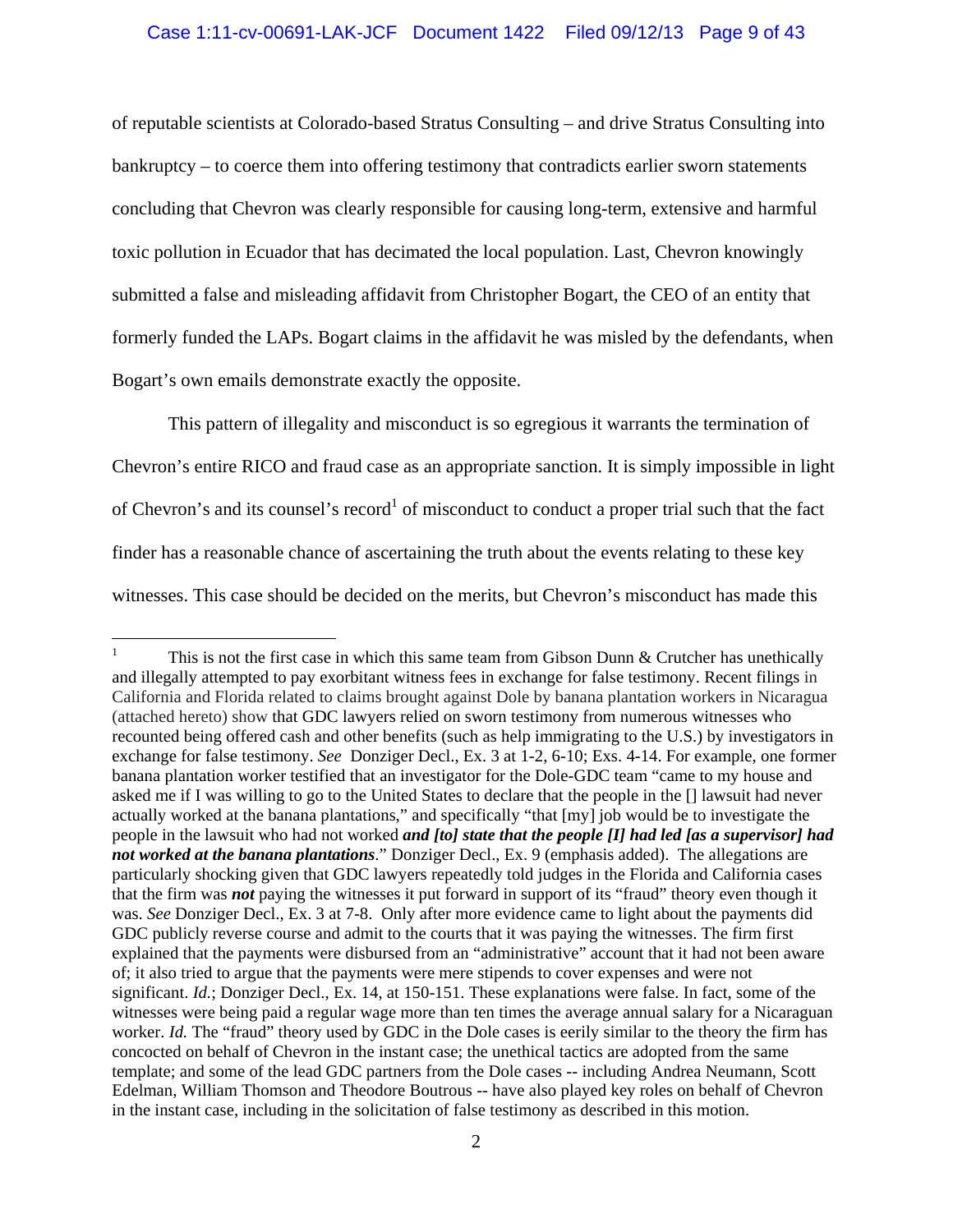impossible. If permitted to continue unabated, Chevron and its counsel will make a mockery of the rule of law, cause substantial prejudice to Defendants, and be rewarded for engaging in the worst sort of abusive litigation practices. Defendants request that the Court rectify this wrong and restore order and dignity to the judicial process by issuing case terminating sanctions, or, at the very least, issuing witness preclusion sanctions to exclude any and all testimony and evidence obtained through Guerra, Stratus scientists (Beltman and Maest), or Bogart.

#### **II. BACKGROUND**

This case arises out of a two-decade struggle for clean water, health services, and environmental remediation brought by residents of the Ecuadorian Amazon against Chevron Corporation ("Chevron") and its predecessor, Texaco, for three decades of oil contamination. Since 2011, Chevron has sought to avoid payment of a judgment rendered against it by an Ecuadorian court in favor of those Amazon residents. To do so, Chevron contends that the Ecuadorian Defendants' attorneys procured the judgment by fraud.<sup>2</sup> Since going on the offensive by filing the instant action, Chevron has engaged in a shameless pattern of inducing witnesses and potential witnesses to testify in its favor with promises of money or threats of career and personal destruction. These abusive tactics reached a crescendo earlier this year with Chevron's introduction of a declaration by disgraced former Ecuadorian Judge Guerra. Dkt. 746-3. According to Chevron, Guerra's declaration shows he was "paid" by the LAPs to "ghostwrite" the Lago Agrio judgment for then presiding Judge Nicolas Zambrano. Dkt. 745. But Chevron obtained Guerra's declaration and continuous cooperation by employing illegal and unethical tactics that this court should not tolerate.

 $\mathfrak{D}$  Chevron raised these allegations on appeal in Ecuador, but the appellate court squarely rejected Chevron's claim that the judgment was the product of fraud. *See Chevron Corp. v. Camacho Naranjo,* 667 F.3d 232, 237 (2d Cir. 2012).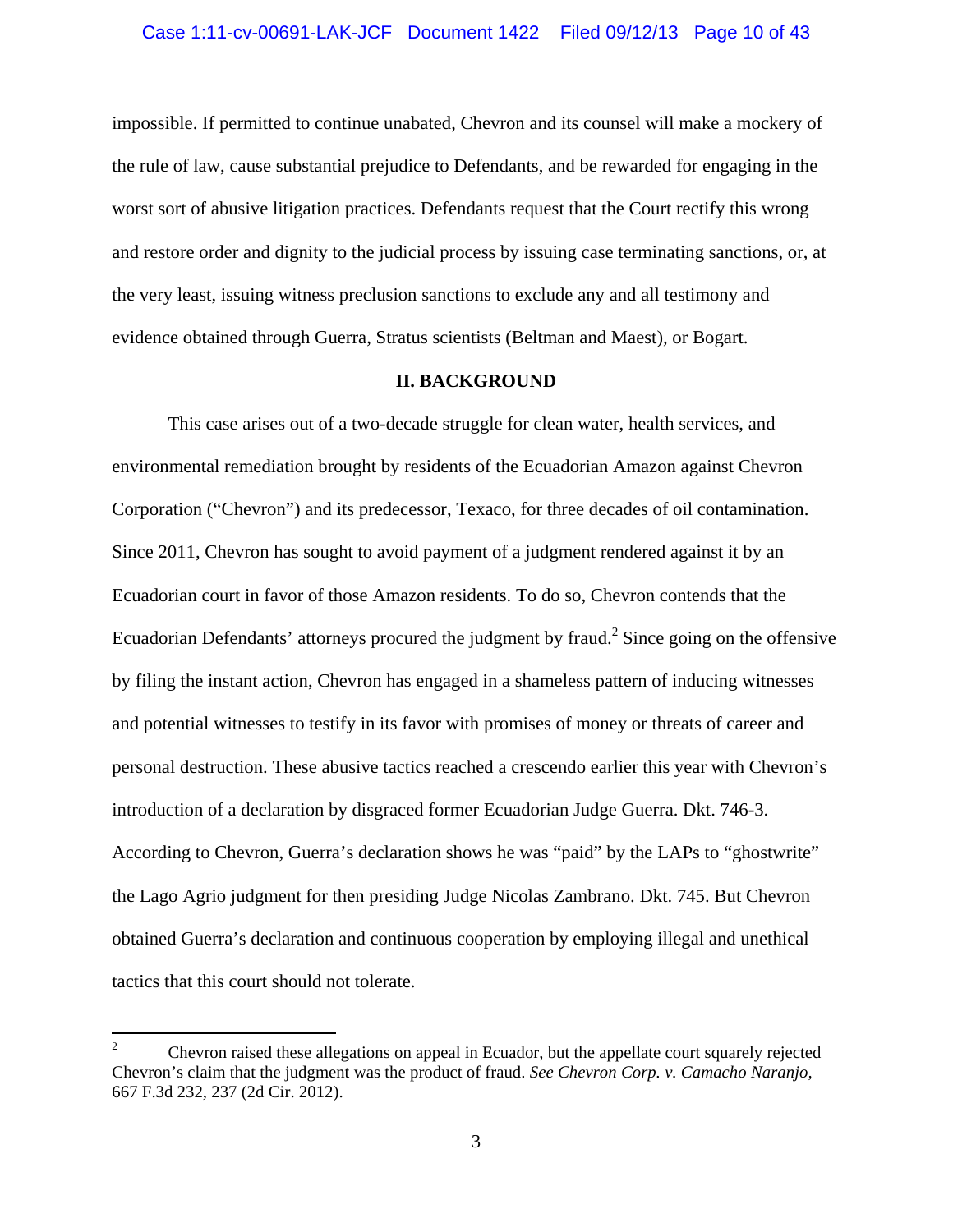#### **A. Chevron's payments to Guerra**

In the summer of 2012, Chevron sent two of its agents - Andres Rivero (a U.S.-based lawyer for Chevron) and a secret agent ("INV #5") - to meet with disgraced former Judge Guerra, who had previously reached out to Chevron on at least two prior occasions seeking a bribe. Dkt. 916, 1078; Donziger Decl., Ex. 1 (Redacted Transcript of Deposition of Alberto Guerra Bastidas ("Guerra Depo.")) at 55, 68. In July 2012, Chevron was ready to cut a deal. Chevron paid Guerra two large lump sums of money totaling \$38,000, purportedly for physical evidence of clearly inconsequential value. *See* Dkt. 755-14 ¶¶ I.A.5, 6. Thereafter, Chevron continued to purchase Guerra's testimony at a handsome price: at least \$326,000 in cash, in addition to the numerous non-cash benefits, guaranteed through at least 2015.

When Chevron made its first payment to Guerra in July 2012 – with its lawyer Rivero delivering \$18,000 in cash taken from a suitcase – Guerra was unemployed*.* Guerra Depo. at 150; *id.* at 151. Guerra also had no savings. Dkt. 1078-1 at 17. By the time Chevron negotiated a written payment-for-testimony deal with Guerra in November of 2012, he had been unemployed for nearly five months. In November 2012, Chevron flew Guerra to Chicago to "negotiate" the terms of Guerra's contract with Chevron's counsel, a group that included Gibson Dunn partner Randy Mastro and the ubiquitous Rivero. Guerra Depo. at 191. While in Chicago with Chevron representatives -- in the middle of negotiations over how much he would receive from Chevron - - Guerra drafted and signed his Declaration on or about November 17, 2012. *Id.* at 191-93; *id* at 205-8 (stating that the agreement as to the \$12,000 monthly payments "came about one day before I traveled to Quito, November 18<sup>th</sup>, 2012"); *Id.* at 205-9.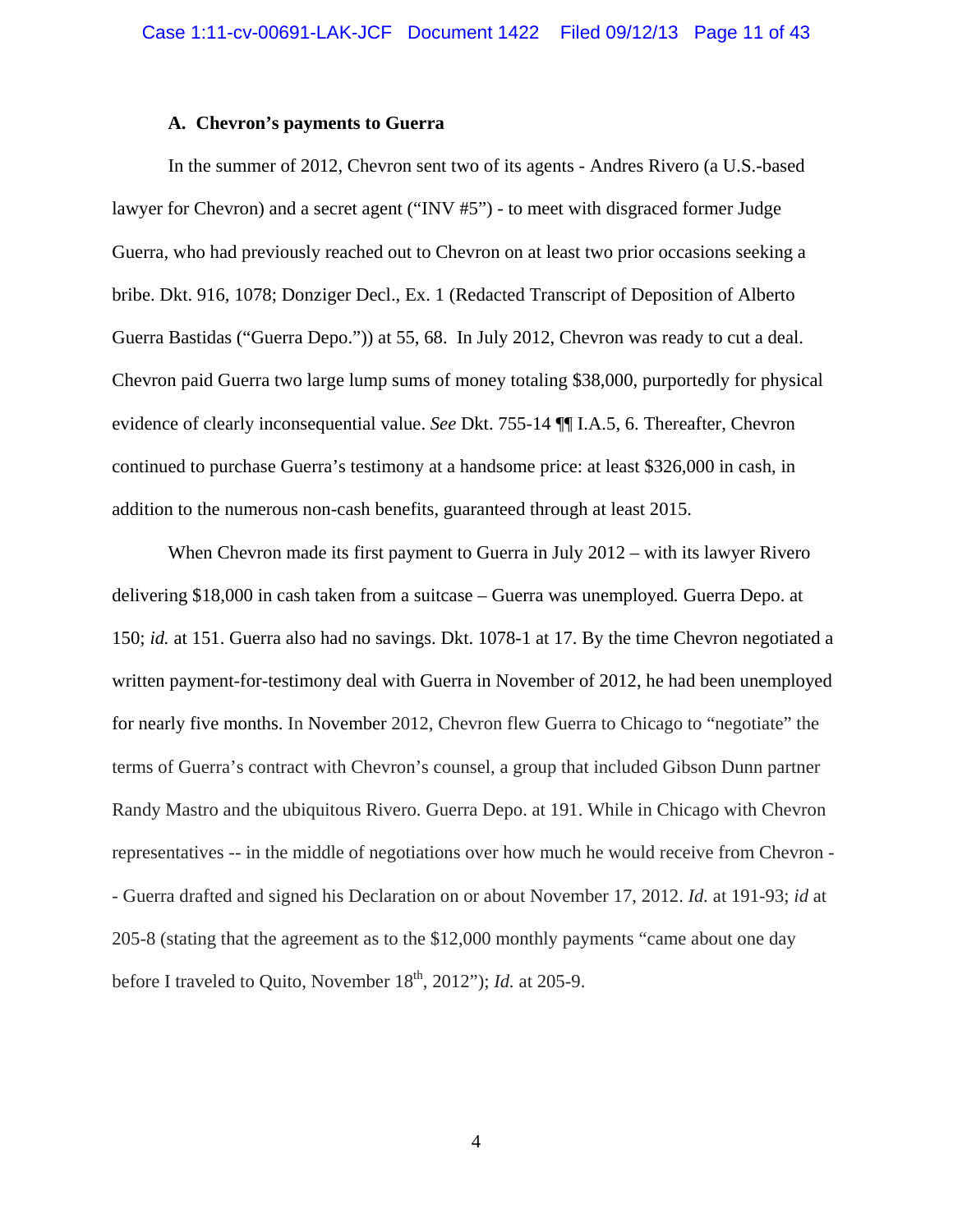Chevron's payments to Guerra (including promises of future payments) exceed anything

that possibly could be interpreted as reasonable in light of federal law or the ethical rules. They

include, at least:

- \$18,000 in cash, delivered to Guerra in a suitcase. Dkt. 755-14 ¶ I.A.5; Dkt 1078-1 at 84. This payment was apparently for "evidence" of minimal value (consisting of 1 hard drive, thumb drives, day planners, copies of bank, phone, email, and credit card records, 2 cell phones, 1 floppy disc, CDs, and some paper shipping records). Dkt. 746-3. *See also* Dkt 1078-1 at 40-42; Guerra Depo. at 181-2.
- A state of the art new computer to replace the one Guerra provided to Chevron, dkt. 755-14 ¶ I.A.5, although the above-mentioned \$18,000 supposedly contemplated payment for the computer as well. *See* Dkt. 1078-1 at 45-7; 50.
- \$20,000 in exchange for additional physical items including cell phones, electronic media, telephone records and bank account records. Dkt. 755-14 ¶ I.A.6.
- A new cell phone. *Id.*
- All travel and moving expenses for Guerra and his whole family, including his son and family, from Ecuador to the United States. *Id.* ¶ II.B.1.g; Guerra Depo. at 208-9.
- \$12,000/month stipend for "cooperating", Guerra Depo. at 214-6; 220; 247, including \$10,000 for "living expenses" and \$2,000 housing allowance. Dkt. 755-14 ¶ II.B.1.a & b. These payments are guaranteed for 24 months, and potentially longer depending on the outcome of a reassessment by an "independent" evaluator. *Id.* ¶II.B.5.
- A new car comparable to that which he had in Ecuador. *Id.* ¶ II.B.1.d; Guerra Depo. at 206-9; Dkt. 977-3 at 4 (the car lease is estimated to cost \$300/month).
- Health Insurance for Guerra, his spouse, his son, his son's spouse and grandson. Dkt. 755-14 ¶ II.B.1.c; Guerra Depo. at 206-9.
- Payment for a lawyer to represent Guerra in dealings with any federal or state government investigative authorities and any civil matters. Dkt. 755-14 ¶ II.B.1.e; Guerra Depo. at 204-7.
- Payment for an immigration lawyer for Guerra, his wife, his son and his son's wife and his grandson, "to address the[ir] USA resident status" Dkt. 755-14 ¶ II.B.1.f; Guerra Depo. at 214-16. And the promise of future immigration assistance for Guerra's other son, already living in the US. Guerra Depo. at 214-16; 220; 247.
- *"In addition to the compensation set forth in* [the Contract]" Chevron will also "pay or reimburse Guerra for such reasonable travel or other expenses he may incur in connection with preparing to testify or testifying or responding to questions and inquiries from any federal or state government investigating authorities" for at least two years. Dkt. 755-14 ¶ II.B.2.
- Guerra also testified that he has been offered or promised at least two additional sums of money outside the terms of the contract totaling \$15,000. *See* Guerra Depo. at 142 (stating Chevron agents offered \$5,000, in addition to travel expenses, to meet with Chevron executives in Bogota); *Id.* at 212-13 (asked in his April 2013 Deposition whether he had been offered an additional \$10,000, Guerra stated "coincidentally, yesterday, my attorney … told me that Chevron had agreed, was going to compensate me or pay me for additional evidence").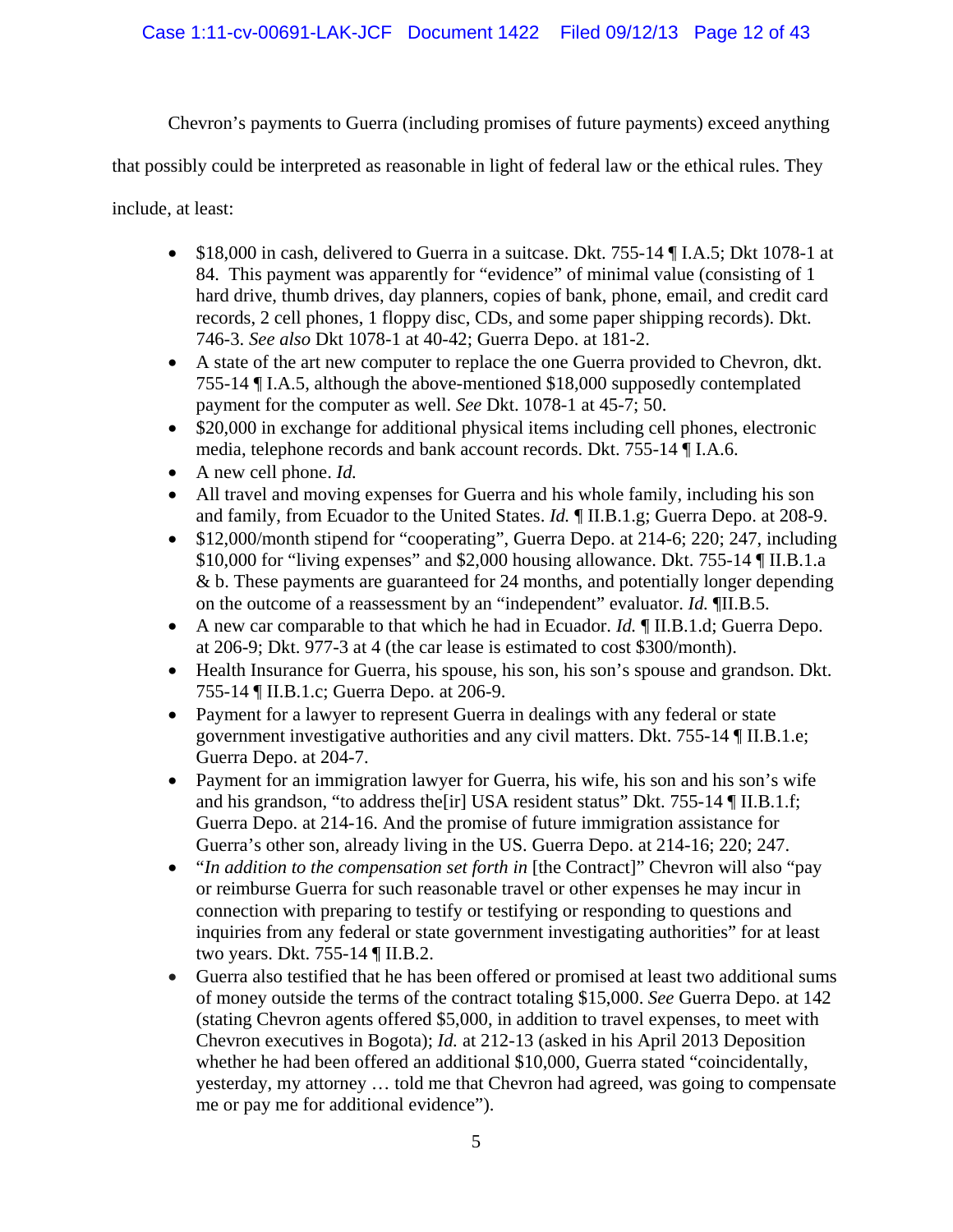#### Case 1:11-cv-00691-LAK-JCF Document 1422 Filed 09/12/13 Page 13 of 43

In exchange, Chevron's contract with Guerra obligates Guerra to "make himself available to testify … in any aspect (pre-trial, trial or post-trial) of the Chevron SDNY Case[,]" Dkt. 755- 14 ¶ II.A.2, and to "meet with, be interviewed by, and make himself available to Chevron representatives and to testify under oath at the request of Chevron" in any other proceeding "related to or concerning the Lago Agrio litigation." *Id*. ¶ II.A.3. The purported purpose of the payments is "so that Guerra will be able to prepare to testify, to testify, and to respond to investigators." *Id*. ¶ II.B.3. Chevron may terminate the agreement if Guerra breaches any part. *Id.*  at C.2. By the time the trial is scheduled to start in October 2013, Chevron will have paid Guerra *at least* \$158,000 in cash payments alone under the terms of the contract, simply for sitting for a deposition, signing declarations, turning over some evidence and promising to testify. By January 2015, Guerra is guaranteed to have received *at least* \$326,000 in cash, in addition to numerous non-cash benefits. Chevron's own agents have admitted these payments were not for time spent or for evidence furnished, but rather to incentivize Guerra to provide favorable testimony for Chevron and to act as a "bridge" to bribe Judge Zambrano. *See* Dkt. 1329 at 39 & n.45. Rivero, who was representing Chevron in paying off Guerra, was forced to admit the money Chevron paid Guerra was the product of a negotiation that had nothing to do with time spent or physical value of evidence; rather, Chevron paid Guerra based on how "good" his evidence is, incentivizing Guerra to fabricate evidence to extract further payments. *Id.* 

Certainly the most egregious element of Chevron's illegal bribery campaign is Chevron's attempt to use Guerra as a "bridge" to bribe Judge Zambrano to undermine his own judgment. That this was Chevron's intent was made clear in the July 2012 meeting, where, just prior to handing Guerra the suitcase full of cash, one of Chevron's agents told Guerra, "all of us can benefit in this situation[:]"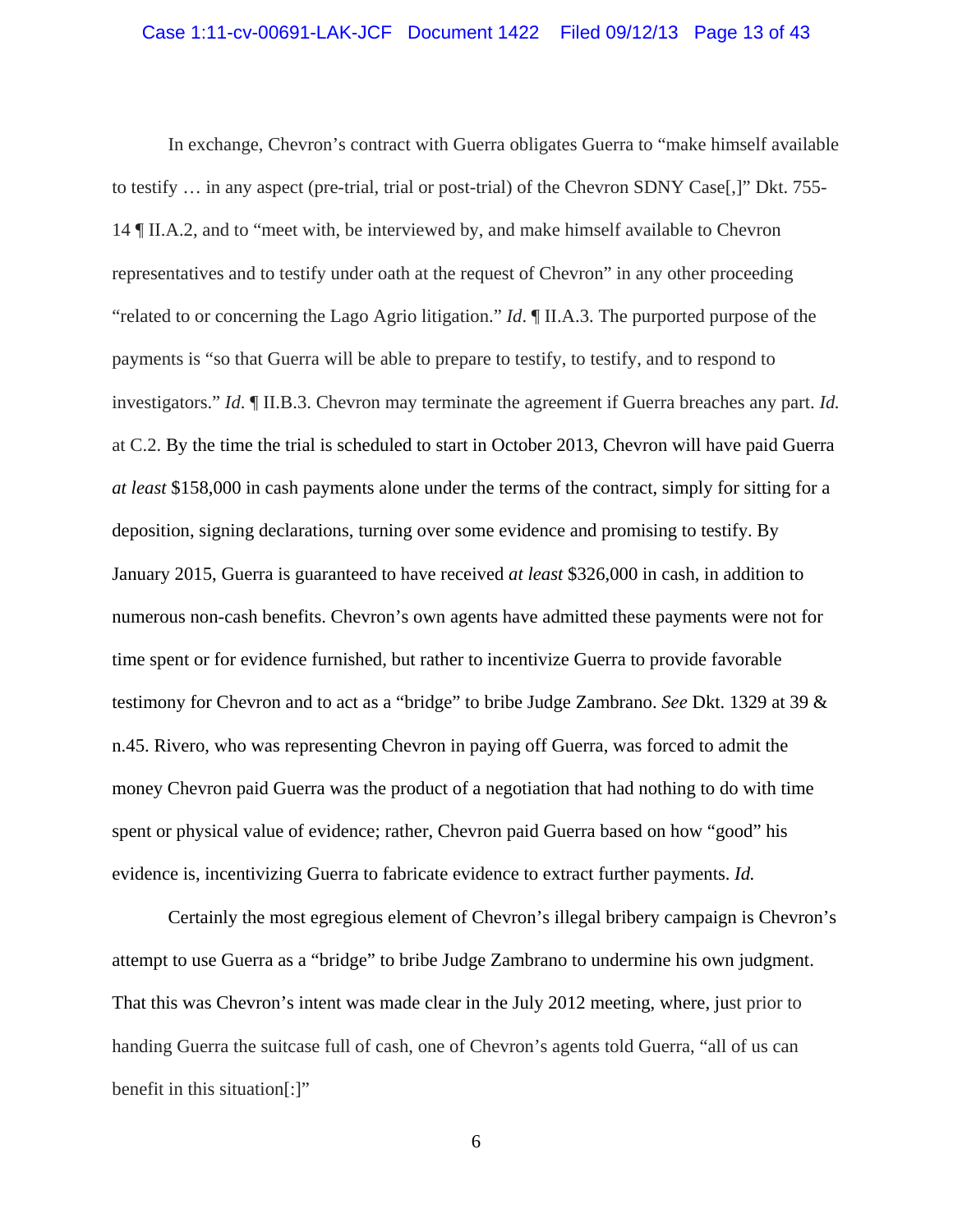You because you get some money for you, for you to use, lets [sic] say, however you may want, uh, and Zambrano because finally we will be able to take that next, necessary step to be able to sit down with him, and talk about what it is he has, under conditions that, lets [sic] say, would generate trust for us and him, too This is not about him feeling mistrustful, Or, two, *if we don't achieve this,* well all of us will be affected because we won't achieve this, they will not authorize us, they will not authorize the meeting with Zambrano, *and you, too will be left with nothing*.

Dkt. 1078-1 at 45-46 (emphasis added). Chevron's agent, Rivero, clarified Guerra was expected to be the "bridge" to Nicolas Zambrano: "you get yours when a deal is reached with Zambrano, a part of it. And that is not negotiable with Zambrano…The idea is that you get a, some part of the value of that, because we didn't get to Nicolas Zambrano except through you." *Id.* at 66-7.

Guerra later confirmed that Chevron's representatives had induced him to reach out to Judge Zambrano so they could offer him a bribe. Guerra Depo. at 170 (Chevron "led me to understand, or that's the way I understood it, that once they negotiated with Mr. Zambrano, they would compensate me with some amount of money."); *id.* at 165 ("I believe that I would benefit better once Mr. Zambrano were to take part in the conversations and the negotiations."); *id.* at 169 (They "led me to understand that I was the bridge with Mr. Zambrano"). Lured by large financial inducements, Guerra attempted to pressure Judge Zambrano into working with Chevron. Dkt. 974-1 ¶ 19. *See e,g,* Guerra Depo. at 163-4 (after the first large payment, "[i]mmediately after that date I insisted quite a lot with Mr. Zambrano."); *See also* Dkt. 974-1 ¶¶ 18-19 (Zambrano notes how Guerra sought to persuade Zambrano to tell Chevron what they wanted to hear). Judge Zambrano refused.

#### **B. Payments to Diego Borja**

Chevron's unethical and illegal arrangement with Guerra is not unique but part of a pattern. (One might even call the pattern a racketeering conspiracy.) At the time of Chevron's inducement of Guerra and attempt to bribe Zambrano, Chevron had already furnished a similar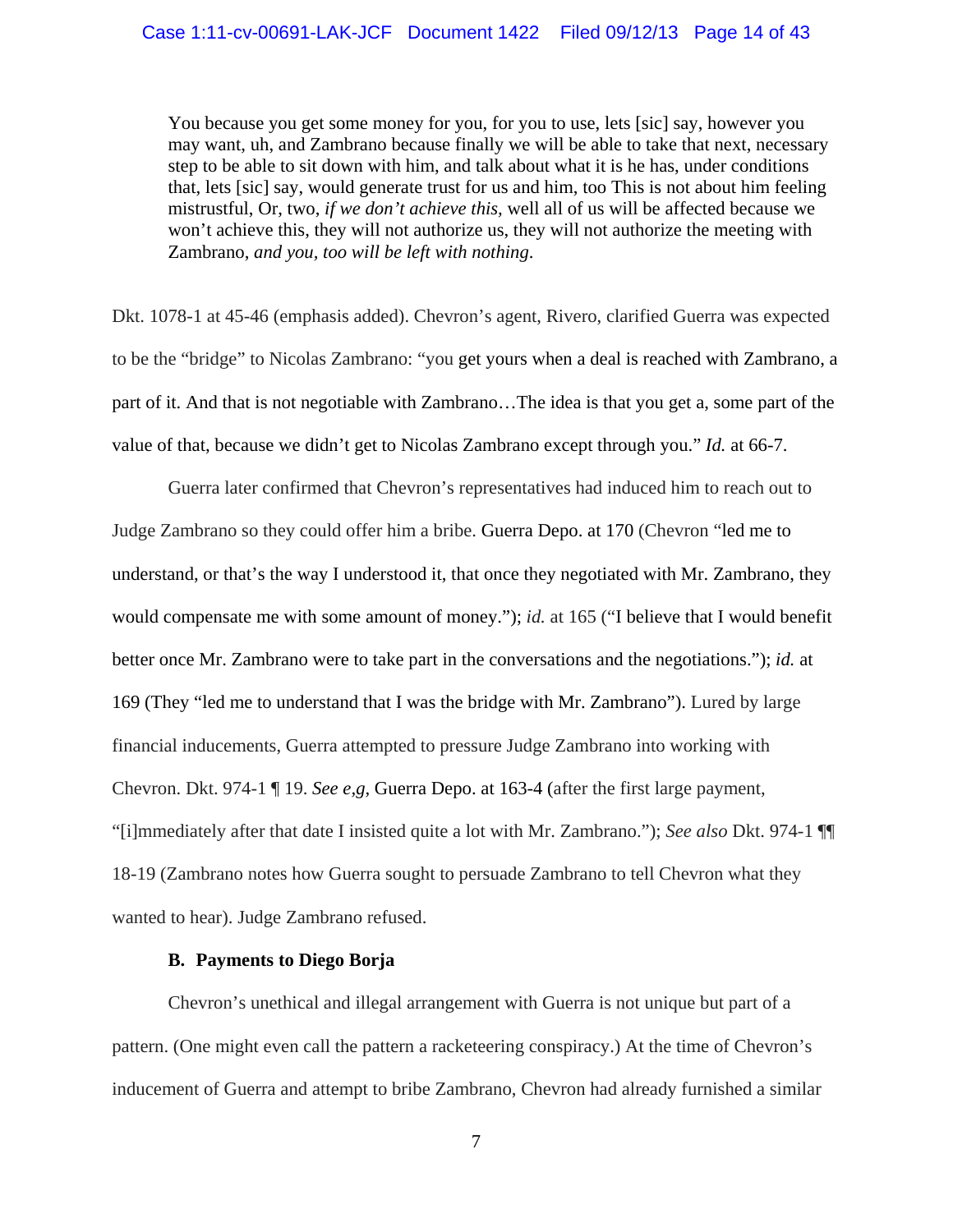### Case 1:11-cv-00691-LAK-JCF Document 1422 Filed 09/12/13 Page 15 of 43

over-the-top package of exorbitant benefits and hush money to Diego Borja. Borja was a longtime Chevron contractor who posed as a fake environmental remediation consultant in Ecuador to procure, under false pretenses, a meeting with the then judge presiding over the Lago Agrio litigation, Juan Nuñez. With Chevron's knowledge and under its direction, Borja secretly videotaped and tried to entrap then-presiding Judge Juan Nuñez discussing a "bribe" when it was Chevron's agent (Borja) who offered the bribe (which Nunez did not accept or even indicate he would consider). *See* Dkt. 532-2 at 93-94. Borja handed over three recordings at a meeting in San Francisco with Chevron officials, then returned to Ecuador to make a fourth. *Id.* 

Although the entrapment scheme backfired, Dkt. 154 ¶35, Chevron has paid Borja at least \$2.2 million in hush money and benefits since  $2009$ .<sup>3</sup> This is no surprise given that Borja has been caught on tape making comments that he has evidence about Chevron's criminal conduct in Ecuador during the Lago Agrio litigation that could devastate the company's entire case were it to come to light. Dkt. 154 ¶39. Borja was recorded stating that if Chevron tricked him and

if something bad happened to me…and they don't give my wife what they have to…what it supposedly should be…There's a document for that, where I…immediately go to the other side…I have correspondence that talks about things you can't even imagine, dude…. I can't talk about them here, dude, because I'm afraid, but they're things that can make the Amazons win this just like that (snapping his fingers).

*Id.* 

Even before engaging Borja in this shady scheme, Chevron used Borja to set up four front companies – some posing as independent scientific labs – to "cook" scientific samples. Dkt. 154 at ¶37, 40. According to Borja, these labs "cooked" the evidence and, "if the U.S. judge who sent the case to Ecuador in the first place ever knew what [Borja] knows, he would 'close

<sup>3</sup> *See* "Chevron Paid \$2.2 Million to Man Who Threatened To Expose Company's Corruption in Ecuador," U.S. Chamber of Commerce Foundation, (last accessed September 5, 2013) *available at* http://bclc.uschamber.com/csr-news/chevron-paid-22-million-man-who-threatened-expose-companyscorruption-ecuador.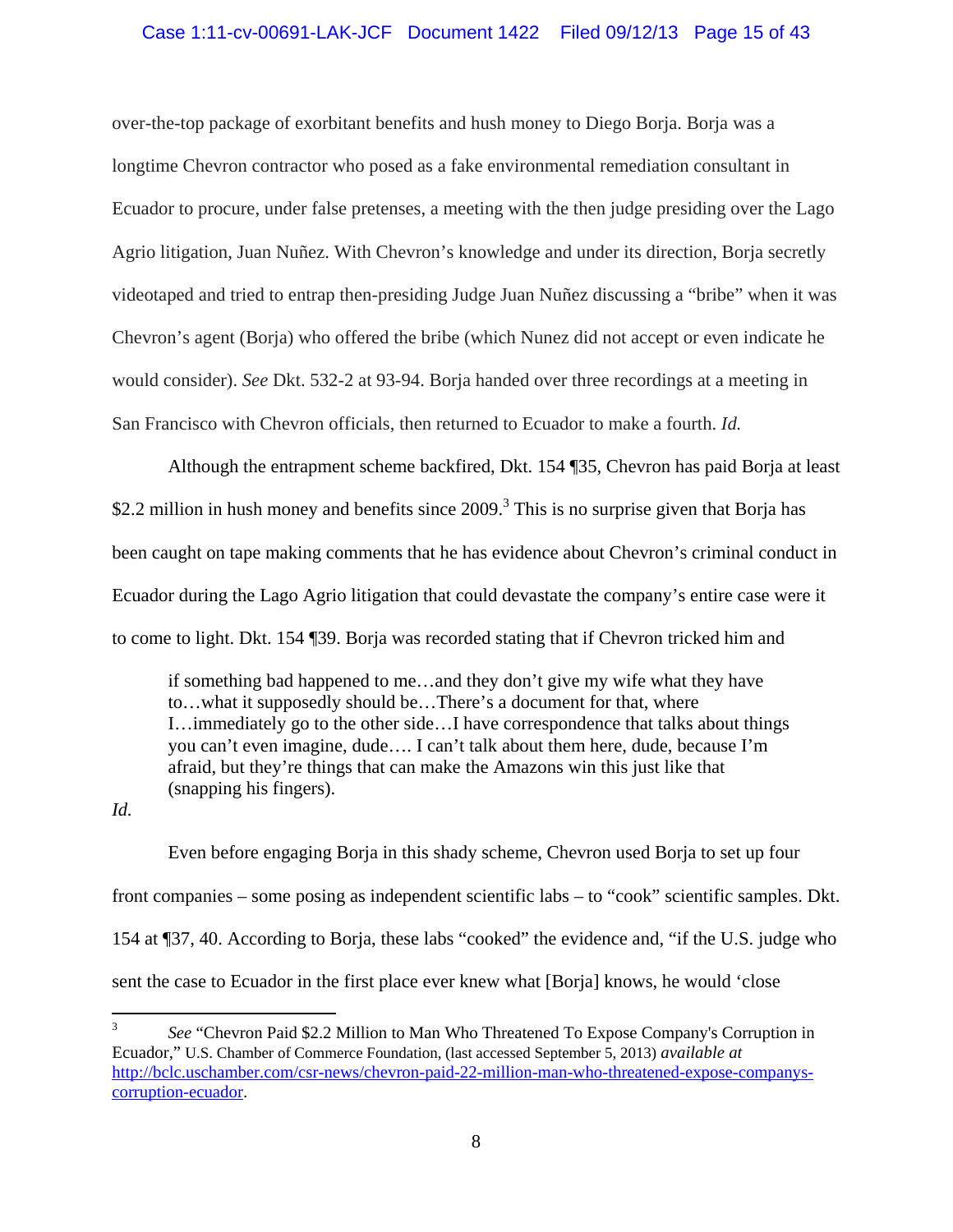### Case 1:11-cv-00691-LAK-JCF Document 1422 Filed 09/12/13 Page 16 of 43

[Chevron] down.'" *Id.* at ¶40. To keep this information and other supposedly explosive information under control, Chevron has paid Borja lavishly for his loyalty.

Chevron's payments to Borja include at least, payments for Borja and his family to travel to the U.S.; "attorneys' fees" (including nationally renowned criminal defense, immigration, and tax attorneys); monthly cash payments purportedly starting around \$10,000 a month, and a house in California on a golf course. *Id.*; Dkt. 366-25. According to Chevron, these payments and his relocation to the United States are necessary for his safety. Dkt. 366-25 at 10. And yet, just after negotiating the terms of the payment agreement with Borja - to protect his safety - Chevron apparently deemed it safe enough to send Borja back to Ecuador to attempt to make a fourth recording. *Id.* at 8-9.

Borja himself has been caught on tape discussing Chevron's abusive litigation tactics. *See*  Dkt. 1329 at 30  $\&$  n.18; Dkt. 532-2 at 93-94 ("[T]hese guys, once the trial is over, they'll go after everyone who was saying things about it. . . . [T]he lawsuits will start against everyone who said things, you get it?").

#### **C. Stratus Settlement Agreement**

Chevron and its counsel have also used coercion and threat of financial ruin to pressure Stratus Consulting, the environmental consulting firm that had assisted in data analysis for the Lago Agrio litigation, to testify favorably for Chevron.

Chevron named Stratus and Stratus employees Ann Maest and Douglas Beltman, as RICO defendants and waged a large-scale public relations and improper pressure campaign to destroy Stratus financially and irreparably damage its reputation by using defamatory statements. Chevron even directly pressured the company's clients to fire Stratus and falsely claimed Stratus had been found guilty in court*. See e.g.* Dkt. 768 at 101-108; Dkt. 768-2; Dkt. 768-3; Dkt. 768-5.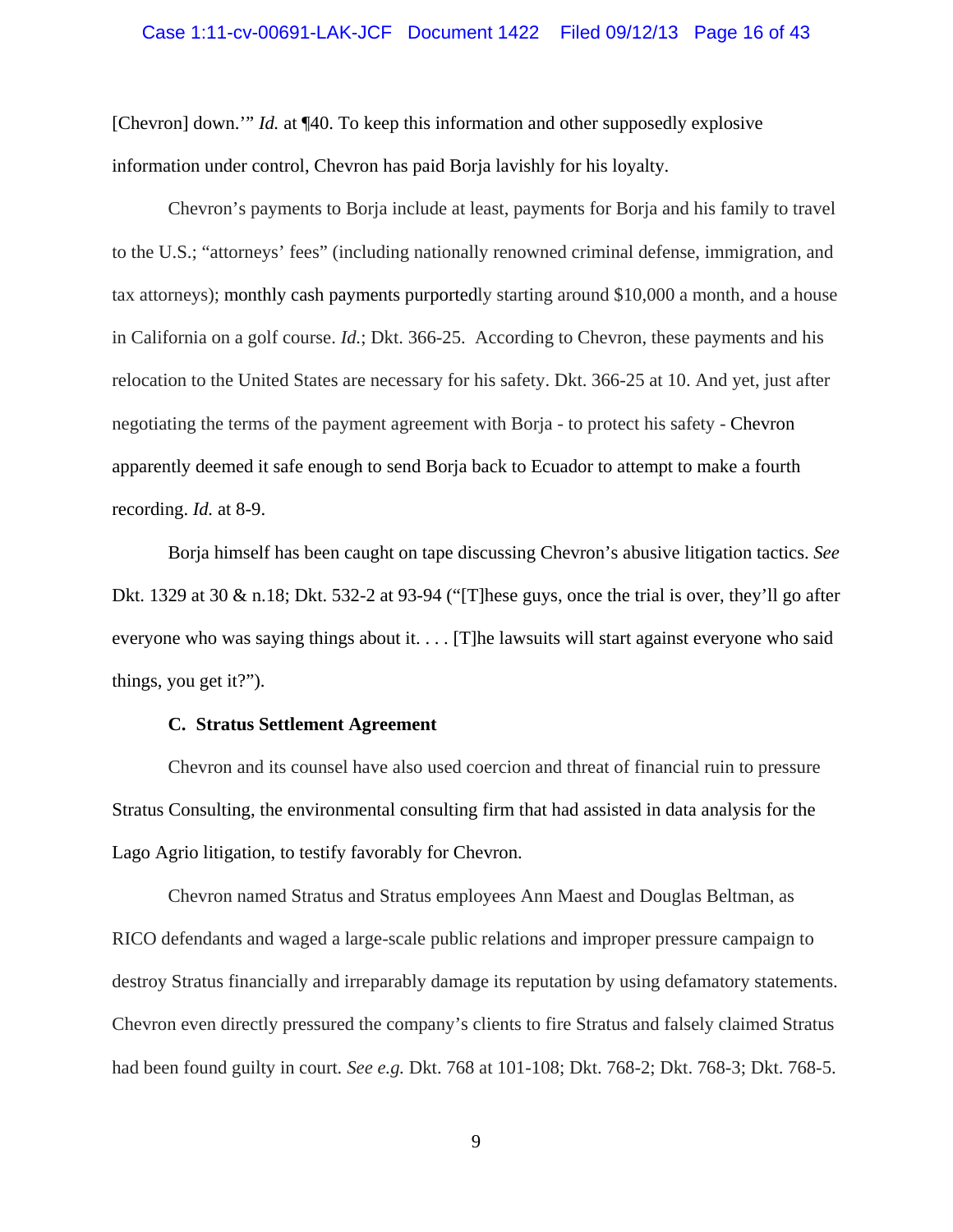### Case 1:11-cv-00691-LAK-JCF Document 1422 Filed 09/12/13 Page 17 of 43

Of course, Stratus for years had vigorously defended the scientific evidence proving Chevron's contamination in Ecuador. Prior to its capitulation to Chevron's blackmail, Stratus had stated in court filings in this very case:

Chevron knows that based on scientific data collected during the Lago Agrio litigation, including data collected by Chevron, Stratus actually found that contamination was present at every single well site and station that was sampled, and that the areas contaminated by oilfield operations requiring cleanup included over 900 oilfield pits, 356 well sites, 22 oil processing stations, and additional areas of spilled oil – a huge amount of environmental damage costing immense sums to remediate.

Dkt. 768 at 99; *See also* Dkt. 1329 at n. 44 (citing other examples of Stratus defending the

science). Ann Maest and Douglas Beltman have also defended their work and their findings that

Chevron caused massive pollution in Ecuador in sworn deposition testimony. *See, e.g.*, Donziger

Decl., Ex. 15.

Chevron then unleashed a coercive pressure campaign threatening Stratus with financial

ruin if it stood behind its scientific findings. As Stratus described it in a defamation filing against

Chevron before this court:

Not willing to wait for trial, Chevron has concocted and is executing a tortious scheme, eerily similar to the scheme alleged in its Amended Complaint, to destroy Stratus financially pre-trial through a malicious and escalating extra judicial campaign of defamation, spinning unfounded and unproven allegations into the public consciousness and explicitly urging Stratus' clients to terminate Stratus by claiming these allegations against Stratus have already been proven in court. Chevron's goal is to bring Stratus to its knees and render it financially incapable of defending against Chevron's lurid allegations, sealing Stratus' fate pretrial.

### Dkt. 768 at 99.

When the pressure simply became too great to bear, Stratus capitulated. Chevron agreed to settle its claims against Stratus and abandon entirely its efforts to destroy the firm in exchange for Stratus's cooperation and agreement not to defend its own scientific findings. Chevron had turned Stratus from a litigation opponent to a cooperating, testifying witness. The settlement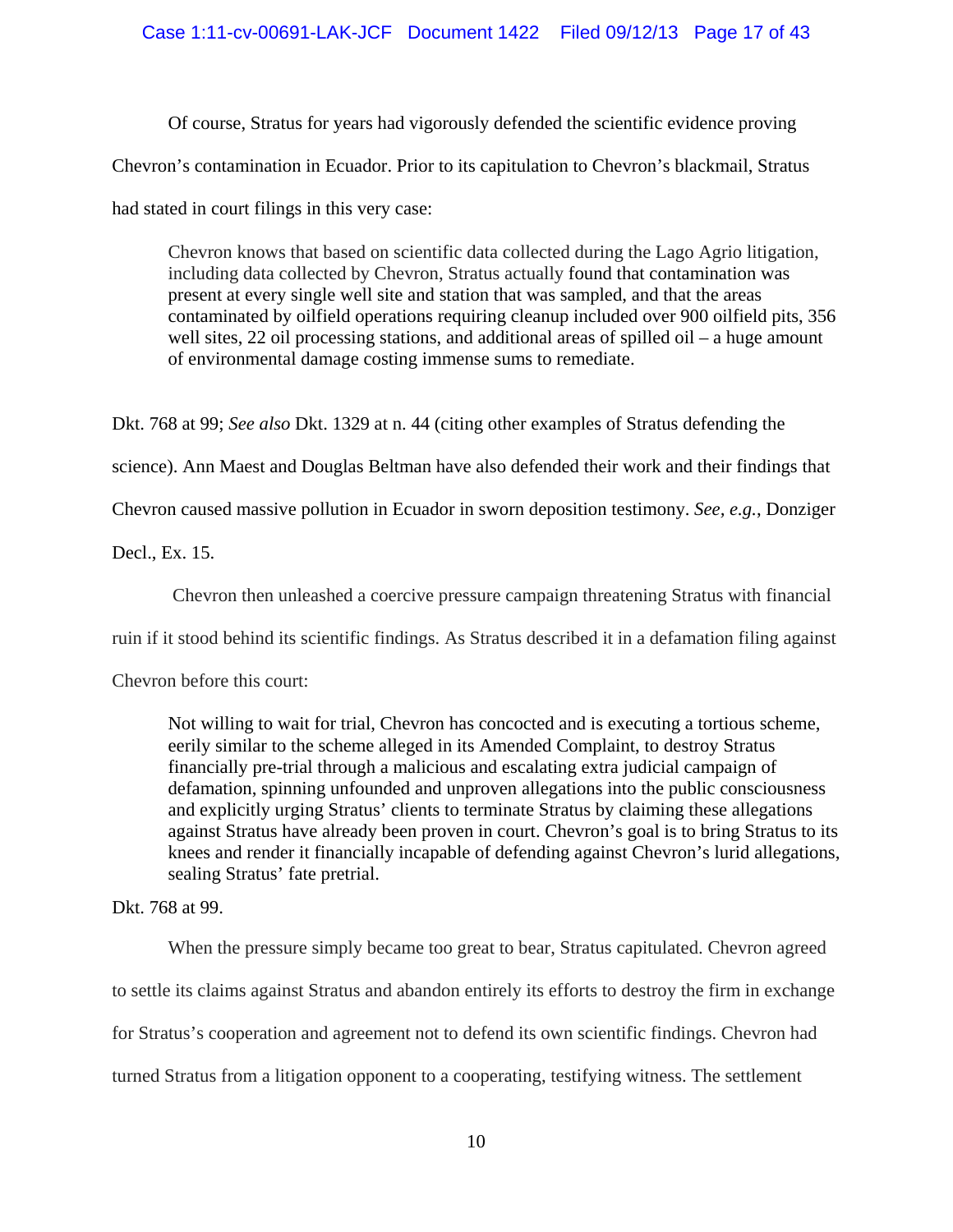#### Case 1:11-cv-00691-LAK-JCF Document 1422 Filed 09/12/13 Page 18 of 43

agreement requires Stratus to, among other things, make "Ann Maest and Douglas Beltman, and other Stratus employees as necessary, available to testify in person, by deposition or by written statement, under oath, in any stage of the RICO Action and BIT Arbitration, or the Related Actions, at the request of Chevron[.]" Dkt. 1002 ¶ 1(a). Although "each understand that they are obligated to tell the truth," *id.*, the agreement simultaneously places a gag order on Stratus, dictating that it "will not in any remarks, statements, or opinions, assert the factual or scientific validity or accuracy of all or any part of the Cabrera Report." *Id.* ¶ 2(b).

After settling, Stratus began to toe the Chevron line. Stratus asserted the science contained in the Cabrera Report is "unreliable"—despite the fact Stratus had repeatedly said the opposite under oath—months after Stratus complained that Chevron's extra-judicial campaign to destroy its client relationships might "bring Stratus to its knees," destroying its reputation and its business, and render it incapable of defending itself. Dkt. 768 at 99.

### **D. Bogart and Burford's "Flip"**

 Recent filings by Patton Boggs and the LAPs lay out a comprehensive and troubling portrait of yet another example of Chevron and its counsels' witness tampering in "flipping" Burford Capital – a former funder of the litigation - into switching sides and defaming Patton Boggs by threatening Burford with the prospect of being "blackballed." *See* Dkt. 1329 at 33. Here too, Chevron used coercion to obtain a favorable declaration from a named litigation foe. But the declaration Chevron procured – that of Christopher Bogart of Burford – is filled with contradiction and betrays the offensiveness of Chevron's tactics. *See id.*; Dkt. 1330.

 Bogart's declaration was the product of a "secret collaboration" between Chevron and friendly insiders at Burford, *id.* at 16-19, going back to at least January 2011. *Id.* at 27; *and see* Dkt. 1330 at 4-6 (providing detailed timeline demonstrating Chevron "pull[ed] Burford's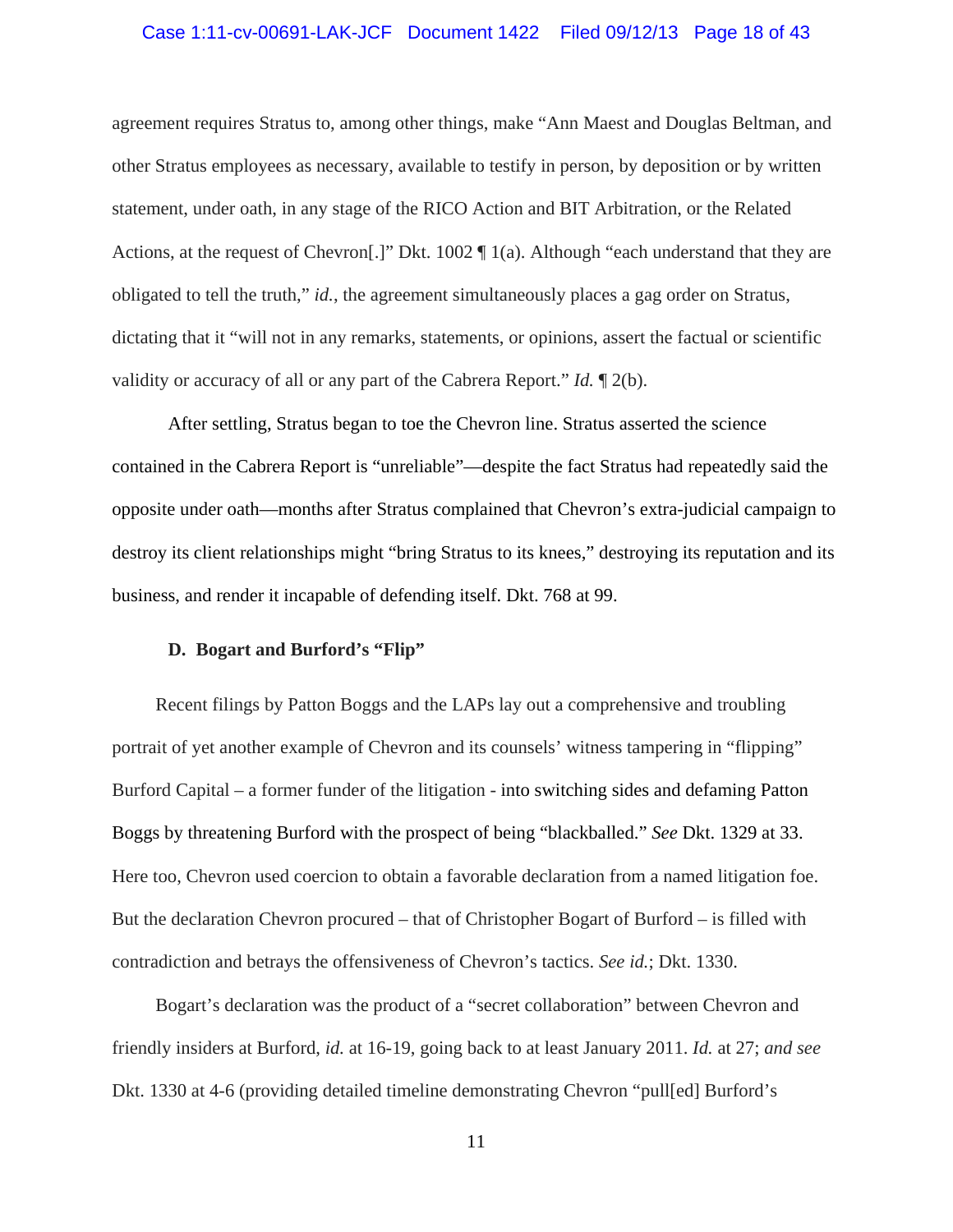#### Case 1:11-cv-00691-LAK-JCF Document 1422 Filed 09/12/13 Page 19 of 43

strings"). Although Bogart's declaration states that Burford ceased funding the litigation because it was deceived by Patton Boggs and the LAPs, dkt. 1039-2, internal documents produced during this litigation make quite clear that Bogart and Burford were well aware of the fraud allegations – and the "worst" *Crude* outtakes – for months, even years, before Burford "flipped." *See generally* Dkt. 1329.

 To be sure, Burford's "flip" was a calculated business decision, driven by the pressure Chevron exercised through its "insider" and by Burford's fear of being "blackballed." Burford never expected its involvement in this case (nor its involvement in any ongoing cases) to become public knowledge, *see id.* at 20, and once it did, it "created some painful fallout" among certain law firms on the other side of the case*, id.* at 21 (quoting Ex. 71 at BUR0012138). "Ultimately, Burford made a business decision, calculating that abandoning the Lago Agrio Plaintiffs and assisting Chevron would be necessary to restore its relationships with key firms and to secure the future of the industry in which it operates." *Id.* at 23.

 Chevron insists that the Bogart declaration constitutes "new evidence" that warrants expanding Chevron's allowed discovery from Patton Boggs. *See, e.g.,* Dkt. 1032 at 18. But such arguments are disingenuous at best; "Chevron kept this 'new' information secret for months, waiting to unveil it at an opportune moment." *Id.* at n. 25.

\* \* \*

 These are just the latest examples in what has been a comprehensive campaign of witness tampering and other litigation misconduct by Chevron and its counsel. Evidence shows that Chevron has a long history in Ecuador of corrupting the judicial process by offering payments to witnesses, trying to intimidate judges, seeking to corrupt the trial and fabricating scientific evidence. This conduct has included 1) paying off witnesses to ensure that they don't divulge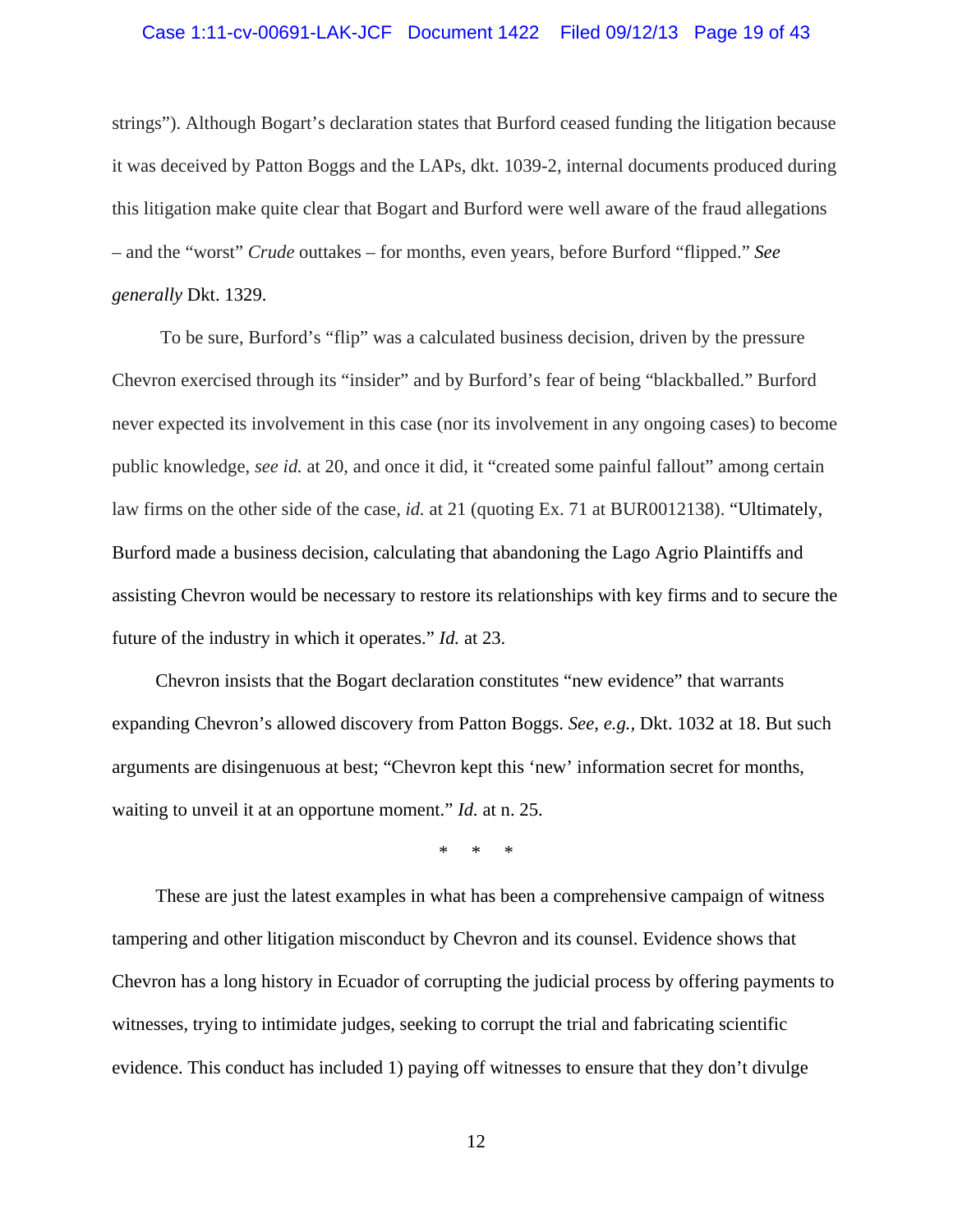information damaging to Chevron, dkt. 154 ¶39; 2) using its ties to the military to thwart the collection of scientific evidence via the site inspection process implemented by the Lago Agrio Court, dkt. 154 ¶17<sup>4</sup>; 3) delay and intimidation tactics vis à vis court-appointed experts, *id.* at ¶31; 4) engaging two operatives—one a convicted drug trafficker—to videotape the presiding Lago Agrio judge and entrap him into revealing his thoughts on the case prematurely. *id.* at ¶¶32  $-40^5$ ; 5) assisting Chevron operatives in setting up numerous "front companies" in order to make their scientific work look independent from Chevron, *id.* at ¶37.<sup>6</sup> In addition to these extralegal tactics, Chevron's in court litigation tactics were so abusive that, after dozens of warnings, the Lago Agrio Court had no choice but to sanction Chevron's counsel for their misconduct. *Id.*  at ¶47. It should come as no surprise, that after engaging in such tactics in Ecuador, the company was hit with a \$9.6 billion punitive damages penalty for trying to undermine the administration of justice in Ecuador.

### **III. LEGAL STANDARD**

Federal courts have a "well-acknowledged inherent power to levy sanctions in response to abusive litigation practices." *DLC Mgmt. Corp. v. Town of Hyde Park*, 163 F.3d 124, 135 (2d Cir. 1998). This inherent power derives from the "sage acknowledgment that courts are 'vested, by their very creation, with power to impose silence, respect, and decorum, in their presence, and

<sup>4</sup> *Id.* at  $\P$ 27 ("Chevron pressured and corrupted a military official into writing and presenting a fraudulent intelligence report to the Court in an effort to stop the inspection of a separation station that would have exposed Chevron's toxic contamination to the world. To compound its malfeasance, Chevron lied about its involvement with the cancellation.").

<sup>5</sup> Later, one of the operatives was taped admitting to a friend that "there was no bribe" and Chevron has engaged in unlawful conduct that, if brought to light, would not only result in a verdict against Chevron, but would in fact cause the downfall of the company. *Id.* at ¶¶32 – 40

<sup>6</sup> *See also id.* at ¶40 (according to one operative, "Chevron always stayed, supposedly, independent, and sent the analysis to have them analyzed….But I know that's not true….I have proof that [the labs] were more than connected, they belonged to them [Chevron].").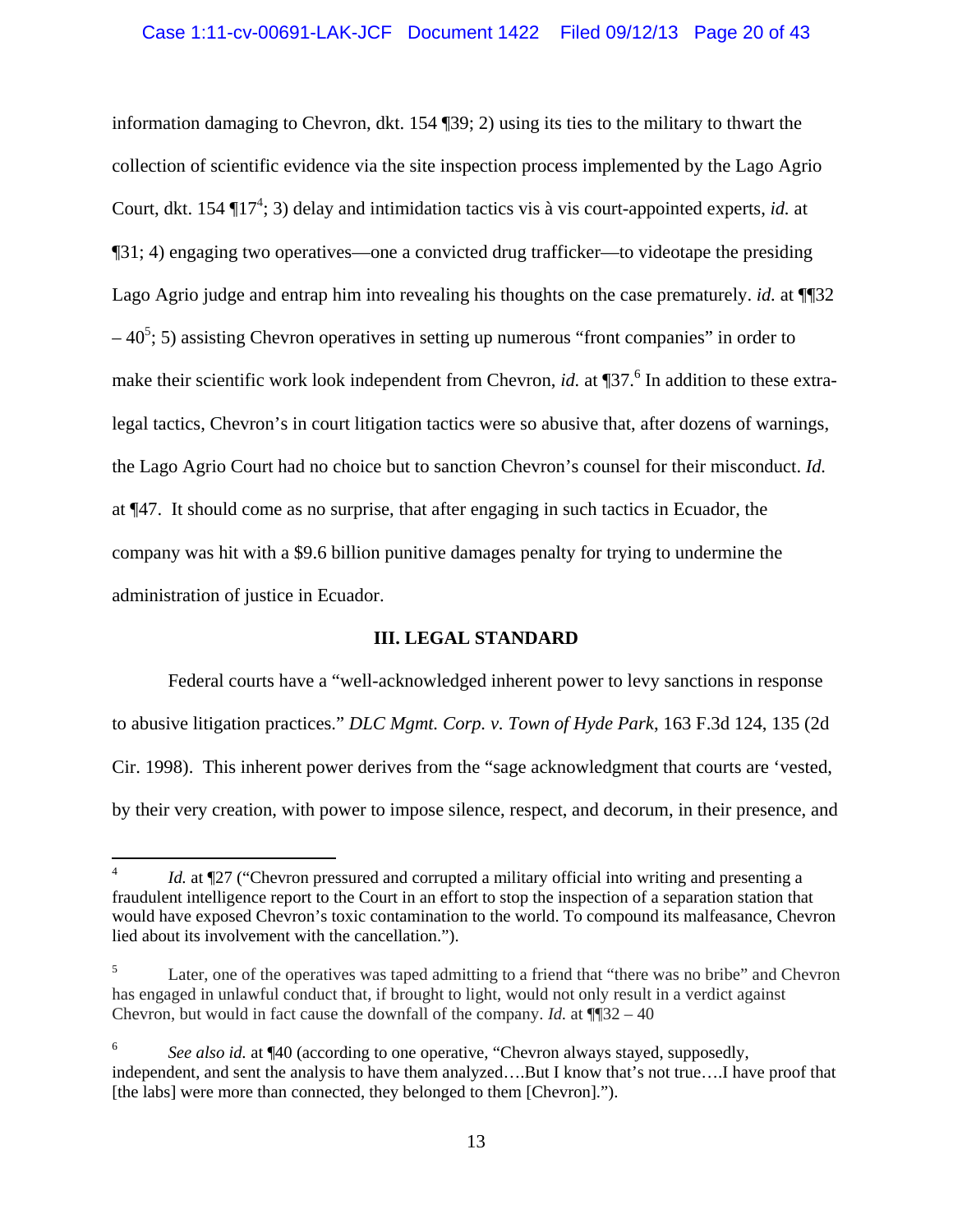#### Case 1:11-cv-00691-LAK-JCF Document 1422 Filed 09/12/13 Page 21 of 43

submission to their lawful mandates.'" *Id.* at 136 (quoting *Chambers v. Nasco, Inc.*, 501 U.S. 32, 43 (1991)).<sup>7</sup> Courts in the Second Circuit exercise their inherent power to assess sanctions "when a party has acted in bad faith, vexatiously, wantonly, or for oppressive reasons." *Id.*  (internal quotation marks omitted). The Court's inherent authority casts a wide net by "reach[ing] both conduct before the court and that beyond the court's confines[ .]" *Chambers,* 501 U.S. at 44. In this sense, this motion must be considered in the larger context of Chevron's repeated abusive litigation tactics both in Ecuador, *see* II.D., *supra,* and in other courts around the United States.

When deciding on the proper sanction to issue, a court generally must consider the offending party's willfulness or bad faith, the offending party's history of misconduct including noncompliance with court orders and requests from the opposing party, the effectiveness of lesser sanctions, whether the offending party has been informed about the possibility of sanctions, and possible prejudice to the moving party. *Arista Records LLC v. USENET.com*, 633 F. Supp. 2d 124, 138 (S.D.N.Y. 2009) (citing *DLC Mgmt. Corp.,* 163 F.3d at 136). The sanctions should also deter parties from engaging in misconduct and remedy the damage to the nonoffending party. *Kravtsov v. Town of Greenburgh*, No. 10-CV-3142 CS, 2012 WL 2719663 at \*7 (S.D.N.Y. July 9, 2012).

When the offending party has engaged in truly willful or bad faith egregious litigation practices, the Supreme Court has affirmed that "outright dismissal of a lawsuit . . . is within the court's discretion." *Chambers*, 501 U.S. at 45. In the Second Circuit, terminating sanctions may be granted if there is "a showing of willfulness, bad faith, or fault on the part of the sanctioned

<sup>7</sup> Notably, the existence of a rule or statute describing a mechanism by which a court may impose sanctions for a specific type of abuse does not limit the courts' inherent power to fashion sanctions. *Chambers v. NASCO, Inc.,* 501 U.S. 32, 45-46 (1991).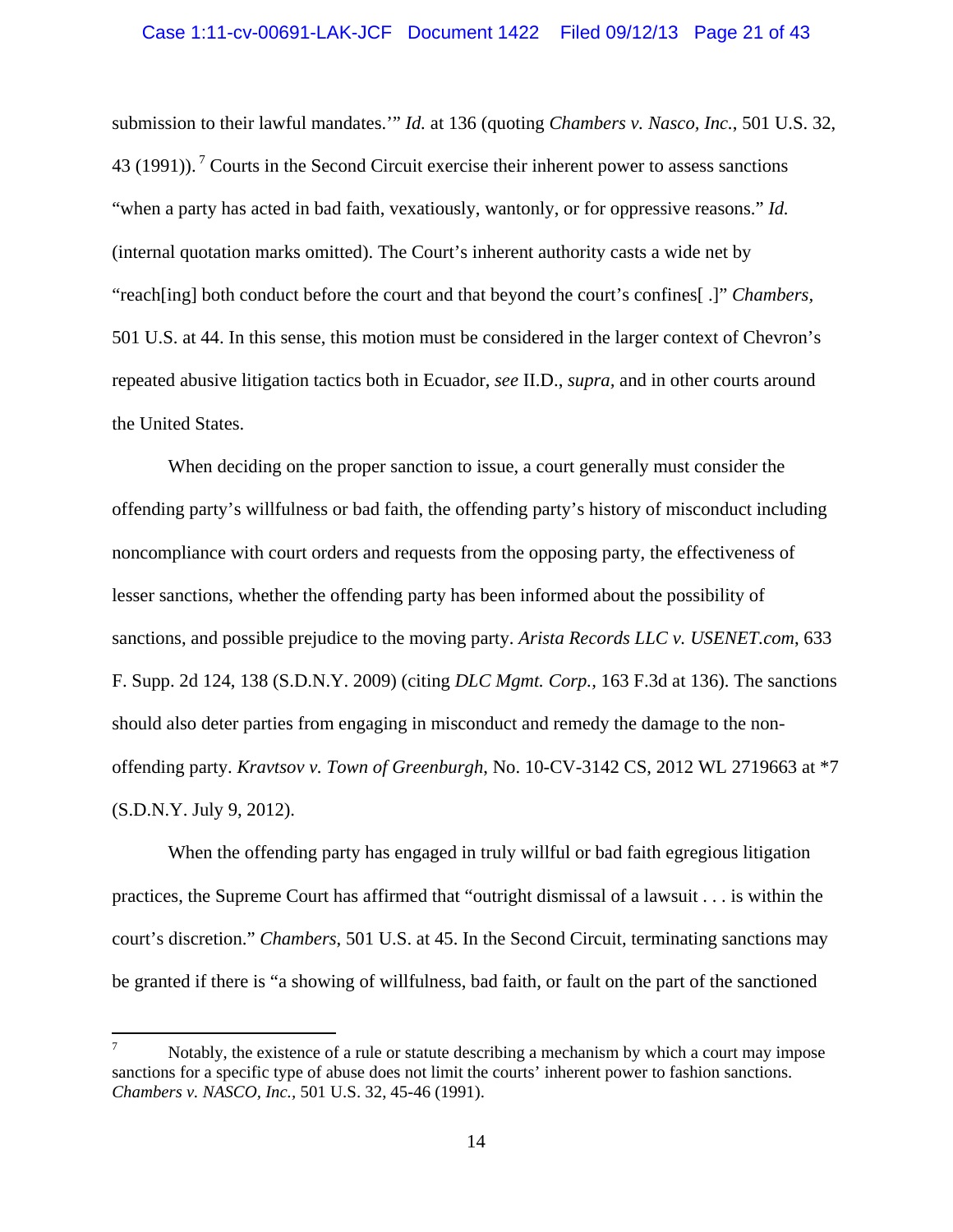### Case 1:11-cv-00691-LAK-JCF Document 1422 Filed 09/12/13 Page 22 of 43

party." *West v. Goodyear Tire & Rubber Co*., 167 F.3d 776, 779 (2d Cir. 1999); *See also Jones v. NFTA*, 836 F.2d 731, 734 (2d Cir. 1987). Terminating sanctions are appropriate "[w]here a party so damages the integrity of the discovery process that there can never be assurance of proceeding on the true facts."*Conn. Gen. Life Ins. Co. v. New Images of Beverly Hills*, 482 F.3d 1091, 1096– 97 (9th Cir.2007) (citation and internal quotation marks omitted).

 Although terminating sanctions are reserved for extreme circumstances, "in this day of burgeoning, costly and protected litigation courts should not shrink from imposing harsh sanctions where they are clearly warranted." *Arista Records LLC*, 633 F. Supp. 2d at 138 (quoting *Jones v. Niagara Frontier Transp. Auth.*, 836 F.2d 731, 735 (2d Cir. 1987)).

Terminating sanctions are particularly suitable when lesser sanctions would not be an effective deterrent or remedy for the party's severe misconduct. *State Farm Mut. Auto. Ins. Co. v. Grafman,* 274 F.R.D. 442, (E.D.N.Y. 2011)*.* Terminating sanctions are intended not just as a penalty, but rather to deter those who might be tempted to such conduct in the absence of such a deterrent. *Nat'l Hockey League v. Metro. Hockey Club, Inc.*, 427 U.S. 639, 643 (1976). Chevron and its counsel's conduct warrant terminating sanctions here.

#### **IV. ARGUMENT**

### **A. Chevron's misconduct compels terminating sanctions because Chevron has made it impossible to know the truth in this case**

 Over the course of this litigation, Chevron and its counsel have engaged in a shocking pattern of using money, influence, dishonesty, harassment and threats to achieve their litigation goals. Chevron's payments to Guerra for his testimony and cooperation, in addition to the improper pressure that it has used to "flip" other key witnesses such as Stratus and Burford, have made it impossible to know the truth in this case. Chevron's tactics have already produced inconsistent statements on the part of these key witnesses, and they will only produce further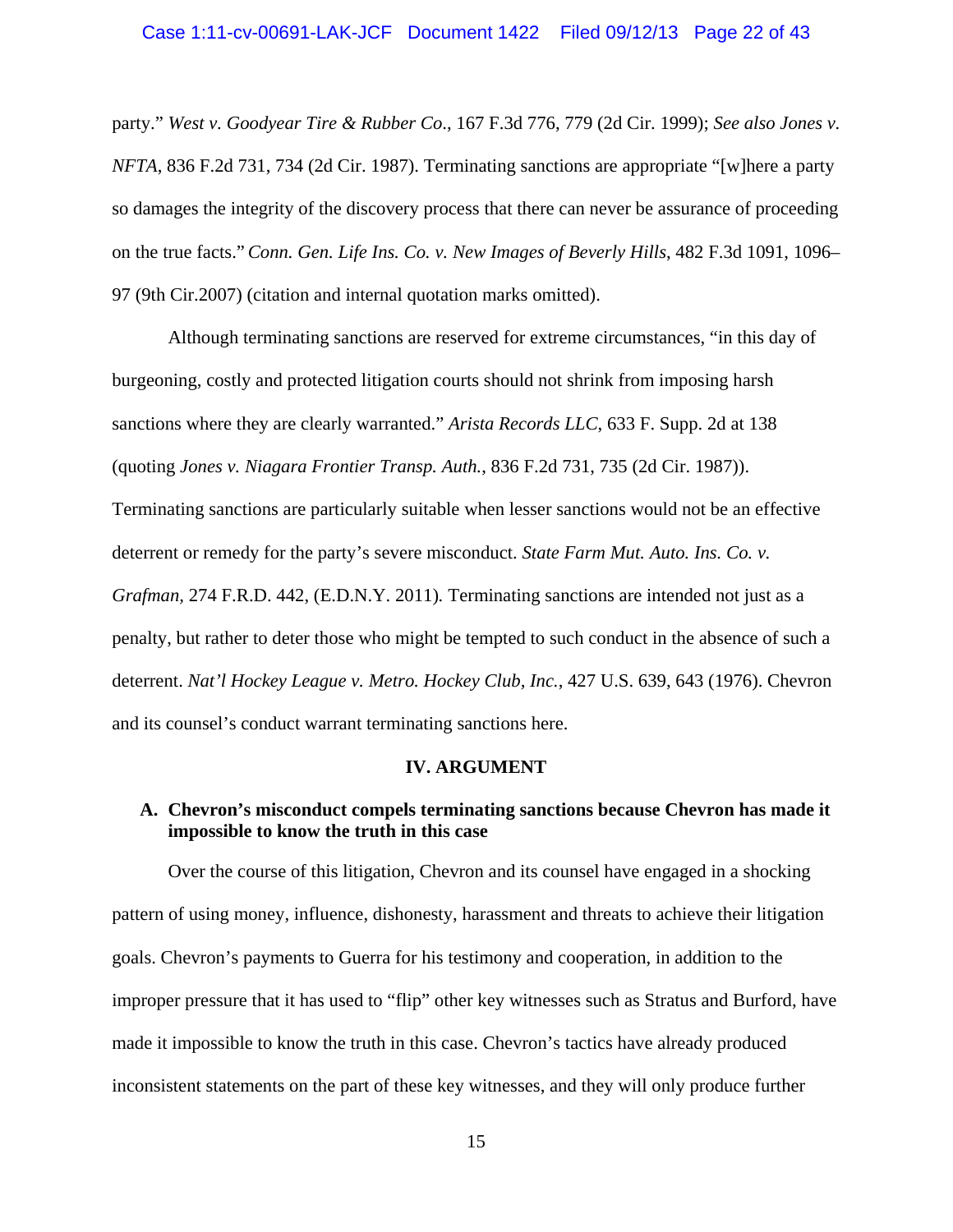### Case 1:11-cv-00691-LAK-JCF Document 1422 Filed 09/12/13 Page 23 of 43

future unreliable and misleading statements and testimony. Cross-examination will not suffice to rectify such contamination of past and future testimony and evidence.

Nothing in the record provides support for the notion that Guerra's declaration or deposition testimony should be accepted as true. Guerra himself claims to have solicited bribes on multiple occasions from both sides to this litigation – including multiple solicitations of Chevron. *See e.g.* Guerra Depo. at 36-37, 55. Chevron itself has had serious reason to question Guerra's integrity and veracity.

Judge Zambrano has already submitted a sworn declaration that refutes each of Guerra's suspect assertions. Dkt. 974-1 (Zambrano Decl.) ¶14. Judge Zambrano has also confirmed that Guerra, enticed by Chevron's willingness to shell out money, sought to bribe Judge Zambrano to tell Chevron what they wanted to hear, so as to garner more money. Guerra called Zambrano "several times to tell me that Chevron was interested in talking to me", *id.* ¶ 18, and "that *Chevron* was offering me a minimum of one million dollars to start, or for me to name the amount, whatever I wanted" *id*. *[19 (emphasis added)*. Judge Zambrano "absolutely rejected" Guerra's proposal. *Id*.

Guerra's motivation to sell himself to the highest bidder and Chevron's eagerness to purchase witness cooperation – including inducing Guerra to bribe the Ecuadorian judge – has irreparably compromised the integrity of the judicial process and renders it impossible to know the truth about what happened during the Lago Agrio litigation. Guerra has already admitted to lying to Chevron repeatedly and exaggerating information about the Defendants in order to enhance his bargaining position. *See e.g.* Guerra Depo. at 168 ("I told Chevron several things. Some of them were true, others were exaggerations."); *Id*. at 149-50 (regarding his claim to Chevron that the LAPS offered him \$300,000, Guerra stated "My intent was to improve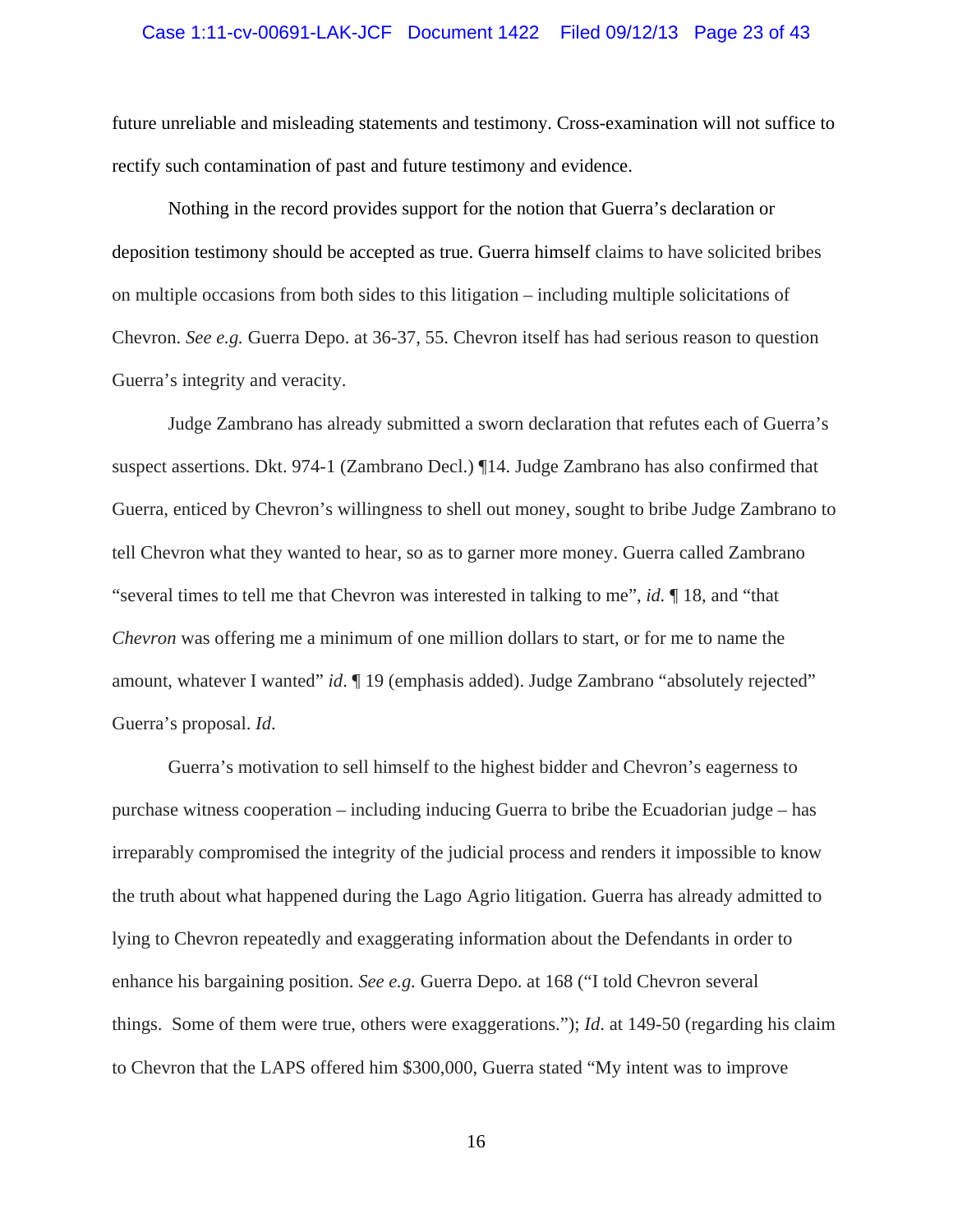### Case 1:11-cv-00691-LAK-JCF Document 1422 Filed 09/12/13 Page 24 of 43

my position, the face of a good future negotiation for Mr. Zambrano and myself, so that to that end I said some things or I exaggerated some things."). When asked about his claim to Chevron that the LAPs had offered him \$300,000, Guerra admits that this claim was "an exaggeration made to Chevron's representatives." *Id.; see also id.* at 155-7 ("I told the men who represented Chevron that because of my involvement previous to the issuance of the judgment and because of the judgment, that plaintiffs had offered to pay me \$300,000, but I said it to improve my negotiating position. That's the truth."). Despite this vivid illustration of Guerra's ease at lying when convenient to his self-interest, Chevron continues to disingenuously trumpet Guerra's testimony as ground-breaking "evidence" in the case. *See, e.g.*, Brief of Respondent Chevron Corporation in Opposition to Petitioners Motion to Expedite Mandamus Proceedings at 7-8, *In re Hugo Gerardo Camacho Naranjo and Javier Piaguaje Payaguaje*, No. 13-772, Dkt. 58-1 (2d Cir. Filed April 3 2013) at 7-8. This Court should not be misled and should not allow a trial based on procured testimony of such questionable credibility.

 Chevron's payment for Guerra's testimony would be objectionable standing alone, but when considered in the wider context of Chevron's litigation practices in this case – including the financial and reputational pressure that Chevron has used to "flip" other key witnesses like Stratus and Burford, the court cannot turn a blind eye. These tactics have so damaged the integrity of the discovery process in this case that there can be no "assurance of proceeding on the true facts." *Conn. Gen. Life Ins. Co.*, 482 F.3d at 1096–97 (citation and internal quotation marks omitted).

#### **B. Chevron's conduct violates Federal Law and Ethical Rules**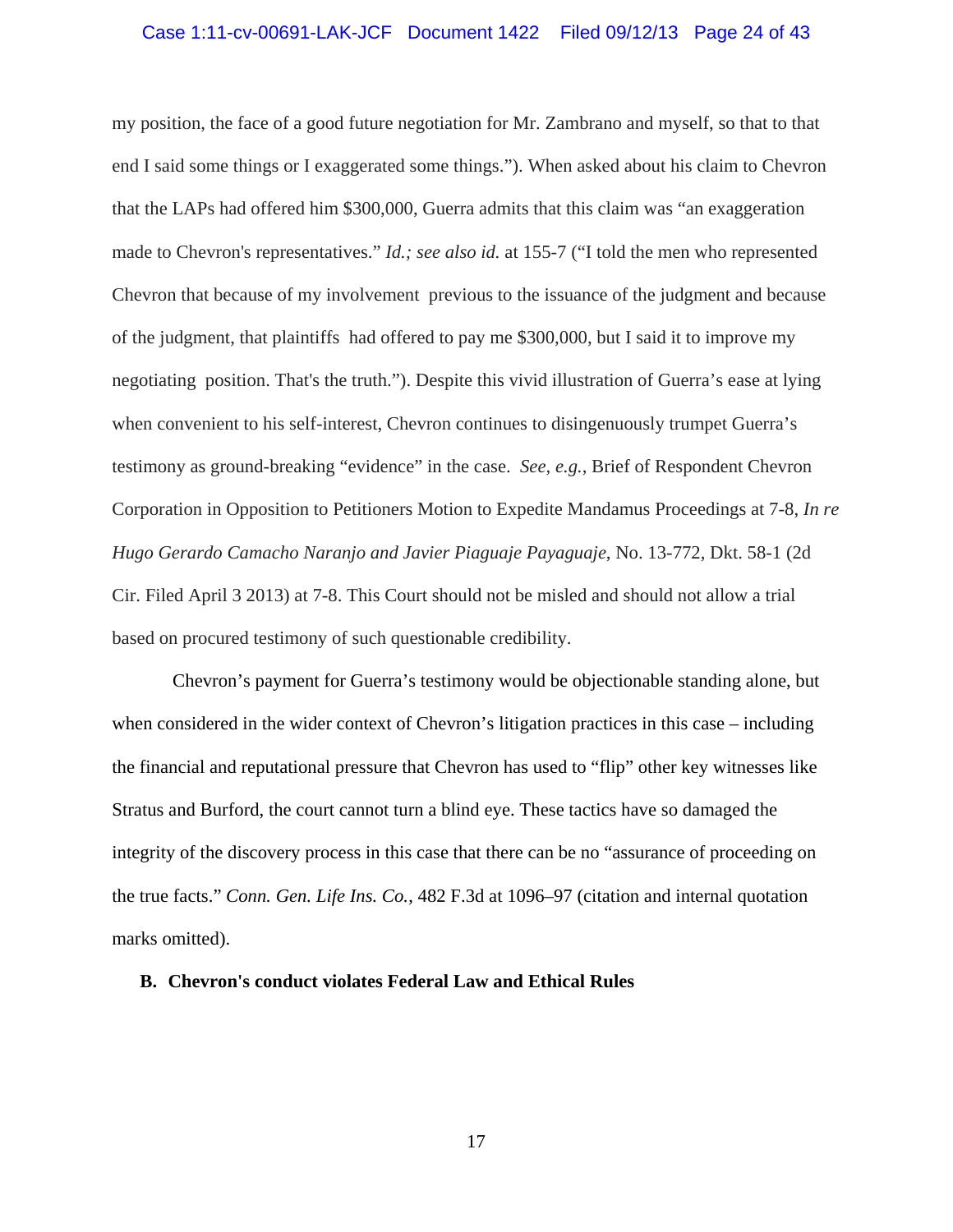#### Case 1:11-cv-00691-LAK-JCF Document 1422 Filed 09/12/13 Page 25 of 43

Payments to fact witnesses for testimony -- even true testimony -- are expressly

prohibited under both Federal Law and New York's Ethical Rules. *See New York v. Solvent* 

*Chemical Co.*, 166 F.R.D. 284, 289 (W.D.N.Y. 1996).

The Federal Anti-Gratuity Statute criminalizes payments to non-expert witnesses for

testimony. 18 U.S.C. § 201. Anyone who

directly or indirectly, corruptly gives, offers, or promises anything of value to any person, or offers or promises such person to give anything of value to any other person or entity, with intent to influence the testimony under oath or affirmation of such first-mentioned person as a witness,

can be fined, imprisoned, or both as well as "disqualified from holding office." 18 USC § 201(b)(3). Further, even without corrupt intent, anyone who "directly or indirectly, gives, offers, or promises anything of value to any person, for or because of the testimony under oath or affirmation given or to be given by such person as a witness . . ." can be fined, imprisoned, or both. 18 USC § 201(c). *See also United States v. Blaszak*, 349 F.3d 881, 885-87 (6th Cir. 2003).

The New York Rules of Professional Conduct likewise provide that a lawyer shall not "offer an inducement to a witness that is prohibited by law or pay, offer to pay or acquiesce in the payment of compensation to a witness contingent upon the content of the witness's testimony or the outcome of the matter." NY RPC 3.4; N.Y. Comm. on Prof'l Ethics, Op. 668 (16-94) June 3, 1994. *See also* ABA Model Rules of Prof'l Conduct, Rule 3.4(b); *In re Telcar Group, Inc.*, 363 B.R. 345, 355 (Bankr. E.D.N.Y. 2007) (["P]ayments to witnesses contingent on the content of testimony or the outcome of litigation are expressly forbidden" under New York ethical standards).

Under the Anti-Gratuity Statute and the New York Rules, witnesses may only be paid "reasonable" compensation for expenses associated with traveling to and time spent testifying. 18 USC § 201(d) (witness may only be paid "reasonable cost of travel and subsistence incurred"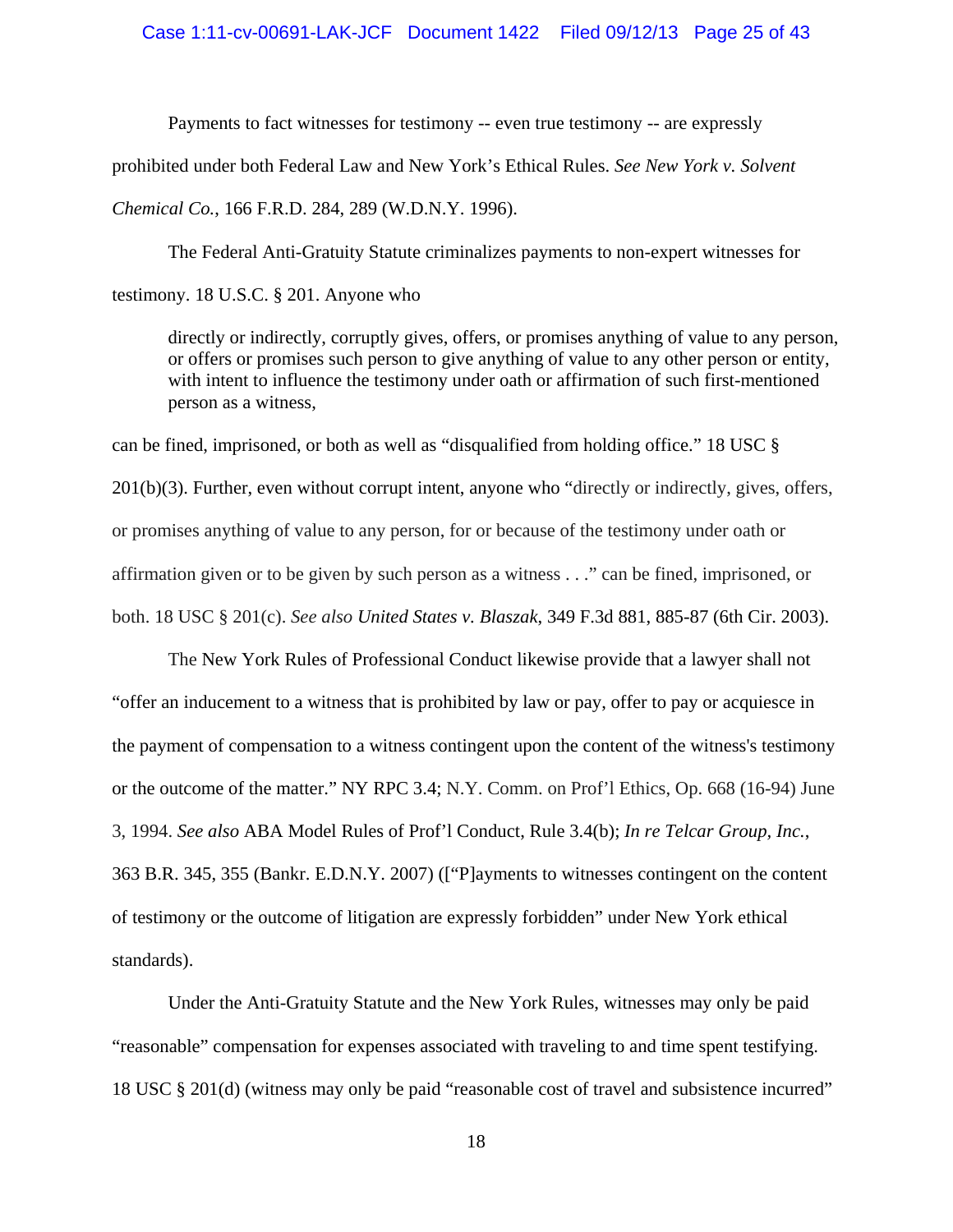### Case 1:11-cv-00691-LAK-JCF Document 1422 Filed 09/12/13 Page 26 of 43

and "reasonable value of time lost in attendance at any … proceeding"); NY Rule 3.4 (lawyer may only pay "reasonable compensation" for "loss of time in attending, testifying, preparing to testify or otherwise assisting counsel, and reasonable related expenses"). *See also In re Telcar Group, Inc.,* 363 B.R.at 353 ("fact witness can only be compensated for time spent preparing, consulting, and giving testimony at a deposition or trial," and "reimbursed for reasonable costs of travel and subsistence."). Any payments beyond those limits "are impressible and violate public policy." *Id.*

Compensation "must be reasonable, so as to avoid affecting, even unintentionally, the content of a witness's testimony." ABA Comm. on Ethics and Prof. Resp., Formal Op 96-402 (1996). *See Telcar Group Inc.,* 363 B.R. at 255 (noting potential violation of Disciplinary Rule 7-109(C) of NY Code of Professional Conduct where a witness would receive more than "reasonable compensation for lost time and reimbursement" and payments "have no relation to the amount of time expended" or "reasonable cost in attending or testifying at any proceeding"); *Caldwell v Cablevision Sys. Corp.,* 86 A.D.3d 46, 52 (N.Y. App. Div. 2d Dep't 2011) *aff'd* 20 N.Y.3d 365 (N.Y. 2013) ("Payment to a fact witness which bears no relation to the witness's reasonable losses… is nothing more than a fee for testifying"); *Rocheux Int'l of N.J. v. United States Merchs. Fin. Group, Inc.*, No. 06-6147, 2008 WL 3246837, at \*4 (D.N.J. Oct. 5, 2009) (payments to fact witness improper where fees "did not compensate for his costs of attending trial or lost time during trial"); *Centennial Mgmt. Servs. v. Axa Re Vie,* 193 F.R.D. 671, 679-80, (D. Kan. 2000) (if payments seem "unreasonably high or disproportionate" to time spent on litigation matters, "then an inference could be drawn that the payments, in reality, were made for the substance or efficacy of [the witness's] testimony"). Unreasonably high payments disproportionate to the value of the time actually spent testifying "lean toward the procurement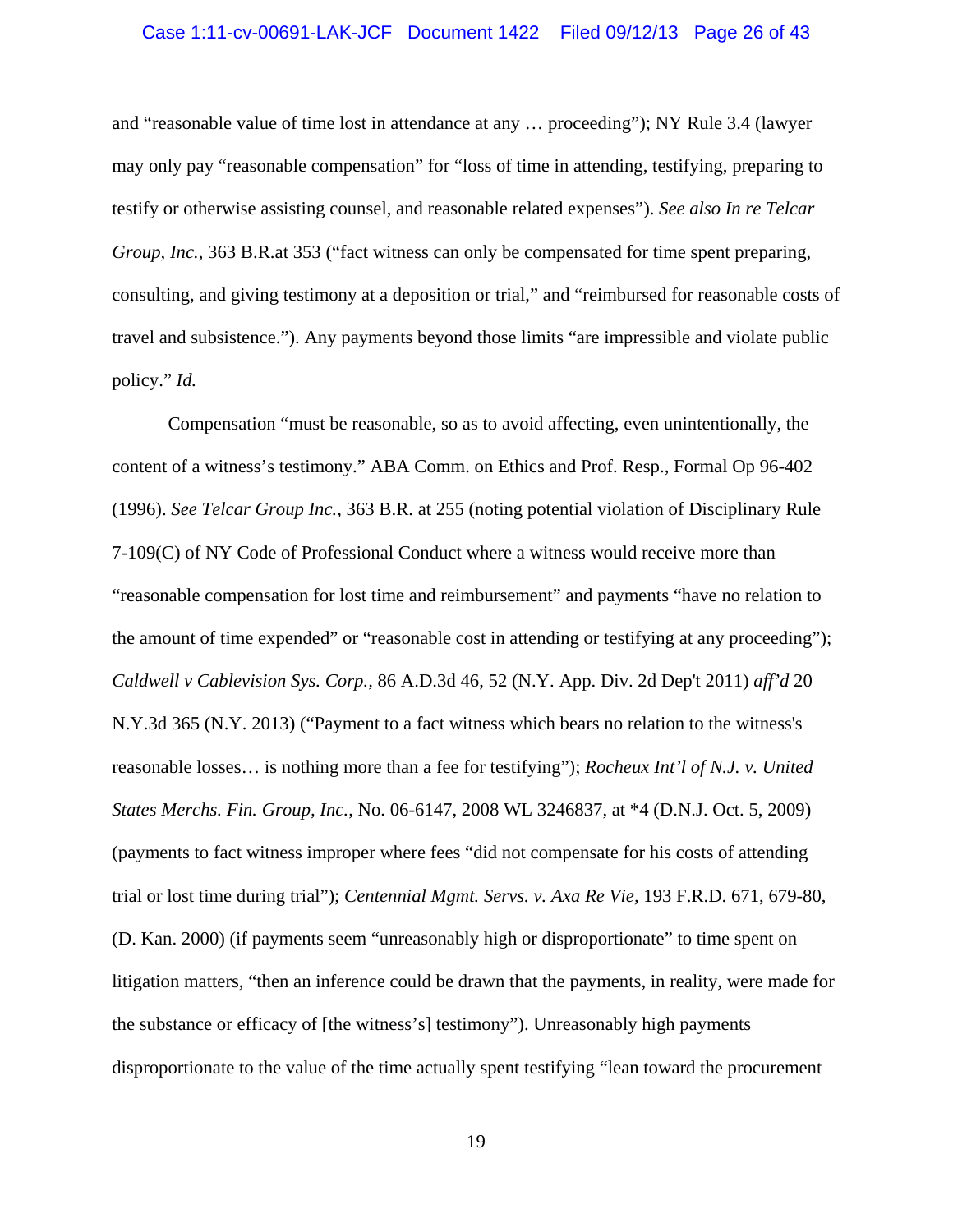of perjury," "the perversion of justice," and "corruption in our courts." *Hamilton v. General Motors Corp.,* 490 F.2d 223, 228 (7th Cir. 1973) (quoting *Wright v. Somers*, 125 Ill. App. 256, 257-58 (1906)).

 Even if the court determines that there was no violation under Section 201 of the Anti-Gratuity Statute, this court can and should apply sanctions for violations of New York Ethical standards. The decision to pay a witness for factual testimony "cast[s] a cloud over the legitimacy of that testimony, and the Court must prevent this suspect evidence from contaminating future proceedings." *Rocheux Int'l of N.J.,* 2009 U.S. Dist. LEXIS 93082, at \*11 ) (excluding witness testimony where "such a sanction [was] necessary to protect the integrity of [the] proceedings"); *see also Golden Door Jewelry Creations, Inc.*, 865 F. Supp. at 1521, 1526 (sanctions appropriate under Florida ethics standards because attorneys "knew about, acquiesced and even negotiated the amount of money the defendant paid to witnesses, informants, and intermediaries and actively participated and assisted in the transfer of the funds.").

### 1. **Chevron's payments for evidence and information are improper for a testifying fact witness**

When Chevron first paid Guerra for "evidence," even Chevron's own expert, professor Cohen, noted that payments could run afoul of the Anti-Gratuity statute if the witness might "potentially testify" despite the fact that Chevron claimed at the time to have "no present intention to call the witness to testify" Dkt. 977-4. 1 ¶ 14. But once Chevron knew Guerra likely would be a testifying witness, *see* DKt. 977-5 ¶5 (noting before second payment, Chevron had decided it would call Guerra to testify), these payments became clearly improper. *See*  Declaration of Dean and Distinguished Professor of Law Erwin Chemerinsky, dated July 26, 2013, at ¶12 ("Chemerinsky Decl.") ("A lawyer who pays a testifying fact witness for physical evidence, beyond the reasonable value of such evidence, violates the rule against compensating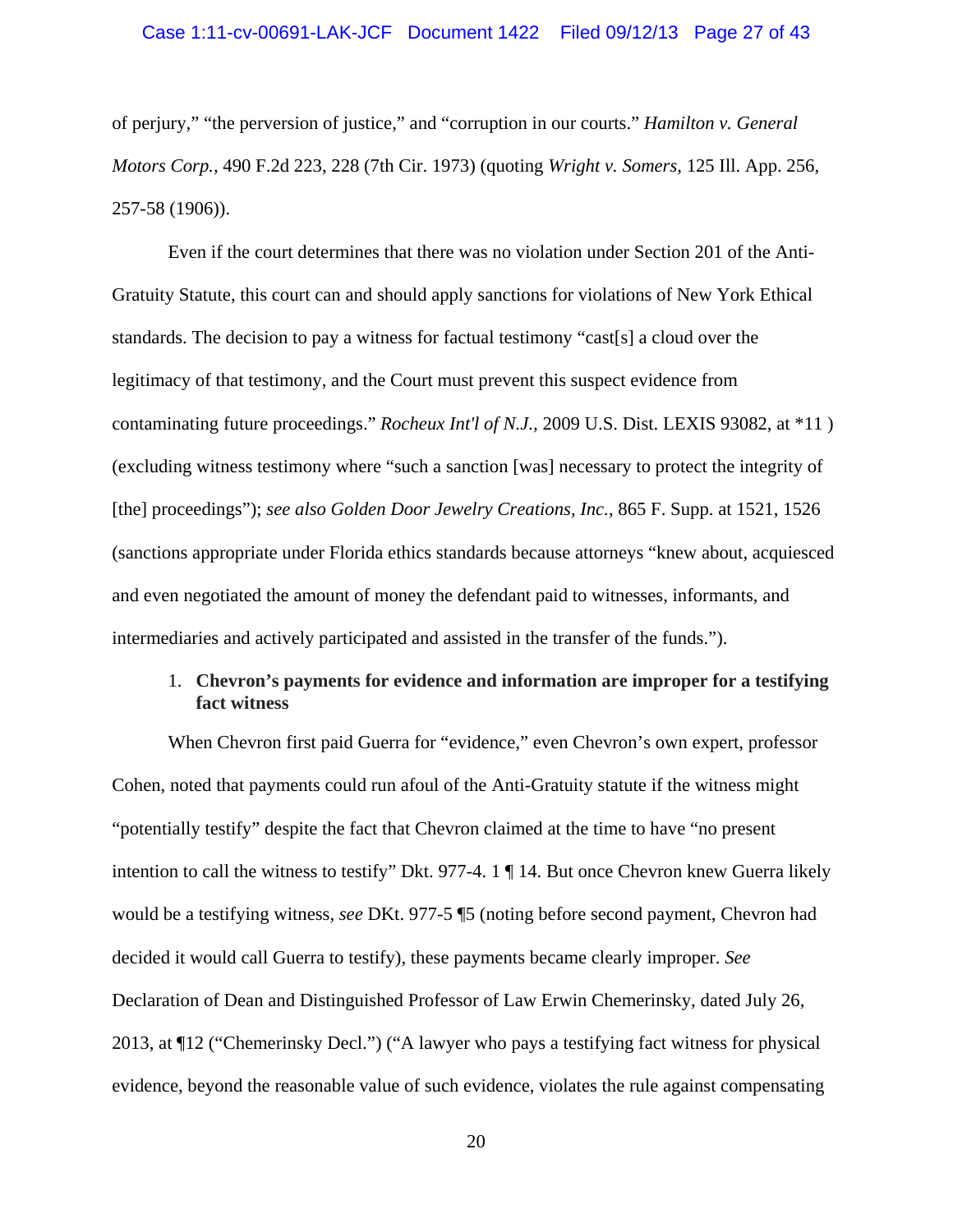#### Case 1:11-cv-00691-LAK-JCF Document 1422 Filed 09/12/13 Page 28 of 43

witnesses."). In any event, the payments Chevron made are rendered improper due simply to the outlandishly disproportionate rate paid.

To justify such large payments, Chevron has claimed this was not just for physical evidence but also for "information reflected in Guerra's documents and records," Dkt. 976 at 3, and "time and effort to collect this information" *Id.* at 1. While a lawyer "may pay reasonable costs to gather documents and physical evidence from various sources[,]" if a lawyer "pays a testifying witness for physical evidence, such payments must be based on the *reasonable value* of the evidence, and *a reasonable fee* for the witness's time spent gathering the evidence." Chemerinsky Decl. ¶ 9 (emphasis added). Chevron has repeatedly crossed that line. In obtaining Guerra's computer, Guerra was given \$18,000 *in addition* to a new, state of the art replacement computer. In doing so, Chevron violated the rule against compensating witnesses. *See id.* ¶12*; and id.*  $\sqrt{10}$  (a lawyer "should not pay the witness more than the replacement cost" and "any costs" incidental to copying the necessary data."). *Id.* ¶ 10.

Although Chevron contends the money was based in part on "time and effort to collect information," the record shows otherwise. The recorded conversation between Rivero, Ackerman and Guerra proves that the money was the product of a negotiation that had nothing whatsoever to do with time spent or the actual value of the evidence obtained*. See especially* Dkt. 1078-1 at 64-67.<sup>8</sup> There was no "collecting" of information involved – Guerra simply handed over his entire computer and his cell phone, allowed Chevron to photocopy his day planner, and gave Chevron access to his email accounts. Almost nothing was required of Guerra. *See id.* at 49 (INV

<sup>8</sup> Guerra says "I have some attachment" to what he is turning over and Rivero respond "You will become more attached to what you can buy with the money we pay you." Dkt. 1078-1 at 64. Guerra says "but its [sic] so little"; Rivero responds, "This is what we have in cash. Between now and afternoon's end we'll have managed to have a little more." *Id.* Guerra says "make it fifty thousand" and Rivero says "Oh, you're asking more than twice" and "Help us Buddy, a little, uh, you know. Help me a little." *Id.* at 65.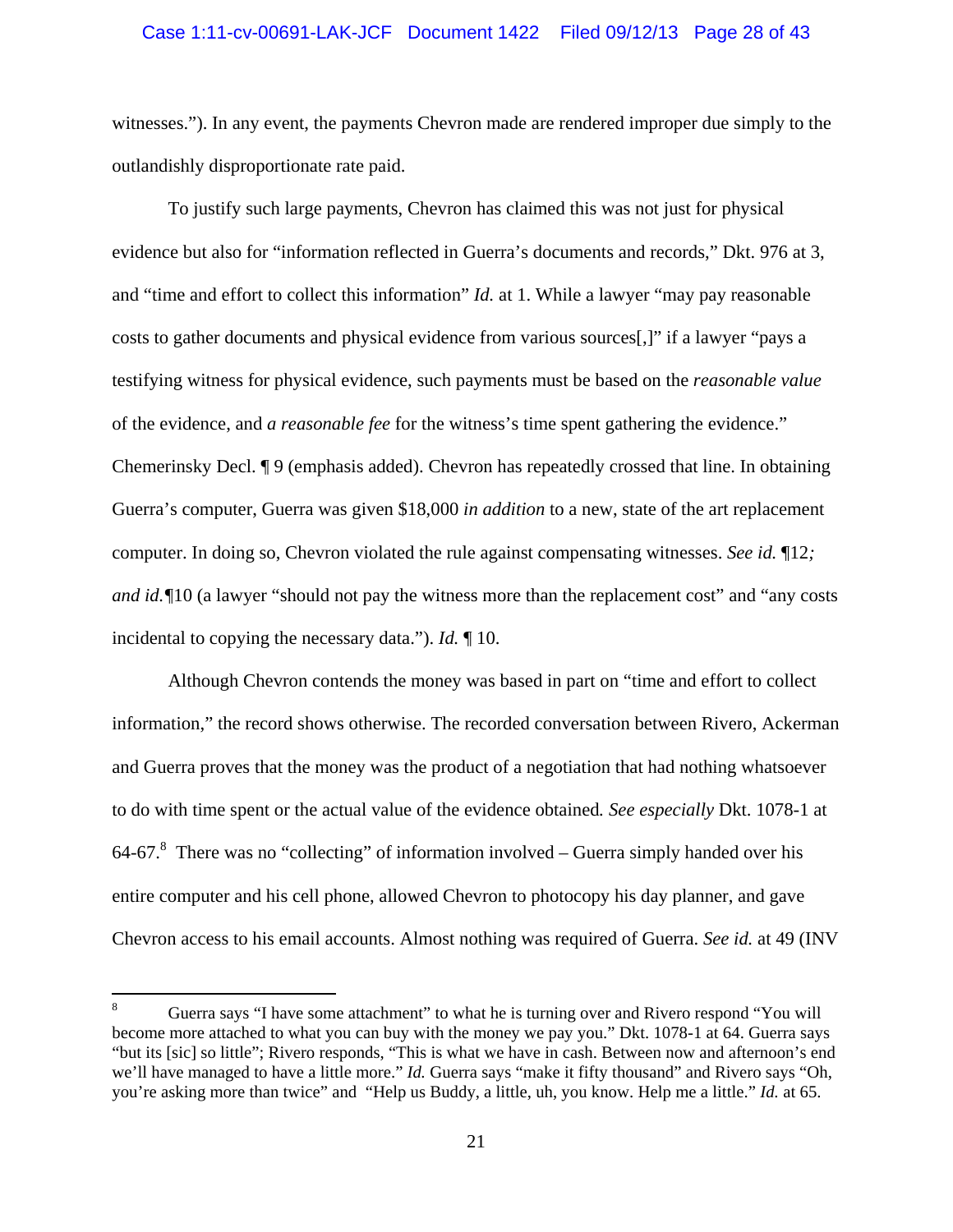#### Case 1:11-cv-00691-LAK-JCF Document 1422 Filed 09/12/13 Page 29 of 43

#5 says next step is "I go with this computer to, *to a lab* … where *they* could go through it and look for the information you explained to us is in there.") (emphasis added); *Id.* at 60 (Guerra tells them he is not good with computers, and tells Rivero and INV #5 "So then, *you,* would have to, would have to, calmly and with a technician, to peel away everything that is in there.") (emphasis added). The only time Guerra put into "collecting" this information was the time spent negotiating for the highest payment he could.

Equally problematic, in that same exchange, where the suitcase of cash changed hands, Chevron's agents made it clear that future payments would be contingent on future cooperation namely, bringing Judge Zambrano on board. Rivero told Guerra he was expected to be the "bridge to Nicolas Zambrano" and "you get yours when a deal is reached with Zambrano, a part of it. And that is not negotiable with Zambrano…. The idea is that you get a, some part of the value of that, because we didn't get to Nicolas Zambrano except through you." Dkt. 1078-1 at 66-7. Promises of payments like this, contingent on testimony or favorable outcomes, are a clear violation of the rules. *See* NY RPC 3.4; *In re Telcar Group, Inc*., 363 B.R. at 355 (contingent payments "expressly forbidden under the ethical standards of the State of New York").

In a last ditch effort to explain away its massive payments, Chevron, with the help of Professor Cohen, attempts to create a new *post hoc* rule to justify its misconduct. Chevron argues it is "reasonable" to pay Guerra so much because the "evidence" "was expected to be of significant value in demonstrating Defendants' illegal scheme" Dkt. 976 at 4; *and id.* at 5 (quoting Cohen as saying one factor is "its expected value in demonstrating the illegal scheme"). But there is no basis in law for such a rule, and in fact the law is to the contrary. *See e.g.* Restatement (Third) of Law Governing Lawyers § 117(1) (2000) (lawyer may not offer to pay a witness any consideration "in excess of the reasonable expenses of the witness incurred and the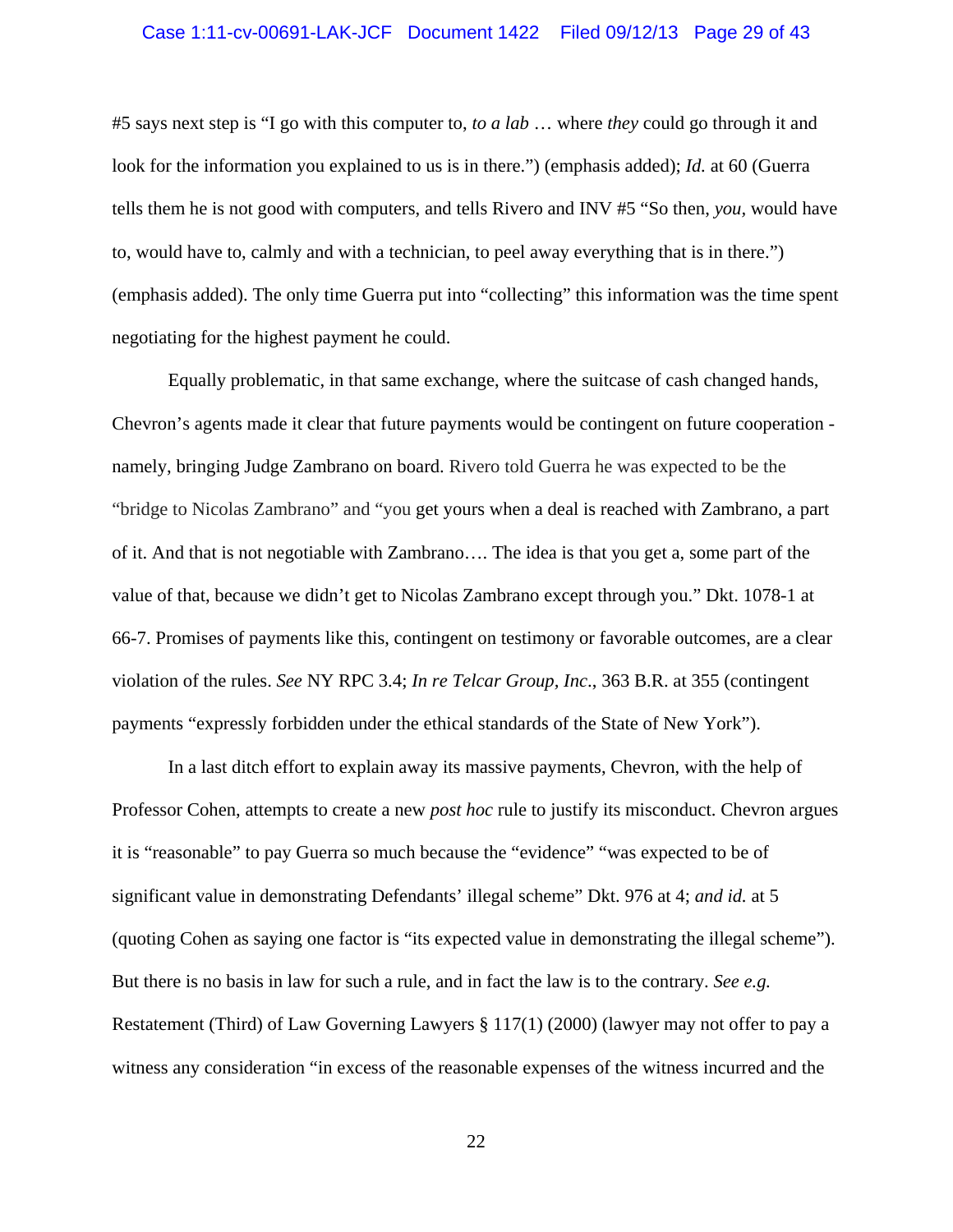### Case 1:11-cv-00691-LAK-JCF Document 1422 Filed 09/12/13 Page 30 of 43

reasonable value of the witness's time spent in providing evidence."). Indeed, "[i]f that were the rule, there would be virtually no limitation on payments that lawyers could make to fact witnesses under the guise of obtaining evidence." Chemerinsky Decl. ¶ 11; *Id.* ¶ 13 (if allowed, "lawyers always could circumvent the prohibition of paying non-expert witnesses for their testimony by saying it was to pay for documents or other physical evidence.").

Chevron's ethics expert, Professor Cohen, submitted three different declarations over the span of six months. *See* Dkt. 977-4; Dkt. 977-5; Dkt. 977-6. Together, they demonstrate a remarkable evolution of opinion to fit the client's need to justify the expanding scope of its illegal and unethical conduct. Professor Chemerinsky's Declaration makes clear that Cohen's "opinion" is not representative of the Ethics Professionals community as a whole.<sup>9</sup> Chemerinsky Decl. ¶ 11. (The "reasonable value" of physical evidence "should *not* be based on its value to the lawyer or party obtaining the evidence.") (emphasis added).

### **2. Chevron's ongoing payments under the contract for testimony are impermissibly contingent on future cooperation and testimony**

 By its terms, the contract expressly obligates Guerra to testify in this case, and "at the request of Chevron" in any other related proceedings. *See* Dkt. 755-14 ¶ II.A.2 & 3; Section II.A., *supra.* Indeed, a main purpose of the payments and other non-cash benefits described in the contract is "so that Guerra will be able to prepare to testify, to testify, and to respond to investigators." *Id.* ¶ II.B.3. At the same time, the contract empowers Chevron to cut off money to Guerra if he chooses not to testify. *See id.* ¶ ¶ II.B.5, II.C.2. Although the contract states that the testimony must be truthful and that Chevron has no control over the content*, id.* ¶ II.B.3, it is well established that "[t]he payment of a sum of money to a witness to tell the truth is as clearly

<sup>9</sup> Notably, Professor Chemerinsky's ethics opinion was provided without compensation. Chevron has not disclosed whether or not it has offered Professor Cohen compensation.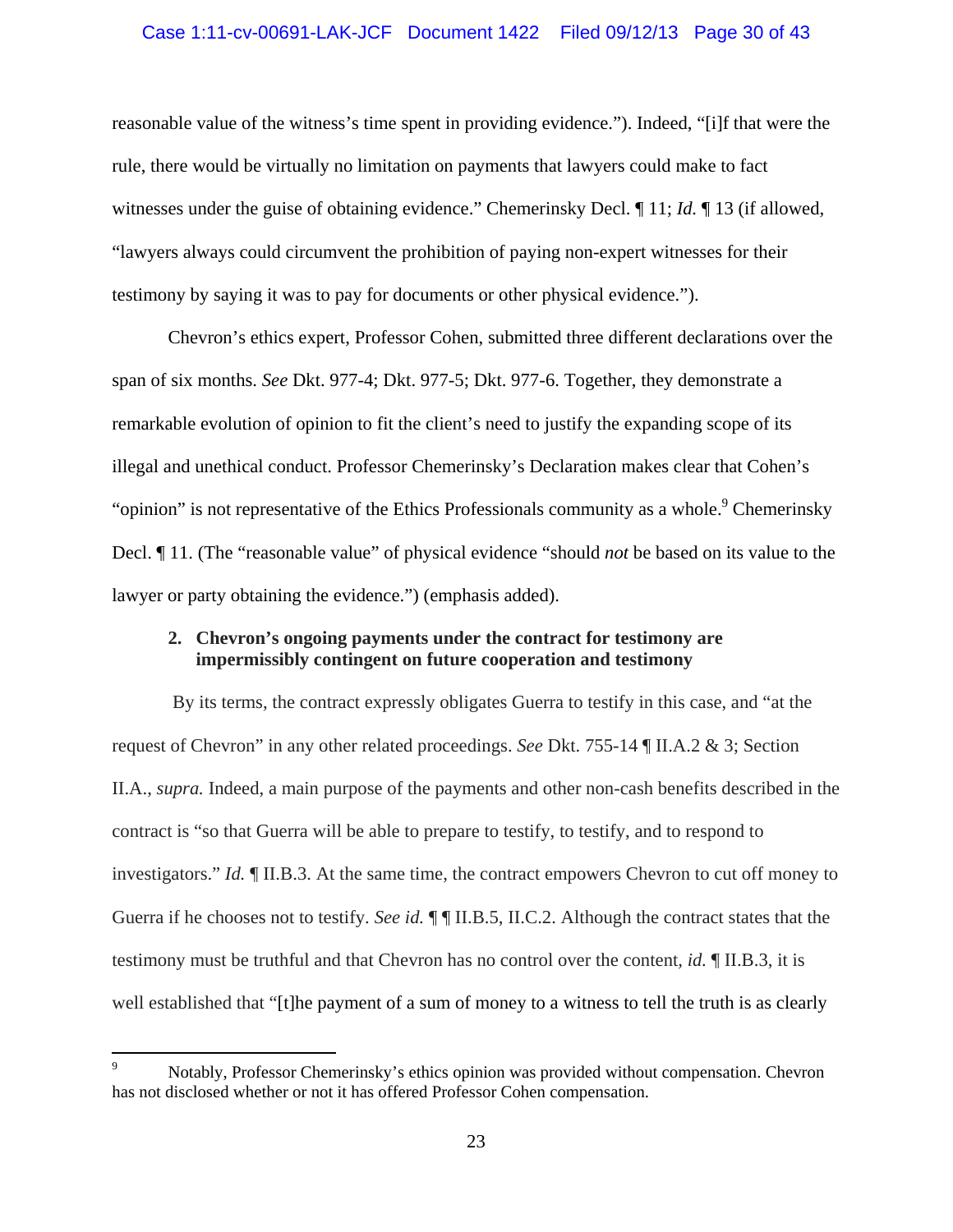### Case 1:11-cv-00691-LAK-JCF Document 1422 Filed 09/12/13 Page 31 of 43

subversive of the proper administration of justice as to pay him to testify to what is not true." *Solvent Chemical Co.*, 166 F.R.D. at 289 (internal quotation marks and citations omitted); *see also In re Robinson*, 151 A.D. 589, 600, 136 N.Y.S. 548, 445 (1912) ("there certainly can be no greater incentive to perjury than to allow a party to make payments to its opponent's witnesses under any guise or on any excuse."); *United States v. Blaszak*, 349 F.3d at 885-87 ("Section  $201(c)(3)$  criminalizes compensation for or because of testimony, regardless of its content."). Nor can the regular payments be justified as regular expenses associated with testifying, since the contract expressly states that: "[*i*]*n addition to* the compensation set forth*"* in the contract, "Chevron shall pay or reimburse Guerra for such reasonable travel or other expenses as he may incur in connection with preparing to testify or testifying[.]" *Id.* ¶ II.B.2 (emphasis added).

 Chevron's payments to Guerra have also been and continue to be contingent on future cooperation, evidence, and favorable testimony, and on his ability to bribe the Ecuadorian judge in violation of the NY Ethics Rules and Federal Law. *See e.g.* N.Y. Comm. on Prof'l Ethics, Op. 668 (16-94) June 3, 1994; Restatement (3d) Law Governing Lawyers § 117(2) ("lawyer may not offer to pay a witness any consideration … contingent on the outcome of the witness's testimony or the outcome of the litigation"). The contract, by its terms, promises future compensation continuing during and even after trial - including monthly payments of \$12,000 for at least two years, health insurance, and a future favorable change of immigration status - all of which are contingent on Guerra's performance under the terms of the contract, *See* Section II.A. *supra.* Moreover, at the end of two years is a "reassessment" to determine whether payments will continue, at which point Chevron could decide not to keep paying Guerra based on the content of the testimony provided at trial. *See* Dkt. 755-14 ¶ II.B.5. The possibility of future payments, which Chevron has not committed to make yet, renders the payments contingent. Guerra, like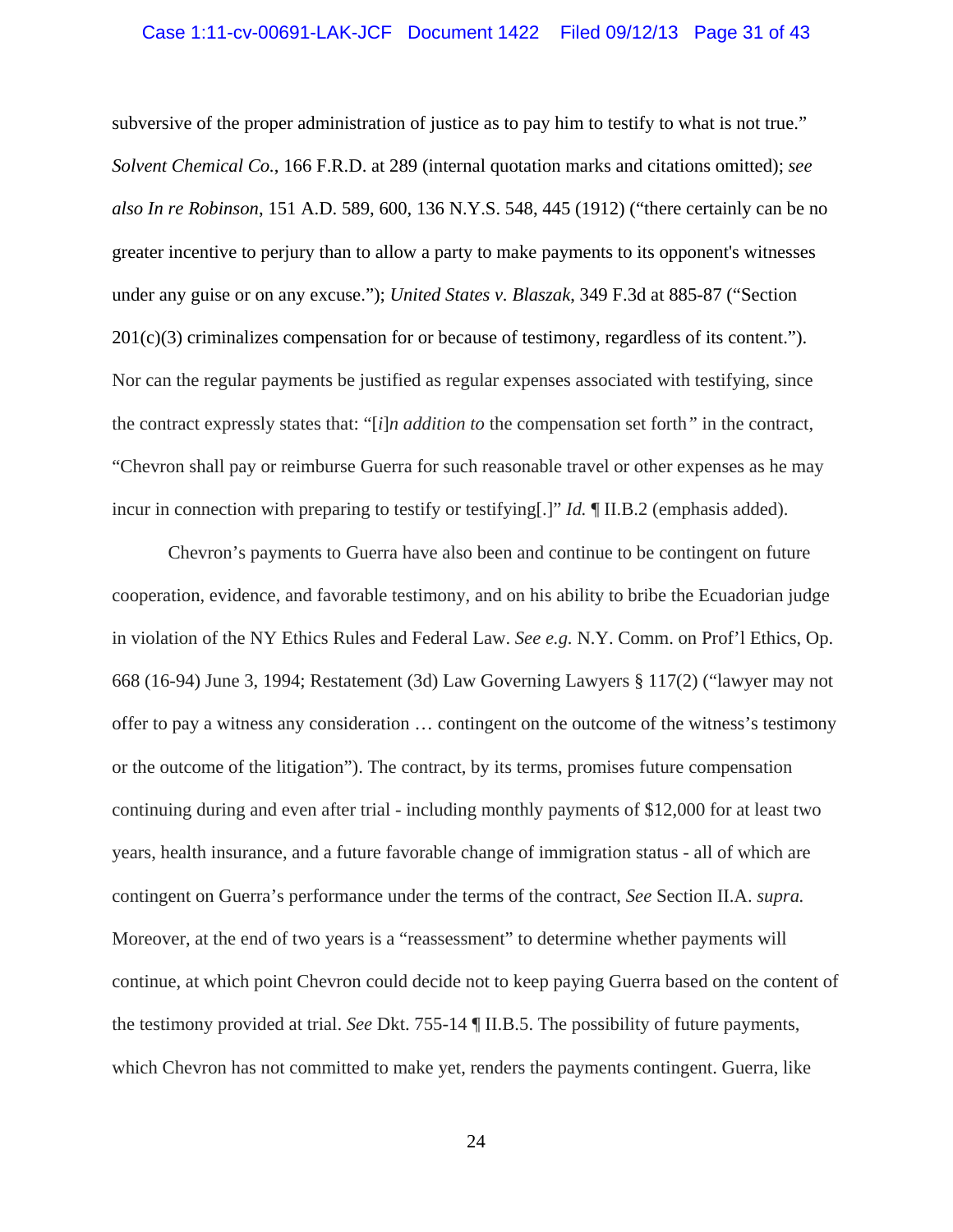#### Case 1:11-cv-00691-LAK-JCF Document 1422 Filed 09/12/13 Page 32 of 43

any other witness in his circumstances, would be influenced by the certainty that any further payments would be entirely contingent on his continued "cooperation" with Chevron."

#### **3. Chevron's payments are manifestly unreasonable**

The astronomical amounts Chevron paid to Guerra are further evidence that the payments were unreasonable and for an improper purpose. These payments are manifestly unreasonable in amount, duration and scope, and thus violate federal law and New York Rules of Professional Conduct.

### **a. Chevron's monthly payments are unreasonably high and disproportionate to his time spent in the litigation and amount to a witness salary**

Although witnesses may be reimbursed for reasonable expenses incurred in testifying and preparing to testify, Chevron's payments to Guerra dramatically exceed these limited exceptions in quantity and purpose.

The only cases Defendants have found supporting large payments to witnesses are those where a witness worked extensively as a consultant on the case and was paid at a reasonable hourly rate based on their expertise and time spent on the litigation. *See e.g*. *Centennial Management Services, Inc.* 193 F.R.D. 675 (payments to witness permissible where based on hourly rate paid for work as consultant; contract laid out tiered rates for assistance as a consultant and witness in litigation; litigation was complex and witness had years of firsthand experience and because of his services, large payments were reasonable). These cases are inapposite here where Guerra is clearly not a consultant, and is not working on this litigation in any way beyond providing his own testimony.

Where, as here, the witness is retired or does not work, payments should not be "unreasonably high or disproportionate to the time spent on litigation." *See id. at* 679-80 (the witness in that case was a former employee of the defendant and was unemployed at the time his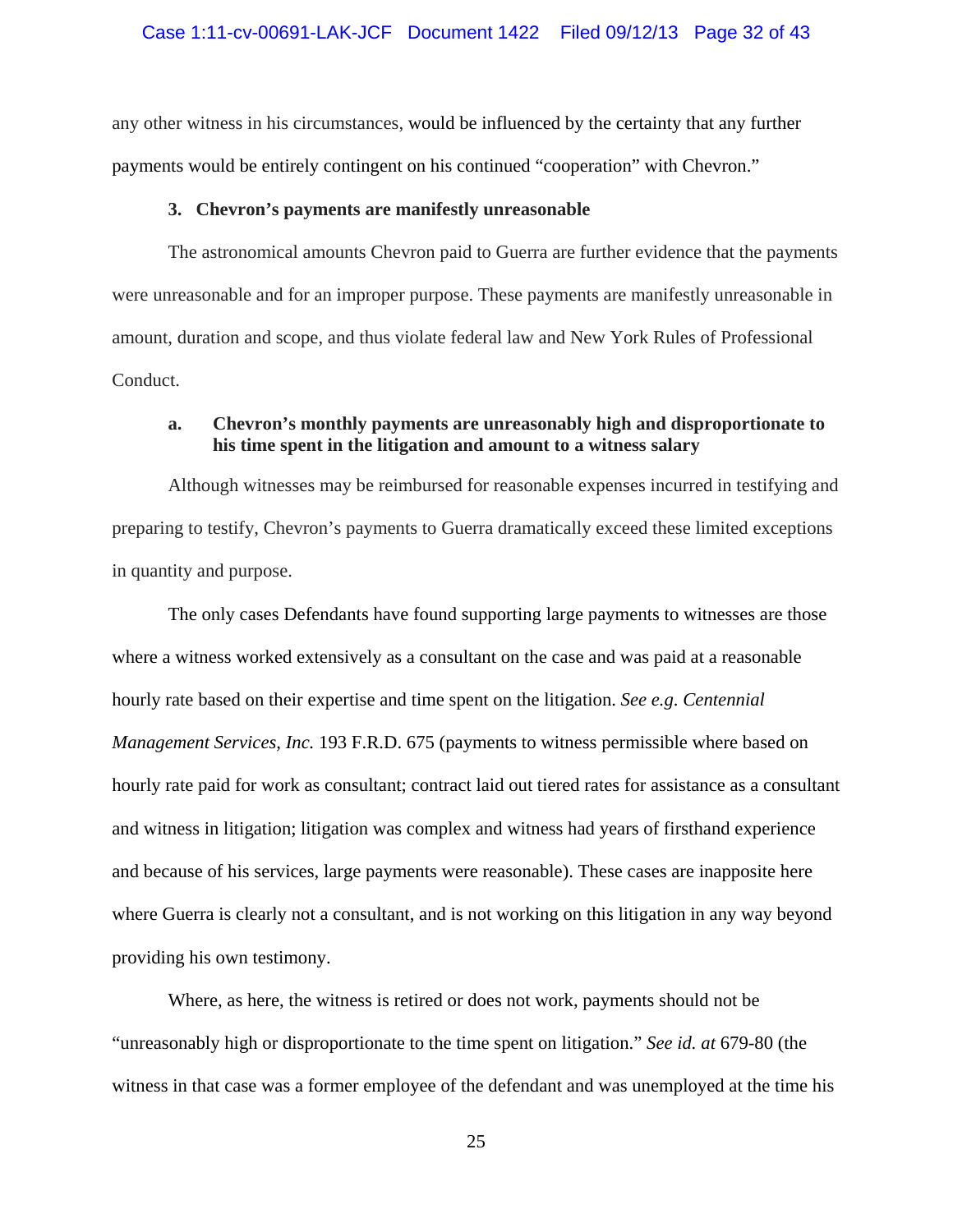### Case 1:11-cv-00691-LAK-JCF Document 1422 Filed 09/12/13 Page 33 of 43

services were offered in the case). According to the ABA, in situations "where a witness is retired or unemployed" and "has not sustained any direct loss of income in connection with giving or preparing to give testimony" a lawyer must determine "the reasonable value of the witness's time based on all relevant circumstances." ABA Comm. on Ethics and Prof'l Responsibility, Formal Op. 96-402 (1996)) (emphasis added); *Centennial Mgmt. Serv., Inc*., 193 F.R.D. at 680 (same); *See also e.g., United States v. Cinergy Corp.,* No. 99 CV 1693, 2008 WL7679914, at \*12 (S.D. Ind. Dec. 18, 2008) (payment of \$200 an hour to witness was beyond "the reasonable value of time lost" for a person who was retired and had made \$88 per hour for his services at the time of his retirement three years earlier.). Chevron cannot justify the payments as compensating for any "loss" associated with income either.

Given that Guerra was unemployed prior to deciding to testify for Chevron, his lack of income is not a result of that testimony. *See e.g.* Guerra Depo. at 150. Guerra's last job, as a lawyer for a municipality, ended in June 2012 and he was paid one last monthly amount of \$1,000 to cover July. *Id.* at 151. When the actual contract was negotiated in November 2012, Guerra had been unemployed for months. Dkt 977-6 (Cohen Decl. #3) ¶4 (Guerra "does not now have a salaried position"). Chevron glosses over this significant detail in the contract, noting only that "upon entry to the USA, Guerra will not have employment" without mentioning this is no change from his circumstance in Ecuador. *See* Dkt. 755-14 at I.B.12

Even when Guerra was last employed, his salary never amounted *to even half* of what he is presently paid by Chevron. *See* Dkt. 1078-1 at 18-20 (stating salary at court was \$4,800/month); Guerra Depo. at 50-51 (\$1500/month at the court at first and eventually about \$5,000; \$500 to \$1,500/month when working for insurance company; \$1,012/month as lawyer for municipality).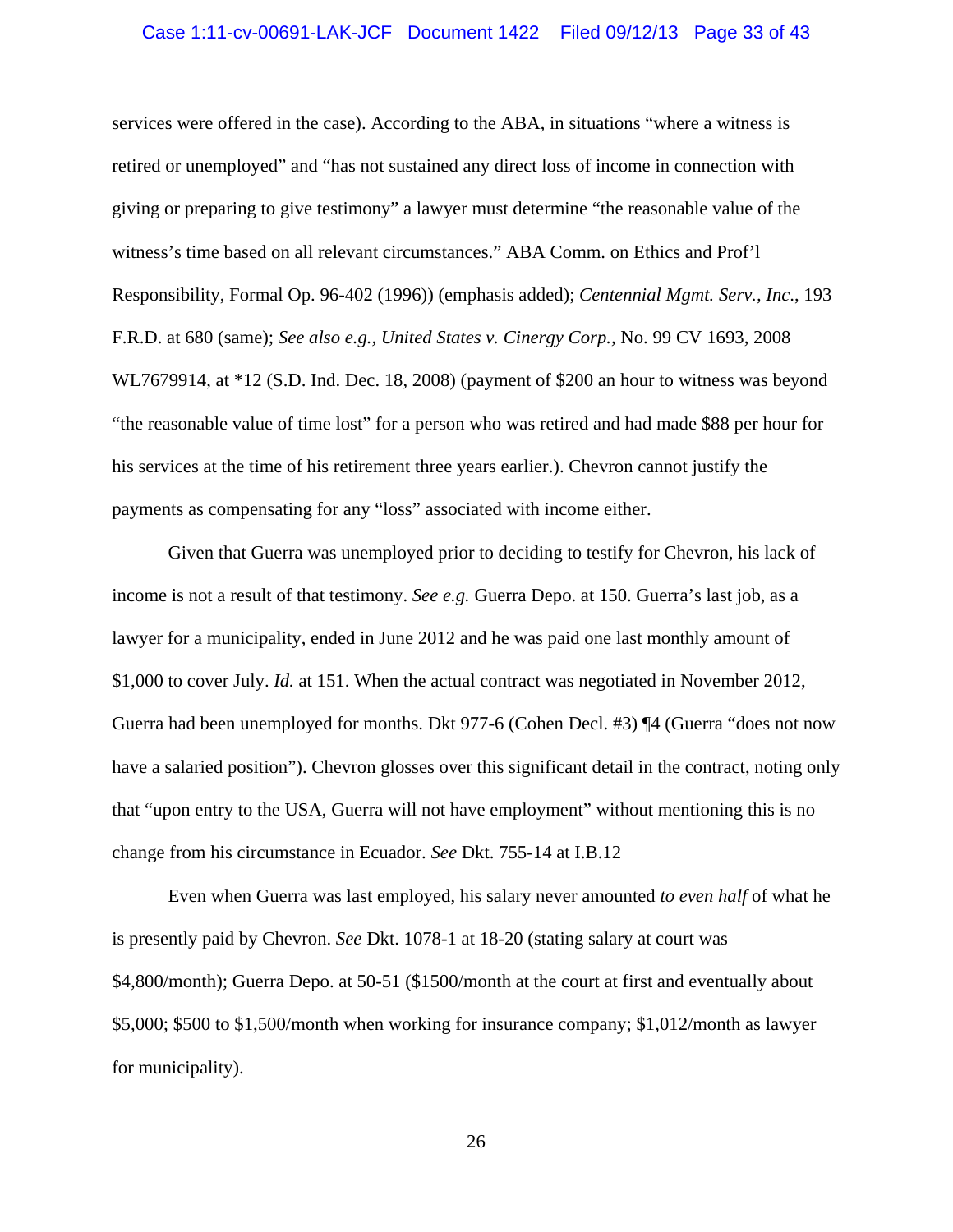### Case 1:11-cv-00691-LAK-JCF Document 1422 Filed 09/12/13 Page 34 of 43

Tellingly, Chevron opted not to disclose the amount it would pay Guerra to its own "expert." Professor Cohen expressly notes that "I have no basis to assess whether the amounts proposed by Chevron are reasonable, but I have been informed by Chevron's counsel that Chevron is prepared to demonstrate the reasonableness of the amounts in New York court." Dkt. 977-6 ¶33. Yet even Cohen noted that such payments must be "*reasonable* approximations of *actual* out-of-pocket expenses and losses." *Id.* (emphasis added). Chevron's payments go exponentially farther. Ultimately, Chevron's payments amount to an extravagant witness salary, and the "payment of a salary to a witness, in exchange for the witness's agreement to testify or to be available to testify, is a clear violation of the rule." Chemerinsky Decl. ¶8. If allowed, "there would be little left of the rule against compensating fact witnesses." *Id.* ¶13.

### **b. The payments to live in the US cannot be justified on the basis of Guerra's Safety**

The sole basis Chevron provides to justify these extravagant cash and non-cash benefits are the "risks to the personal safety and security to Guerra and his family." Dkt. 755-14 ¶ II.B.III; *See also* Dkt. 976 at 4. But this excuse fails. While there may be some justification for allowing parties to provide for the safety of a witness, like any permissible payment to a witness, it must be *reasonable. See* Chemerinsky Decl ¶7 (if bona fide personal safety or security risk exists due to testimony, "it is permissible for attorneys to pay expenses *reasonably necessary* to keep the witness in a safe location") (emphasis added); *See also Caldwell v Cablevision Sys. Corp., 2*0 N.Y.3d 365, 371 (2013) (unreasonable compensation can "hinder the truth seeking process because it tends to influence witnesses to remember things in a way favorable to the side paying them") (quotations and citations omitted). Chevron has set Guerra up with an unnecessarily extravagant lifestyle that goes much too far.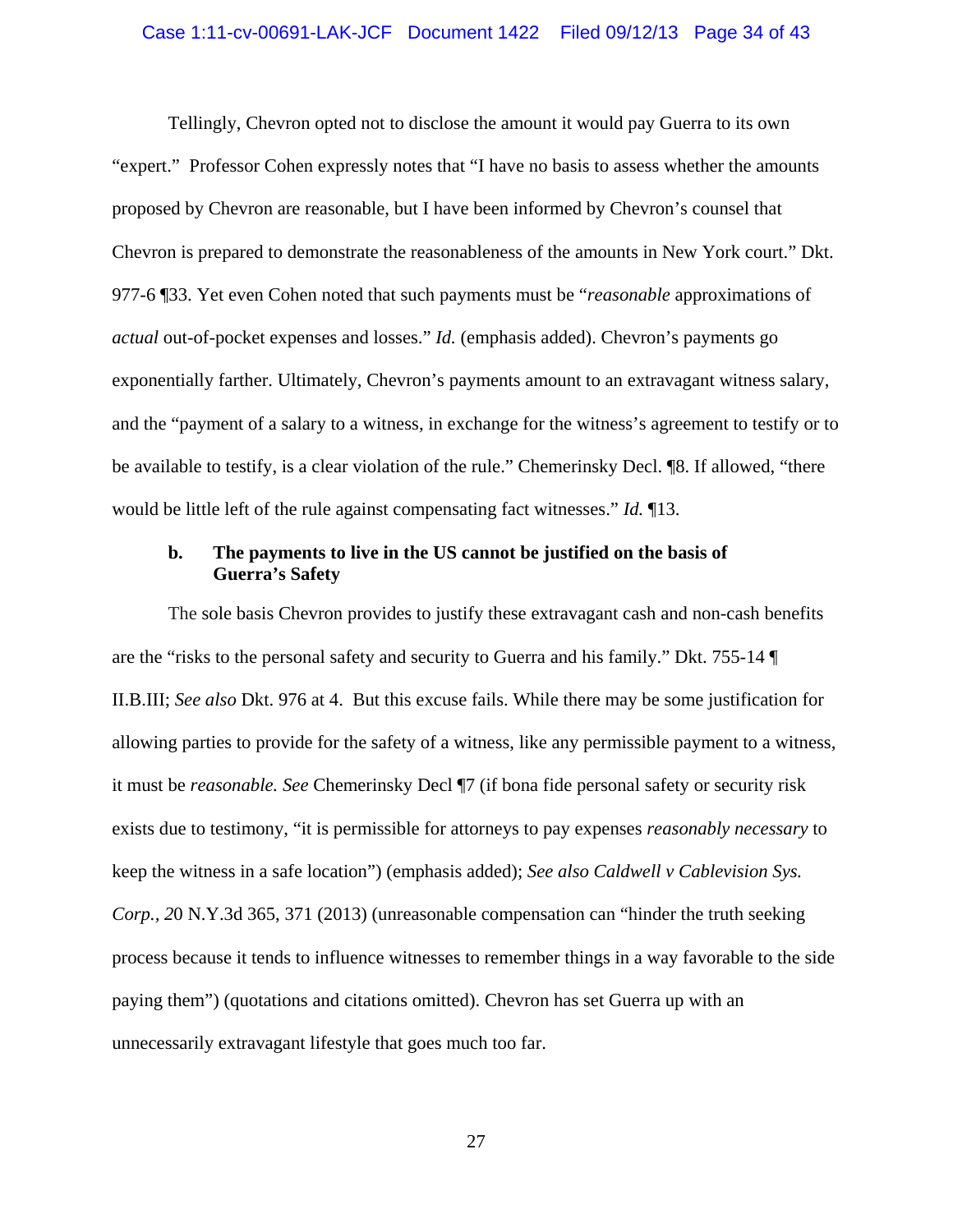#### Case 1:11-cv-00691-LAK-JCF Document 1422 Filed 09/12/13 Page 35 of 43

Chevron previously submitted an analysis purporting to justify these payments on the grounds that they would be insufficient to maintain the standard of living Guerra previously enjoyed. Dkt. 977-3 (Ex. 3634); Dkt. 976 at  $5^{10}$  However, it is unreasonable to compare Chevron's payments with the affluent standard of living Guerra and his family maintained in Ecuador before Guerra became unemployed. Maintaining a comparable affluent standard of living is simply unnecessary to ensure Guerra's safety and availability. The "severely circumscribed" nature of allowable payments cannot be indefinitely expanded to encompass providing a lavish lifestyle to someone in the U.S., simply because that is the lifestyle he enjoyed in his home country. If that were the case, it would be legitimate to pay a rich person unbounded amounts for his testimony, simply because he is rich. Indeed, participants in the Federal Witness Security Program are merely provided with "financial assistance for housing, subsistence for basic living expenses and medical care." *Fact Sheet: Witness Security, 2013*, U.S. MARSHALS SERVICE, http://www.usmarshals.gov/duties/factsheets/witsec-2013.pdf.

Payments to a witness for security expenses "should, however, be carefully scrutinized to ensure that the security threat is real, and that the expenses paid are reasonable and do not amount to an inducement to testify or compensation for testifying." Chemerinsky Decl ¶7. Even if Chevron's alleged security threat were real – there is no reason why Guerra's safety need be secured by affluence. Chevron's monthly payments alone add up to \$144,000 per year -- three times the average annual salary and median household income of the average resident in Miami-Dade County, where Guerra was relocated.<sup>11</sup> It is also more than the annual salary of a county

<sup>&</sup>lt;sup>10</sup> The opinion indicates that the analysis was based on Guerra's last stated income – however, this analysis is misleading because Guerra was not employed at the time. This might explain why Chevron redacted the income amounts stated in the opinion. Dkt. 977-3 (Ex. 3634) at 2.

<sup>&</sup>lt;sup>11</sup> The median household income of the average resident in Miami-Dade County is \$40,552 and the average annual salary is \$45,230. Dr. Robert D. Cruz & Mr. Robert Hesler, *Miami-Dade County*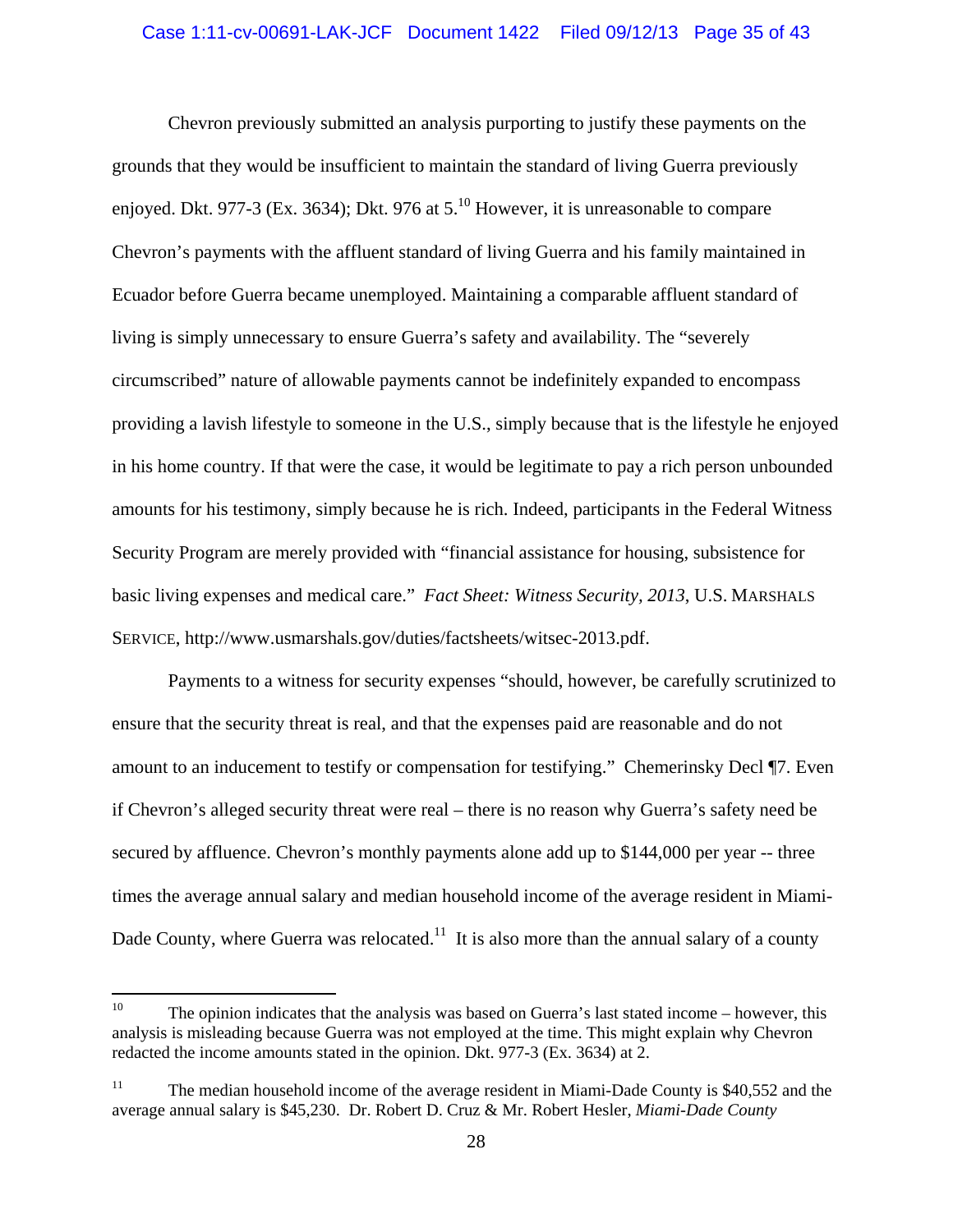### Case 1:11-cv-00691-LAK-JCF Document 1422 Filed 09/12/13 Page 36 of 43

judge, and a Florida state circuit court judge; $^{12}$  and enough to support two families of five in Miami-Dade County. These payments alone place Guerra near the top 20 percent of households in Miami-Dade County.

Even if these extravagant living expenses and housing expenses could be justified prior to and during trial, which they cannot, there is no basis for such payments continuing after trial which they undoubtedly will in this case if the trial proceeds as scheduled this year.

The additional non-cash benefits Chevron provides are further improper inducements. Even if such benefits could be justified for Guerra, they are extended under the contract to not only Guerra and his wife, but to his adult son and his adult son's family. Dkt. 755-14 ¶ II.B.1. Chevron has also said it will help Guerra's other son, who is already living in the United States, with his immigration status. *See* Guerra Depo. at 220. There can be no justification for providing such benefits to Guerra's adult son who never had to relocate from Ecuador in the first place.

In sum, Guerra's monthly allowance alone is unreasonably extravagant to ensure his safety without also impermissibly influencing his testimony.

#### **C. Chevron has acted in bad faith**

Chevron procured and submitted paid-for testimony to this Court—not to fulfill the truthseeking function of the civil discovery process—but to subvert it. By submitting paid-for testimony that has already been directly contradicted and deemed false, dkt. 974-1, ¶14, Chevron

<u> Andreas Andreas Andreas Andreas Andreas Andreas Andreas Andreas Andreas Andreas Andreas Andreas Andreas Andr</u>

<sup>12</sup> For 2012-2013, a Miami Dade County judge's annual salary is \$134,280, and a state circuit court judge, who earns about \$142,178. *Salaries of Elected County Constitutional Officers and School District Officials for Fiscal Year 2012-13*, THE FLORIDA LEGISLATURE'S OFFICE OF ECONOMIC AND DEMOGRAPHIC RESEARCH. *available at* http://edr.state.fl.us/content/localgovernment/reports/finsal12.pdf.

*Economic & Demographic Profile 2013*, MIAMI-DADE COUNTY DEPT. OF REGULATORY & ECONOMIC RESOURCES, 2013, at 6 *available at* http://www.miamidade.gov/oedit/library/miami-dade-profile-2013.pdf; *About Miami-Dade County: History*, MIAMI-DADE COUNTY, http://www.miamidade.gov/info/about\_miami-dade\_statistics.asp (last updated Feb. 24, 2012).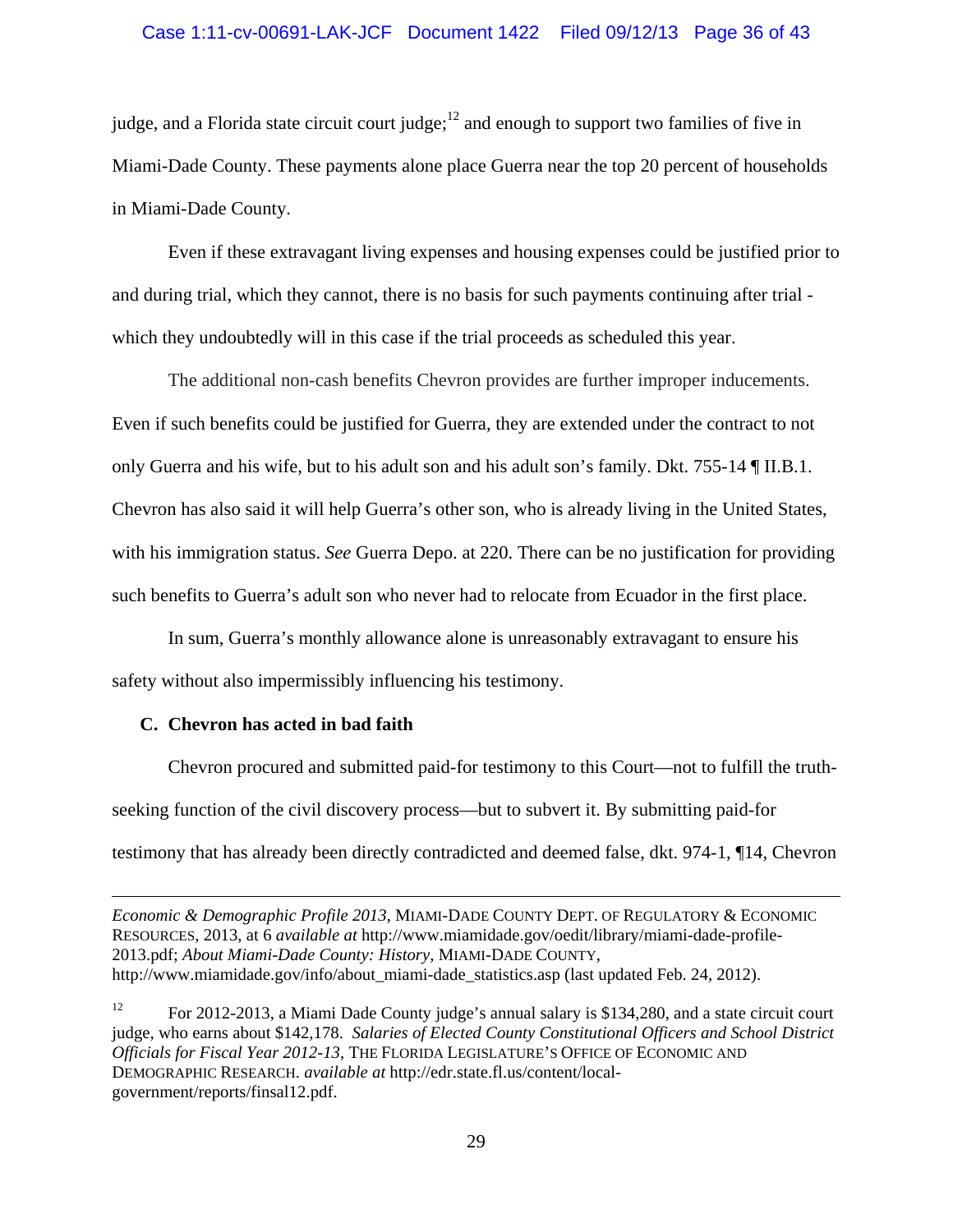### Case 1:11-cv-00691-LAK-JCF Document 1422 Filed 09/12/13 Page 37 of 43

would "put the factfinder and parties 'to the disadvantage, hindrance, and delay of ultimately extracting the truth by cross examination, by extraneous investigation or other collateral means.'" *ABF Freight Sys. v. NLRB*, 510 U.S. 317, 323 (1994) (quoting *United States v. Norris*, 300 U.S. 564, 574 (1937)). Not only is there reason for the Court and the parties to question the veracity and integrity of Guerra's declaration, *see* Section II.B., *supra*, there is also good reason to believe that it is false and was obtained by Chevron to further its litigation goals.

Shortly after Chevron submitted Guerra's suspect declaration to the court, dkt.746-3, key elements of Guerra's declaration were directly contradicted with a sworn statement from Judge Nicolás Zambrano, the target of Guerra's accusations regarding judicial corruption and ghostwriting. Dkt. 974-1, ¶ 14. Significantly, Zambrano's sworn statement also shed light on *Chevron's* own attempts to use Guerra to offer Zambrano a (minimum) \$1 million bribe "in exchange for a statement in favor of Chevron." Dkt. 974-1, ¶ 19.

Chevron's unethical and illegal efforts to secure favorable testimony from Guerra and to attempt to use Guerra to bribe Judge Zambrano betray Chevron's bad faith and disregard for the integrity of the truth-seeking function of the discovery process. The procurement and introduction of favorable paid-for testimony causes the same defects in the trial process as the manipulation or destruction of evidence and should therefore be subject to the same sanctions. Tampering with the truth-seeking process is nothing less than an act of bad faith. *See e.g., Gutman v. Klein*, No. 03CV1570, 2008 WL 4682208 (E.D.N.Y. Oct. 15, 2008) report and recommendation adopted, No. 03 CIV. 1570, 2008 WL 5084182 (E.D.N.Y. Dec. 2, 2008) (manipulating or destroying evidence amounts to bad faith); *McMunn v. Memorial Sloan– Kettering Cancer Ctr*., 191 F.Supp.2d 440, 446–62 (S.D.N.Y. 2002) (misrepresentation of facts in testimony is bad faith). As if this weren't enough, Chevron's unethical tactics have also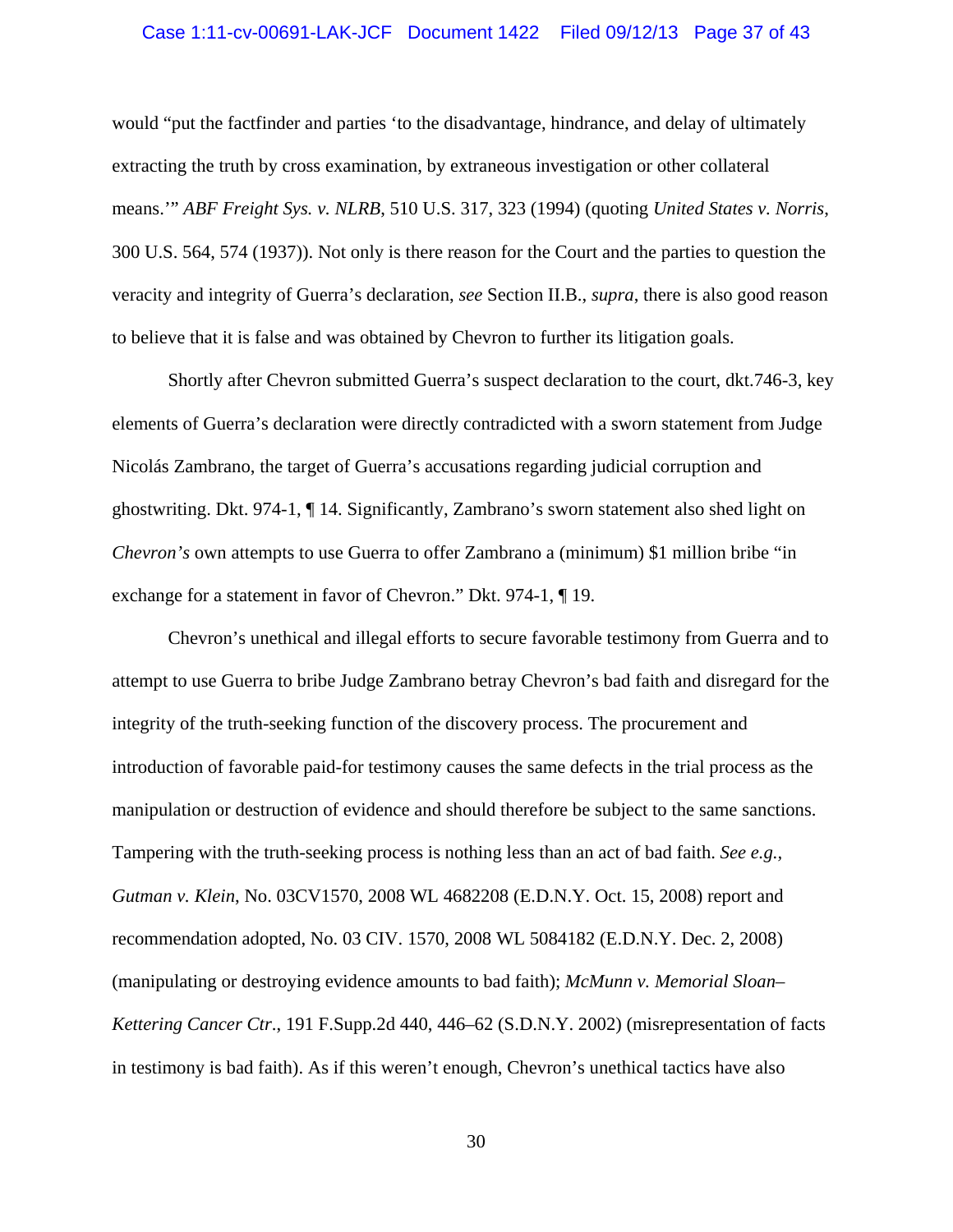#### Case 1:11-cv-00691-LAK-JCF Document 1422 Filed 09/12/13 Page 38 of 43

tarnished any testimony that could come from other key witnesses such as Maest, Beltman, and Bogart, whose testimony will be the result of shameless pressure tactics unleashed against them by Chevron and its counsel.

Indeed, an Ecuadorian Appellate Court—to which Chevron presented many of the "fraud" allegations that are the subject matter of this case—has already admonished Chevron for, among other things, its "evident attempt[s] to abuse the legal process and with the clear intent to obstruct the administration of justice[,]" Order, Sole Chamber of the Provincial Court of Justice of Sucumbíos, Nueva Loja, Ecuador, *Maria Aguinda et al. v. Chevron Corp.,* Case No. 2011- 0106, at 3-5 (Jan. 3, 2012) at 2,14-15, and for its "manifest ... bad faith[.]" *Id.* at 16.

Several other U.S. district courts have already sanctioned or admonished Chevron or its counsel for its harassing tactics during the course of its "until hell freezes over" strategy,  $13$  many of which include targeting and harassing non-profit organizations critical of Chevron. *See* Order*, Chevron Corp. v. Donziger*, No. 3:13-mc-80038-CRB, Dkt. 59 at 6, 11 (N.D. Cal. April 5, 2013) (threatening to impose sanctions and quashing two overbroad subpoenas issued by Chevron to non-profit advocacy organization, Amazon Watch, because subpoenas targeted core First Amendment expressive activity; and finding that despite Chevron's allegations that it took part in a "conspiracy against Chevron" through its campaign, "all that Chevron has shown this Court is that Amazon Watch has been very critical of Chevron's operations in Ecuador.").

<sup>13</sup> *See, e.g.,* Order, *Chevron Corp. v. Stratus,* No. 10-cv-00047-MSK-MEH, D.E. 293 (D. Colo. Nov. 15, 2010) (ordering counsel to stop asking the Ecuadorian Plaintiffs' environmental consultants harassing questions during depositions); *Chevron Corp. v. Salazar, et al.,* No. 11-0691-LAK, at 9 (D. Or. Nov. 30, 2011) (ordering Chevron to pay \$32,945.20 to E-LAW, a non-profit environmental organization that filed an amicus brief in the Lago Agrio Litigation, because Chevron's subpoena "was, at least in part, meant to harass"); *Chevron Corp. v. Bonifaz*, No. 4:09-05371, Dkt. 71 (N.D. Cal. Oct. 8, 2010) (dismissing for lack of credible evidence Chevron's SLAPP (strategic lawsuit against public participation) suit alleging that one of the Ecuadorian plaintiffs' counsel engaged in malicious prosecution).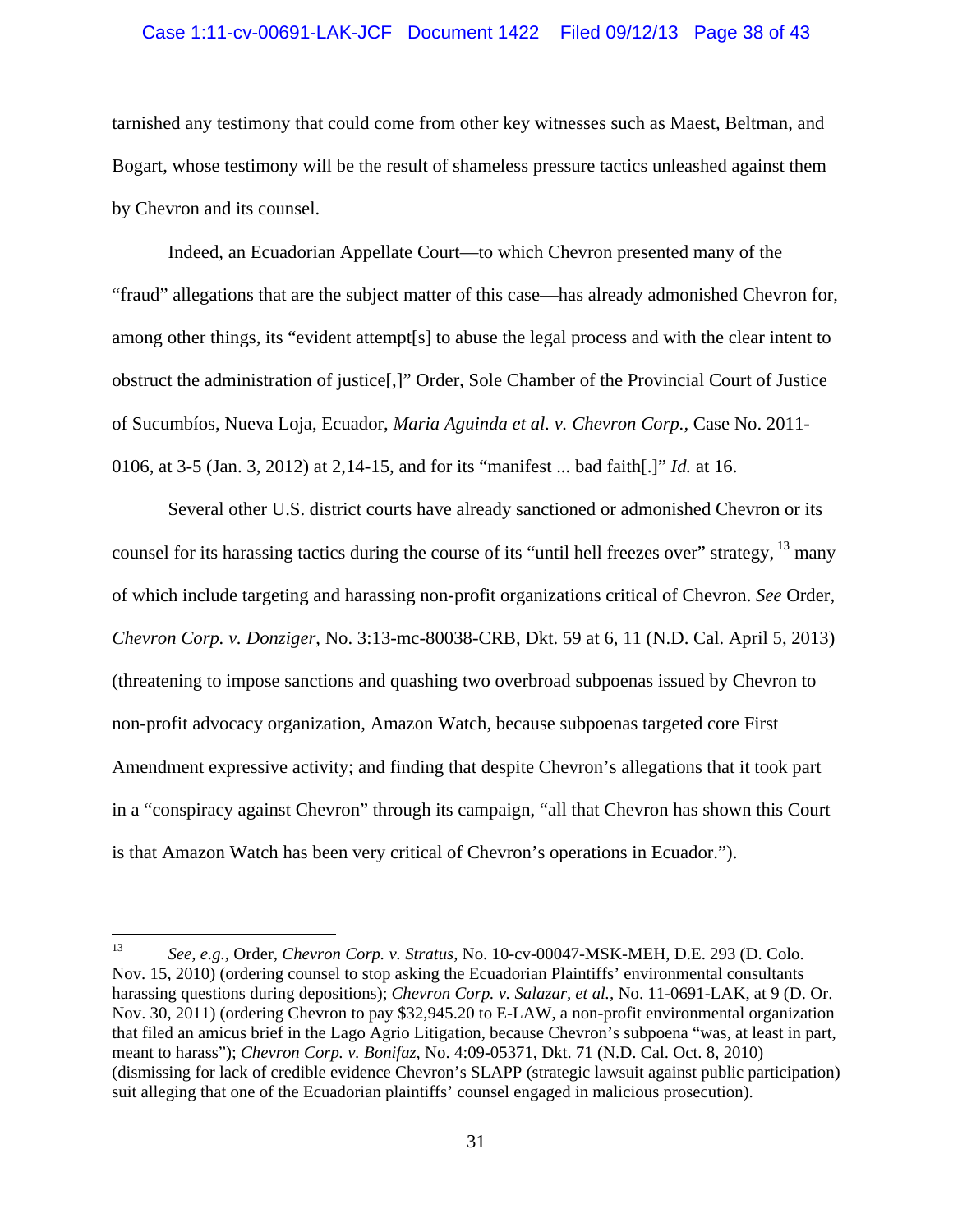#### Case 1:11-cv-00691-LAK-JCF Document 1422 Filed 09/12/13 Page 39 of 43

Chevron's history and pattern of related misconduct in this case further demonstrates bad faith. Improper payments to Guerra are simply one example of a much wider pattern of litigation misconduct purchasing loyalty and cooperation from potentially hostile witnesses in an effort to subvert the truth and serve its litigation goals. Chevron has paid a similar package - purportedly amounting to at least \$2.2 million since 2009 - to Diego Borja, a former Chevron contractor, who worked to entrap Ecuadorian judges on Chevron's behalf and who has claimed to have evidence that could "devastate" Chevron. In addition to paying the effective equivalent of "hush money," Chevron has also shielded Borja and his family from judicial scrutiny in Ecuador by moving them to the United States. Section, II.A, *supra.* There is clearly a pattern here.

 Even when Chevron has not been able to pay witnesses to cooperate, it has coerced them to do so by threatening reputation and financial ruin. Chevron coerced Burford into defaming Patton Boggs by threatening Burford with the prospect of being "blackballed." *See* Dkt. 1329 at 33. Meanwhile, Chevron named Stratus Consulting as a defendant in the RICO suit and waged a relentless campaign to tarnish Stratus's reputation and convince Stratus's clients to stop working with the company. *Supra*, II.C., *supra*. After years of legal threats, tarring of reputation and near financial ruin under pressure from Chevron, Stratus dramatically changed its story. Stratus settled Chevron's claims against it by signing an unlawful commitment to testify. The unlawful settlement agreement also imposes an impermissible gag on Stratus – requiring that Stratus agree *not* to stand behind positions it has taken in the past*. See* II.C, *supra*.

Courts have expressly found that "orchestrating [a] settlement" of claims against a witness and "undertaking not to sue" a witness are "the equivalent of making cash payments" as a means of making a witness "sympathetic and securing his testimony." *Id*. at 289-90 (finding settlement and agreement not to sue "were designed to overcome the hostility" of witness and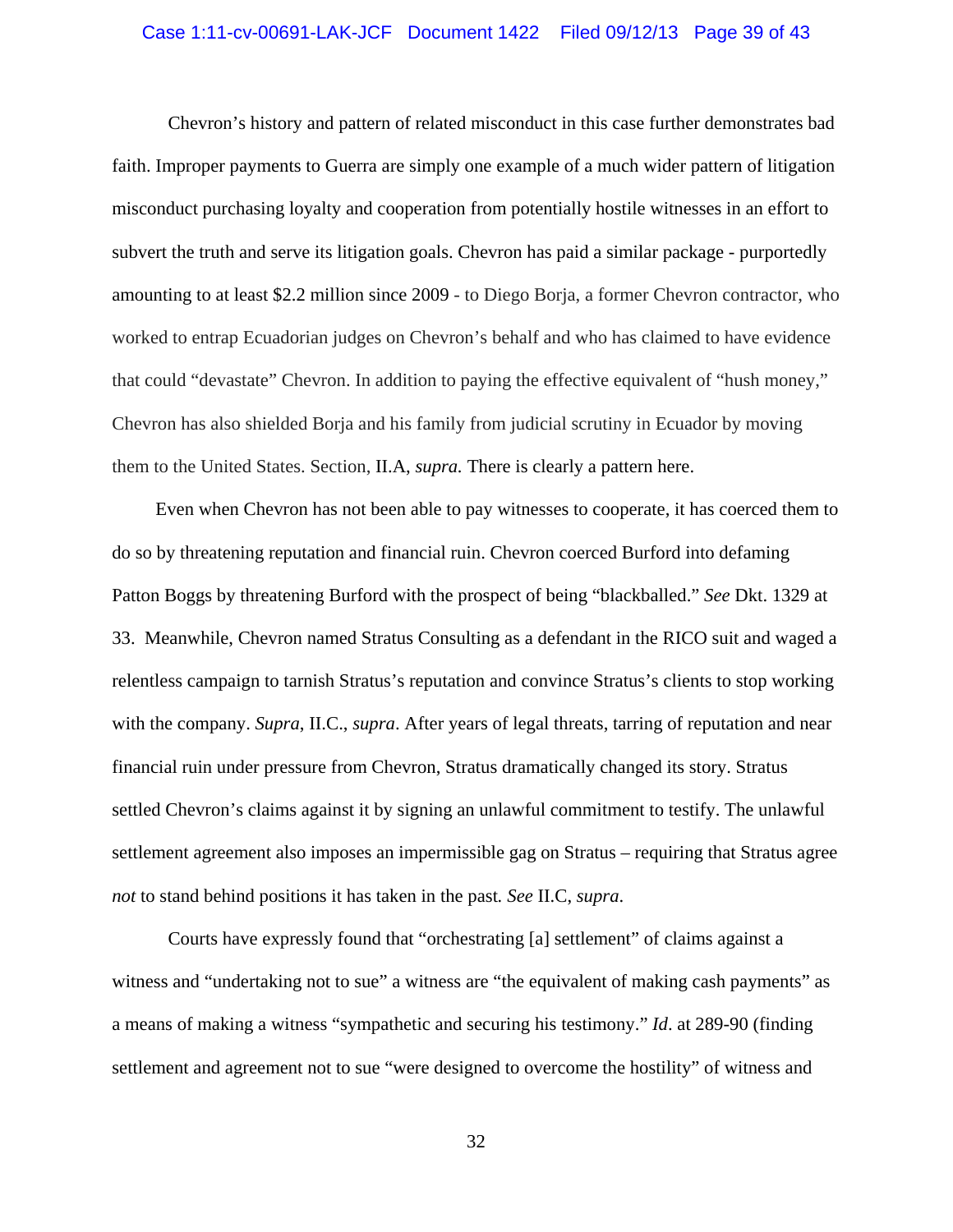#### Case 1:11-cv-00691-LAK-JCF Document 1422 Filed 09/12/13 Page 40 of 43

thus witness's cooperation had been "purchased") (internal quotations omitted). Thus where a party has threatened suit and then dropped the threat "as a means of obtaining [the witness's] cooperation[,]" that party "went too far." *Id.* Chevron has gone too far here.

Finally, courts are more willing to grant terminating sanctions where the offending party has been warned that their actions may result in dismissal of the case. *See e.g. McMunn*, 191 F. Supp. 2d at 444-45 (dismissing complaint after party received "adequate notice of the possibility that the Court would dismiss her suit for misconduct"). Chevron has been put on notice by this Court, when, during argument, this Court stated, "everybody ought to be extremely sensitive to the witness tampering issue, if you get my drift." Dkt. 759-5 at 84.

### **D. Chevron's conduct has, and will continue to prejudice the defendants if allowed to continue**

Chevron's submission of paid-for testimony not only threatens the integrity of the judicial process, it has also caused substantial prejudice to the parties by misleading the court and the general public. Since the submission of Guerra's suspect declaration, this Court has repeatedly relied on the truth of the contents of the declaration in considering or deciding motions by both parties. *See e.g.* Dkt. 1321 (relying on Guerra's declaration when dismissing counter-claims against Chevron); *see also* Dkt. 905 at 62. In turn, Defendants have taken pains to correct the record, *see e.g.* dkt. 916, dkt. 974, but the Court continues to consider Chevron's evidence without considering the manner in which Chevron obtained it.

The degree to which Guerra's evidence has misled this Court was made apparent in a recent order in which this Court discussed the Guerra declaration, stating: "Chevron submitted the declaration of a former Ecuadorian judge in the Lago Agrio case who attested to having worked out an arrangement with the other LAP lawyers in which the *LAPs' lawyers would pay \$1 million to ghostwrite the judgment under the judge's name.*" Dkt. 1321 at 19 (emphasis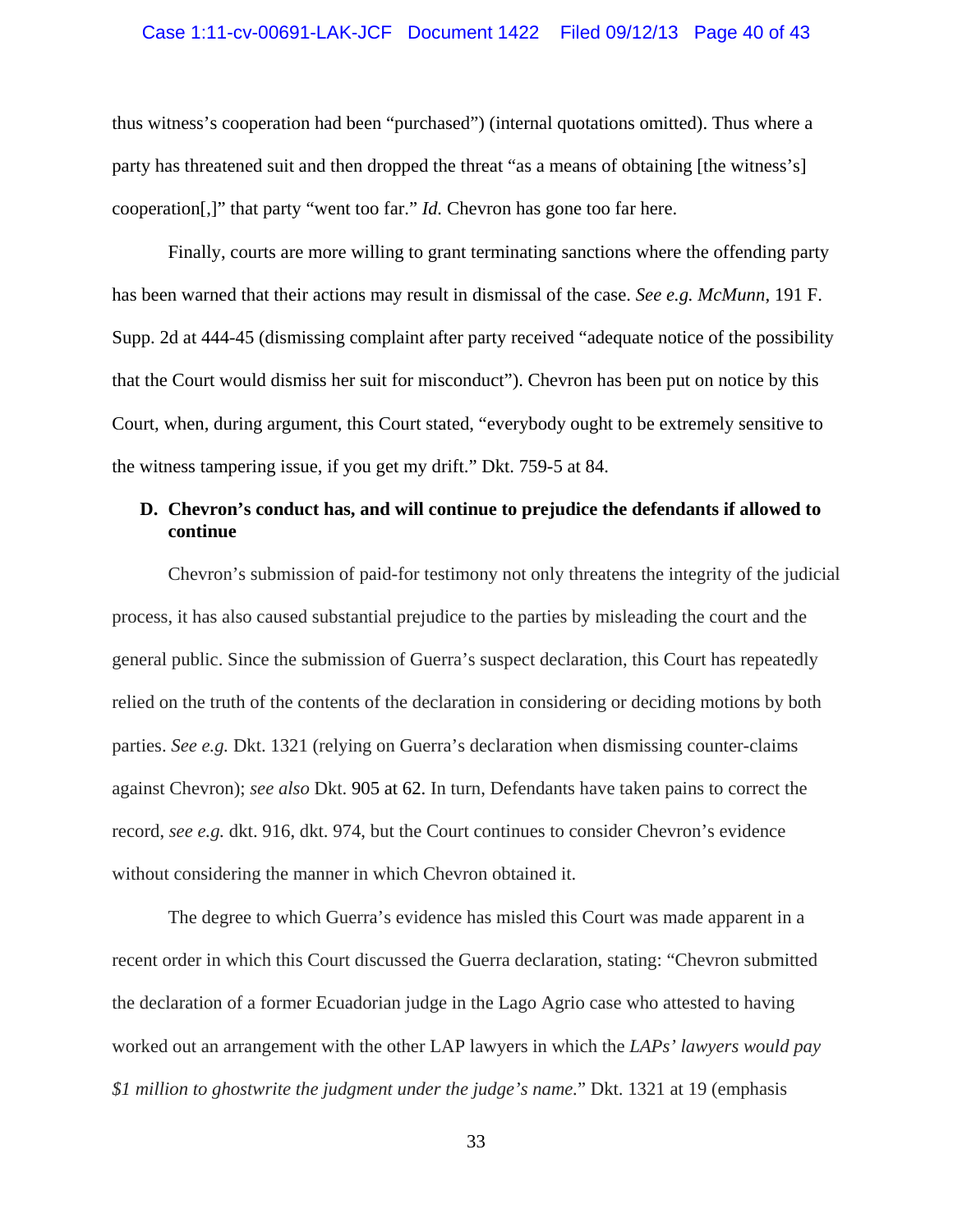### Case 1:11-cv-00691-LAK-JCF Document 1422 Filed 09/12/13 Page 41 of 43

added). This is, of course, a rather confusing statement—a close review of Guerra's declaration, to which the court cites, never mentions a sum of \$1 million. Remarkably, the only evidence in the record concerning a \$1 million bribe is the bribe that *Chevron* unsuccessfully offered Judge Zambrano. *See* Dkt 974-1 at ¶19.

The entirety of the testimony that Chevron submitted from Guerra - as well as the other key witnesses Chevron has coerced into compliance - is riddled with such internal inconsistencies that there is no way for this Court, nor the parties, nor the trier of fact, to know the truth. Chevron's litigation goals might be served by generating ambiguity with statements from a man who admits to misrepresenting the facts to gain a financial advantage, but this Court and Defendants are surely harmed by it.

#### **V. REQUEST FOR RELIEF**

Chevron's misconduct warrants case terminating sanctions. It should be clear that despite past threats of sanctions, and the exercise of sanctions by other courts in this country and in Ecuador, neither Chevron nor its counsel are deterred by monetary fines or other forms of sanctions. As one of the richest companies in the world, Chevron is simply immune to monetary sanctions and sees them as a cost of doing business. Moreover, Chevron has made a mockery of this judicial process – obscuring and subverting the truth through pay-offs, intimidation and coercion. Chevron is simply incapable of submitting itself to the truth seeking process.

 Should the court decline to order case terminating sanctions at this time, it should, in the alternative preclude Chevron from introducing the testimony of the witnesses it has procured through the unethical tactics outlined in this memorandum, namely, that of Alberto Guerra Bastidas, Ann Maest, Douglas Beltman, and Christopher Bogart any other witnesses from Stratus or Burford who might testify on this subject. This Court should also preclude Chevron from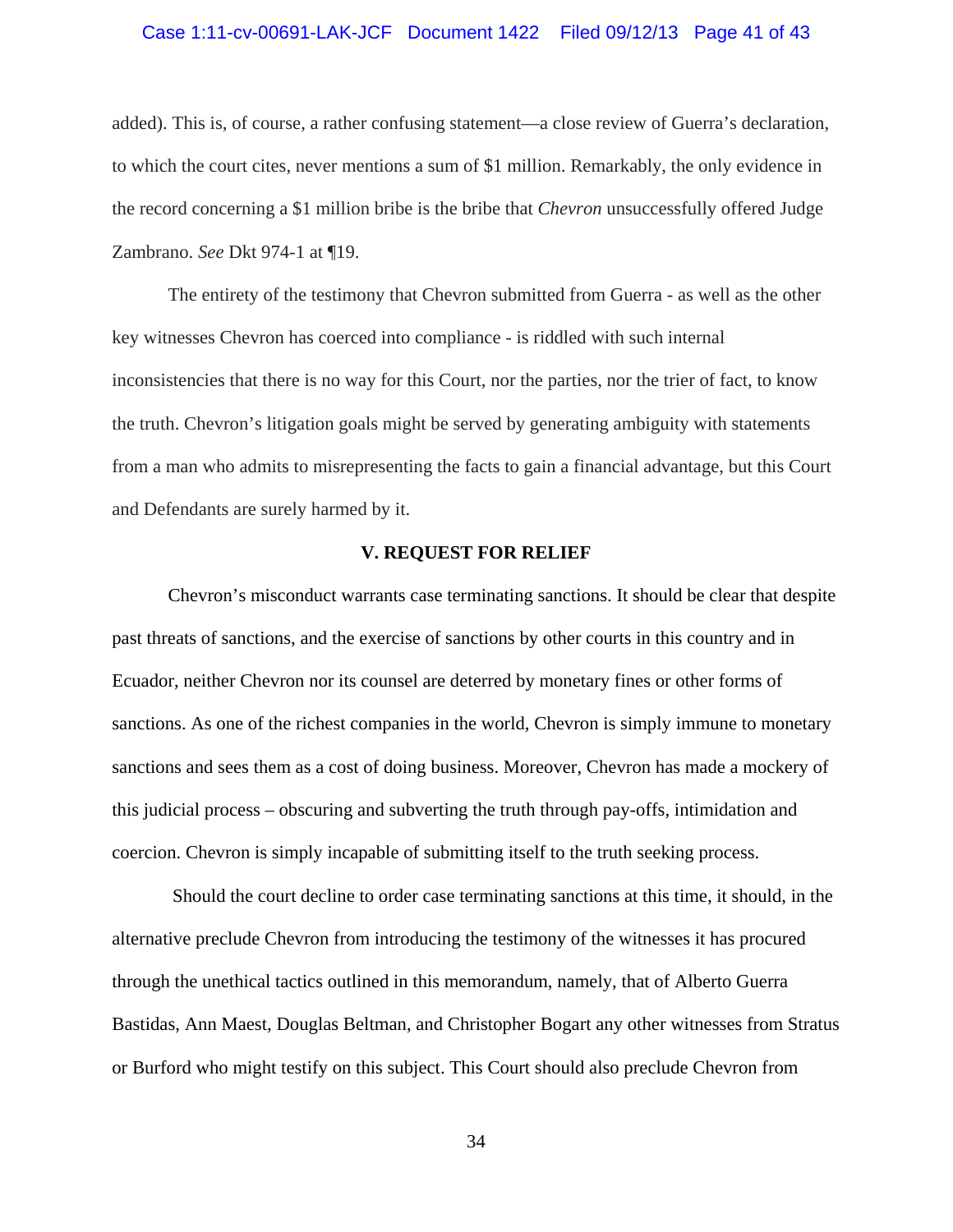#### Case 1:11-cv-00691-LAK-JCF Document 1422 Filed 09/12/13 Page 42 of 43

relaying on Guerra's declaration and testimony to advance arguments from this point forward, including through trial. Guerra has contradicted his own testimony too many times to count. Cross-examination cannot ensure the truth is uncovered.

 Courts have recognized that "the proper sanction for the wrongful payment of fact witnesses is the exclusion of the tainted witness." *Rocheux Int'l of N.J., Inc.,* 2009 U.S. Dist. LEXIS 93082 at \*11-12 (citing *Golden Door Jewlery Creations Inc. v. Lloyds Underwriters Non-Marine Ass'n*, 865 F. Supp. 1516, 1526-27 (S.D.Fla. 1994)). Unless and until this Court sends the message that egregious misconduct will not be tolerated, Chevron will continue to subvert the truth-seeking function of discovery, use money and coercion to obtain favorable testimony, and mock the integrity of the judicial process.

In addition to excluding evidence, a court may also restrict an offending party from presenting certain arguments.<sup>14</sup> These sanctions are appropriate where a party's misconduct results in prejudice to the non-offending party – as has already happened and will continue here.<sup>15</sup> Preclusion is appropriate if these sanctions shift the risks to the offending party and deter them from future misconduct.<sup>16</sup> The Court should thus also preclude Chevron from presenting arguments based on testimony from all four witnesses that Chevron has tainted – namely, Guerra, Maest, Beltman and Bogart. Finally, this Court should issue appropriate sanctions against any counsel involved in the aggressive and abusive litigation tactics described herein.

<sup>14</sup> *See e.g.*, *Daval Steel Prods. v. M/V Fakredine*, 951 F.2d 1357, 1366 (2d Cir.1991) (barring party from presenting evidence opposing claim); *see also Konstantopoulos v. Westvaco Corp.*, 112 F.3d 710, 719-21 (3d Cir.1997) (preventing spoliator's expert witness from testifying about spoliated evidence), cert. denied, 522 U.S. 1128 (1998); *American Stock Exch., LLC v. Mopex, Inc.*, 215 F.R.D. 87 (S.D.N.Y.2002) (adopting recommendation that Chevron's motion to preclude affirmative defense be granted due to discovery violations).

<sup>15</sup> *Passlogix, Inc. v. 2FA Tech., LLC,* 708 F. Supp. 2d 378, 421 (S.D.N.Y. 2010).

<sup>16</sup> *Kravtsov v. Town of Greenburgh,* 10-CV-3142 CS, 2012 WL at \*5.